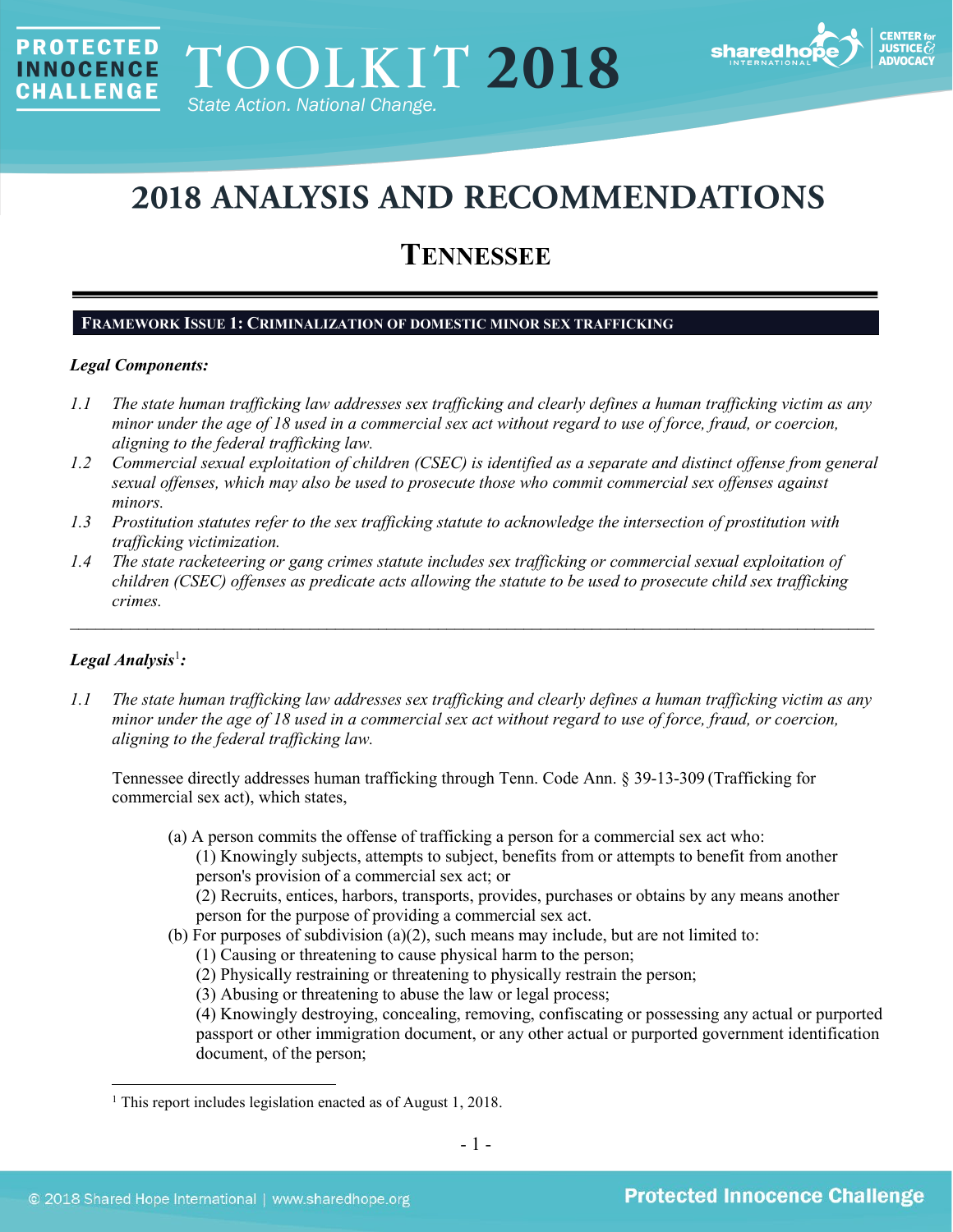(5) Using blackmail or using or threatening to cause financial harm for the purpose of exercising financial control over the person; or

(6) Facilitating or controlling a person's access to a controlled substance.

. . . .

- (d) It is not a defense to a violation of this section that:
	- (1) The intended victim of the offense is a law enforcement officer; or
	- (2) The victim of the offense is a minor who consented to the act or acts constituting the offense.

While the means enumerated under subsection (b) are a non-exhaustive list and not required to establish an offense under Tenn. Code Ann. § 39-13-309(a)([2](#page-1-0)) for either minors<sup>2</sup> or adults, the definition of "commercial" sex act" under Tenn. Code Ann. § 39-13-301 (Definitions) further establishes that force, fraud or coercion are not required in the commission of Tenn. Code Ann. § 39-13-309 against a minor. Tenn. Code Ann. § 39-13- 301(15) defines "commercial sex act" as

<span id="page-1-3"></span>(A) Any sexually explicit conduct<sup>[3](#page-1-1)</sup> for which anything of value is directly or indirectly given, promised to or received by any person, which conduct is induced or obtained by coercion or deception or which conduct is induced or obtained from a person under eighteen (18) years of age; or

(B) Any sexually explicit conduct that is performed or provided by any person, which conduct is induced or obtained by coercion or deception or which conduct is induced or obtained from a person under eighteen (18) years of age.

Tenn. Code Ann. § 39-13-309 is a Class B felony punishable by imprisonment for 8–30 years and a possible fine not to exceed \$25,000.<sup>[4](#page-1-2)</sup> Tenn. Code Ann. §§ 40-35-111(b)(2), 39-13-309(b). A violation of Tenn. Code Ann § 39-13-309 is a Class A felony where:

[T]he victim of the offense is a child under (15) years of age or where the offense occurs on the grounds or facilities within 1,000 feet of a public or private school, secondary school, preschool, child care agency, public library, recreational center, or public park.

A Class A felony is punishable by imprisonment for 15–60 years and a possible fine not to exceed \$50,000. Tenn. Code Ann. §§ 39-13-309(c). 40-35-111(b)(1).

<span id="page-1-1"></span><span id="page-1-0"></span><sup>&</sup>lt;sup>2</sup> Under Tenn. Code Ann. 39-13-301(11), "'Minor' means an individual who is less than eighteen years old." <sup>3</sup> Tenn. Code Ann. § 39-13-301(14) defines "sexually explicit conduct" as actual or simulated:

<sup>(</sup>A) Sexual intercourse, including genital-genital, oral-genital, anal-genital, or oral-anal, whether between persons of the same or opposite sex;

<sup>(</sup>B) Bestiality;

<sup>(</sup>C) Masturbation;

<sup>(</sup>D) Lewd exhibition of the genitals or pubic area of any person;

<sup>(</sup>E) Flagellation or torture by or upon a person who is nude;

<sup>(</sup>F) Condition of being fettered, bound or otherwise physically restrained on the part of a person who is nude;

<sup>(</sup>G) Physical contact in an act of apparent sexual stimulation or gratification with any person's unclothed genitals, pubic area or buttocks or with a female's nude breasts;

<sup>(</sup>H) Defecation or urination for the purpose of sexual stimulation of the viewer; or

<sup>(</sup>I) Penetration of the vagina or rectum by any object except when done as part of a recognized medical procedure.

<span id="page-1-2"></span><sup>4</sup> Tenn. Code Ann. § 40-35-111 (Authorized terms of imprisonment and fines for felonies and misdemeanors) lists the "authorized . . . fines for felonies" "unless otherwise provided by statute."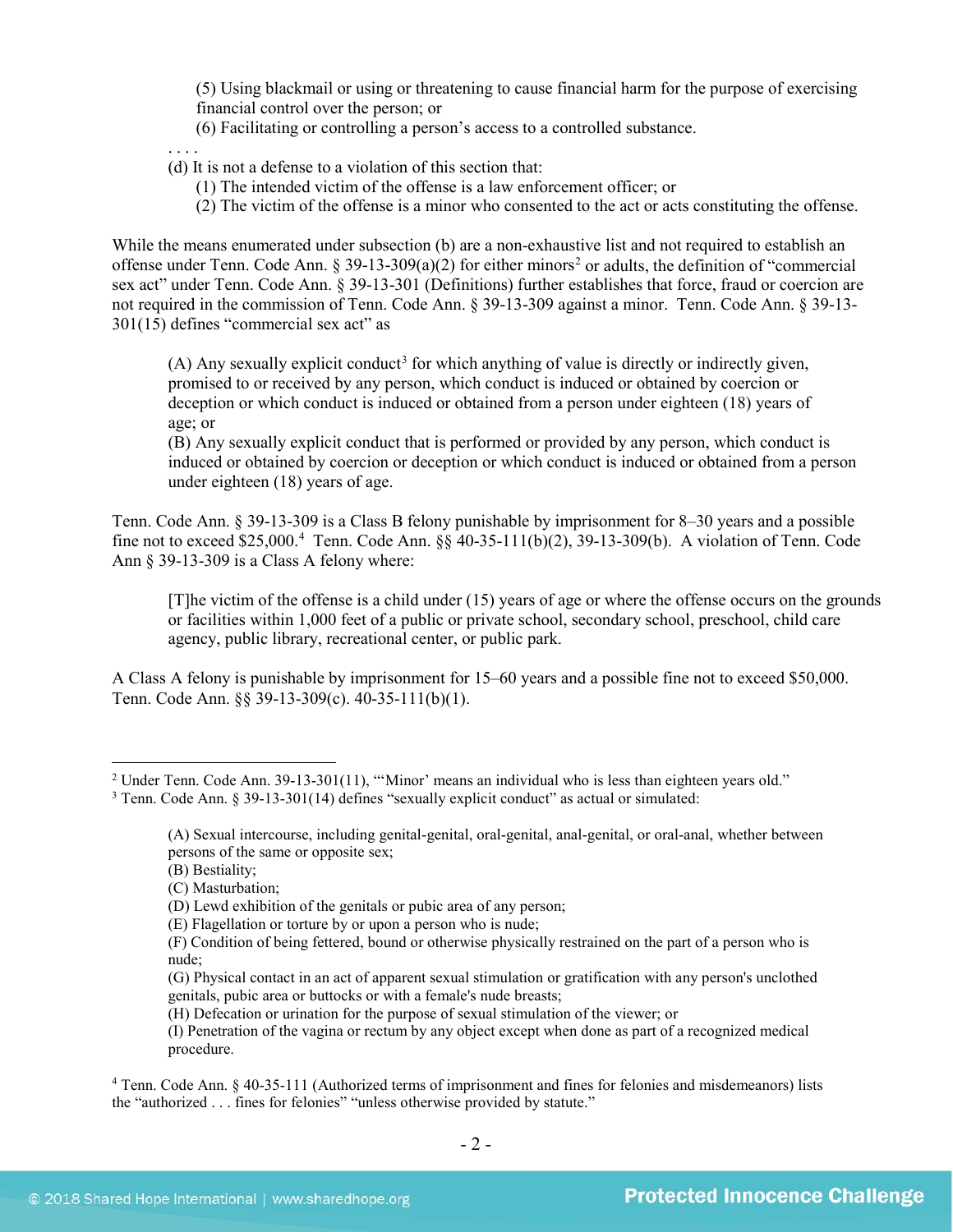*1.2 Commercial sexual exploitation of children (CSEC) is identified as a separate and distinct offense from general sexual offenses, which may also be used to prosecute those who commit commercial sex offenses against minors.*

Tennessee has several statutes specifically criminalizing CSEC, including the following:

- 1. Tenn. Code Ann. § 39-13-514(b)(4)(A) (Patronizing prostitution) provides "[p]atronizing prostitution from a person who is younger than eighteen (18) years of age or has an intellectual disability is punishable as trafficking for commercial sex acts under § 39-13-309 [Trafficking for commercial sex act]." "Patronizing prostitution" is defined as "soliciting or hiring another person with the intent that the other person engage in prostitution, or entering or remaining in a house of prostitution for the purpose of engaging in sexual activity." Tenn. Code Ann. § 39-13-512(3) (Prostitution—Definitions). A person who commits an offense against a minor under Tenn. Code Ann. § 39-13-514(b)(4)(A) faces a Class A or Class B felony under Tenn. Code Ann. § 39-13-309. A Class A felony is punishable by imprisonment for 15–60 years and a possible fine not to exceed \$50,000 and a Class B felony is punishable by imprisonment for 8–30 years and a possible fine not to exceed \$25,000.
- 2. Tenn. Code Ann.  $\S 39-13-515^5$  $\S 39-13-515^5$  $\S 39-13-515^5$  (Promoting prostitution) states,
	- (a) A person commits an offense under this section who promotes prostitution.
	- (b) Except as provided in subsection (c), promoting prostitution is a Class E felony.
	- (c) Promoting prostitution is punishable as:
		- (1) Trafficking for a commercial sex act under  $\S 39-13-309^6$  $\S 39-13-309^6$  if the person being promoted is less than eighteen (18) years of age . . .

<span id="page-2-2"></span>. . . . . . . .

Pursuant to Tenn. Code Ann. § 39-13-512(5), "Promoting prostitution of a minor" is defined as "engaging in any of the activities described in subdivision (4) when one (1) or more of the persons engaged in prostitution is less than eighteen (18) years of age or has an intellectual disability." Tenn. Code Ann. § 39- 13-512(4) provides,

(A) "Promoting prostitution" means:

(i) Owning, controlling, managing, supervising, or in any way keeping, alone or in association with others, a business for the purpose of engaging in prostitution, or a house of prostitution;

- (ii) Procuring an inmate for a house of prostitution;
- (iii) Encouraging, inducing, or otherwise purposely causing another to become a prostitute;

(iv) Soliciting a person to patronize a prostitute;

(v) Procuring a prostitute for a patron; or

(vi) Soliciting, receiving, or agreeing to receive any benefit for engaging in any of the activities defined in subdivisions  $(4)(A)(i)$ –(v); and

(B) "Promoting prostitution" does not include a person who solicits, procures, induces, encourages, or attempts to cause another to patronize a prostitute if:

(i) The person promoting the prostitute and the prostitute being promoted are the same person; and (ii) The intent of the promotion is the solicitation of business for only the prostitute engaging in the promotion.

<span id="page-2-0"></span><sup>&</sup>lt;sup>5</sup> The text of Tenn. Code Ann. § 39-13-515 cited here and elsewhere in this report includes amendments made by the enactment of House Bill 1930 and Senate Bill 2517 during the 110th General Assembly of the Tennessee Legislature (effective July 1, 2018).

<span id="page-2-1"></span><sup>6</sup> *See supra* Component 1.1 for penalties provided under Tenn. Code Ann. § 39-13-309.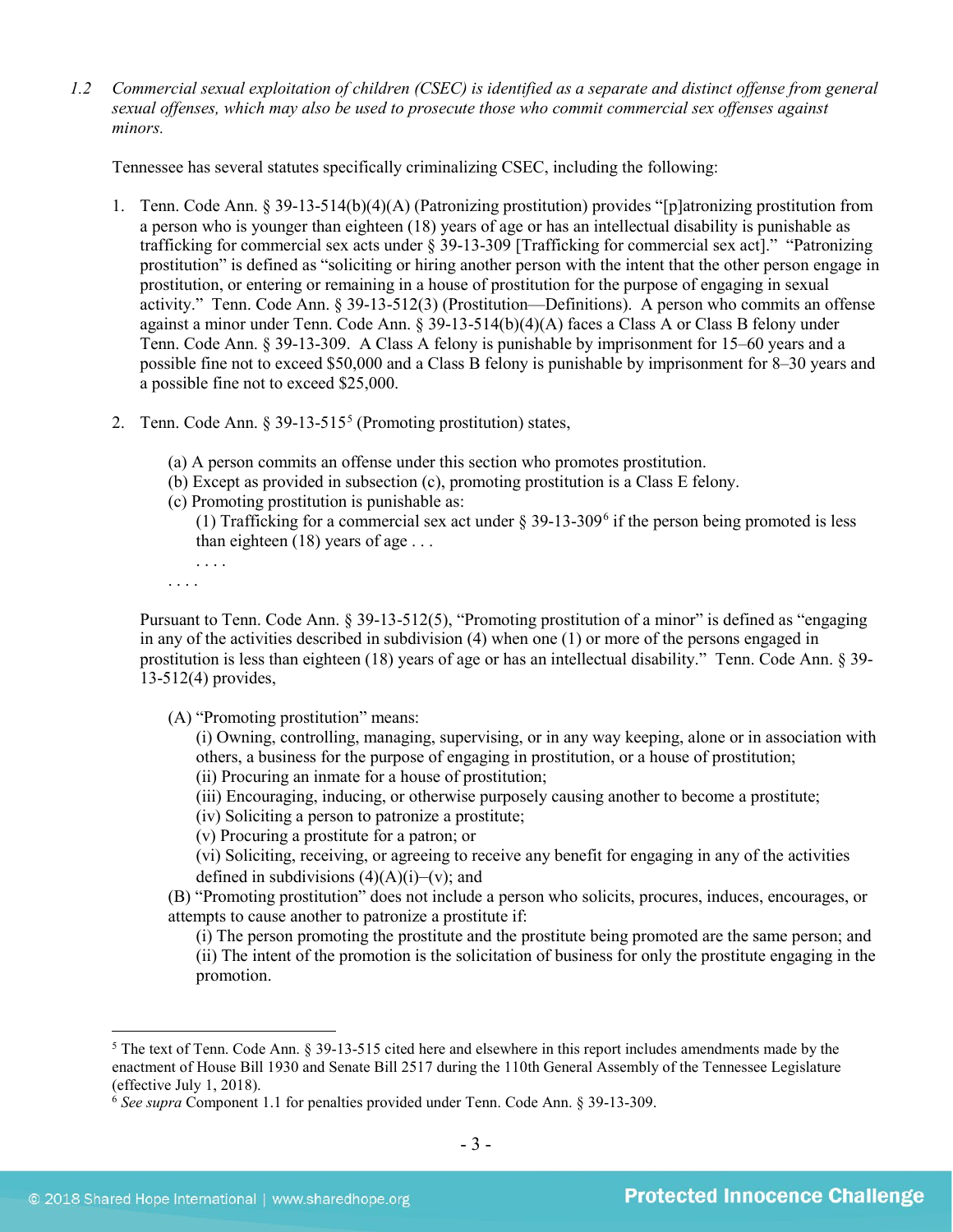- 3. Tenn. Code Ann. § 39-17-1005(a), (d) (Offense of especially aggravated sexual exploitation of a minor) makes it a Class B felony "for a person to knowingly promote, employ, use, assist, transport or permit a minor to participate in the performance of, or in the production of, acts or material that includes the minor engaging in: (1) Sexual activity; or (2) Simulated sexual activity that is patently offensive." The crime is punishable by imprisonment for 8–30 years and a possible fine not to exceed \$25,000. Tenn. Code Ann. § 40-35-111(b)(2). A person may be separately charged "for each individual performance, image, picture, drawing, photograph, motion picture film, videocassette tape, or other pictorial representation." Tenn. Code Ann. § 39-17-1005(b).
- 4. Tenn. Code Ann. § 39-13-528(a) (Offense of solicitation of a minor) states,

It is an offense for a person eighteen (18) years of age or older, by means of oral, written or electronic communication, electronic mail or Internet services, directly or through another, to intentionally command, request, hire, persuade, invite or attempt to induce a person whom the person making the solicitation knows, or should know, is less than eighteen (18) years of age, or solicits a law enforcement officer posing as a minor, and whom the person making the solicitation reasonably believes to be less than eighteen (18) years of age, to engage in conduct that, if completed, would constitute a violation by the soliciting adult of one (1) or more of the following offenses:

- (1) Rape of a child, pursuant to § 39-13-522;
- (2) Aggravated rape, pursuant to § 39-13-502;
- (3) Rape, pursuant to § 39-13-503;
- (4) Aggravated sexual battery, pursuant to § 39-13-504;
- (5) Sexual battery by an authority figure, pursuant to § 39-13-527;
- (6) Sexual battery, pursuant to § 39-13-505;
- (7) Statutory rape, pursuant to § 39-13-506;
- (8) Especially aggravated sexual exploitation of a minor, pursuant to § 39-17-1005; or
- (9) Sexual activity involving a minor, pursuant to § 39-13-529
- (10) Trafficking for commercial sex acts, pursuant to § 39–13–309;
- (11) Patronizing prostitution, pursuant to  $\S 39-13-514$ ;
- (12) Promoting prostitution, pursuant to  $\frac{8}{9}$  39–13–515;
- (13) Aggravated sexual exploitation of a minor, pursuant to § 39–17–100.

Pursuant to subsection (c), "A violation of this section shall constitute an offense one (1) classification lower than the most serious crime solicited, unless the offense solicited was a Class E felony, in which case the offense shall be a Class A misdemeanor."

5. Tenn. Code Ann. § 39-13-529(a) (Offense of soliciting sexual exploitation of a minor—Exploitation of a minor by electronic means) makes it a crime for a person "eighteen (18) years or older, by means of oral, written or electronic communication, electronic mail or Internet service, including webcam communications, directly or through another, to intentionally command, hire, persuade, induce or cause a minor to engage in sexual activity<sup>[7](#page-3-0)</sup> or simulated sexual activity that is patently offensive,<sup>[8](#page-3-1)</sup> as defined in

<span id="page-3-2"></span>(A) Vaginal, anal or oral intercourse, whether done with another person or an animal;

<span id="page-3-1"></span><span id="page-3-0"></span> <sup>7</sup> "Sexual activity" is defined in Tenn. Code Ann. § 39-17-1002(8) as any of the following acts:

<sup>(</sup>B) Masturbation, whether done alone or with another human or an animal;

<sup>(</sup>C) Patently offensive, as determined by contemporary community standards, physical contact with or touching of a person's clothed or unclothed genitals, pubic area, buttocks or breasts in an act of apparent sexual stimulation or sexual abuse;

<sup>(</sup>D) Sadomasochistic abuse, including flagellation, torture, physical restraint, domination or subordination by or upon a person for the purpose of sexual gratification of any person;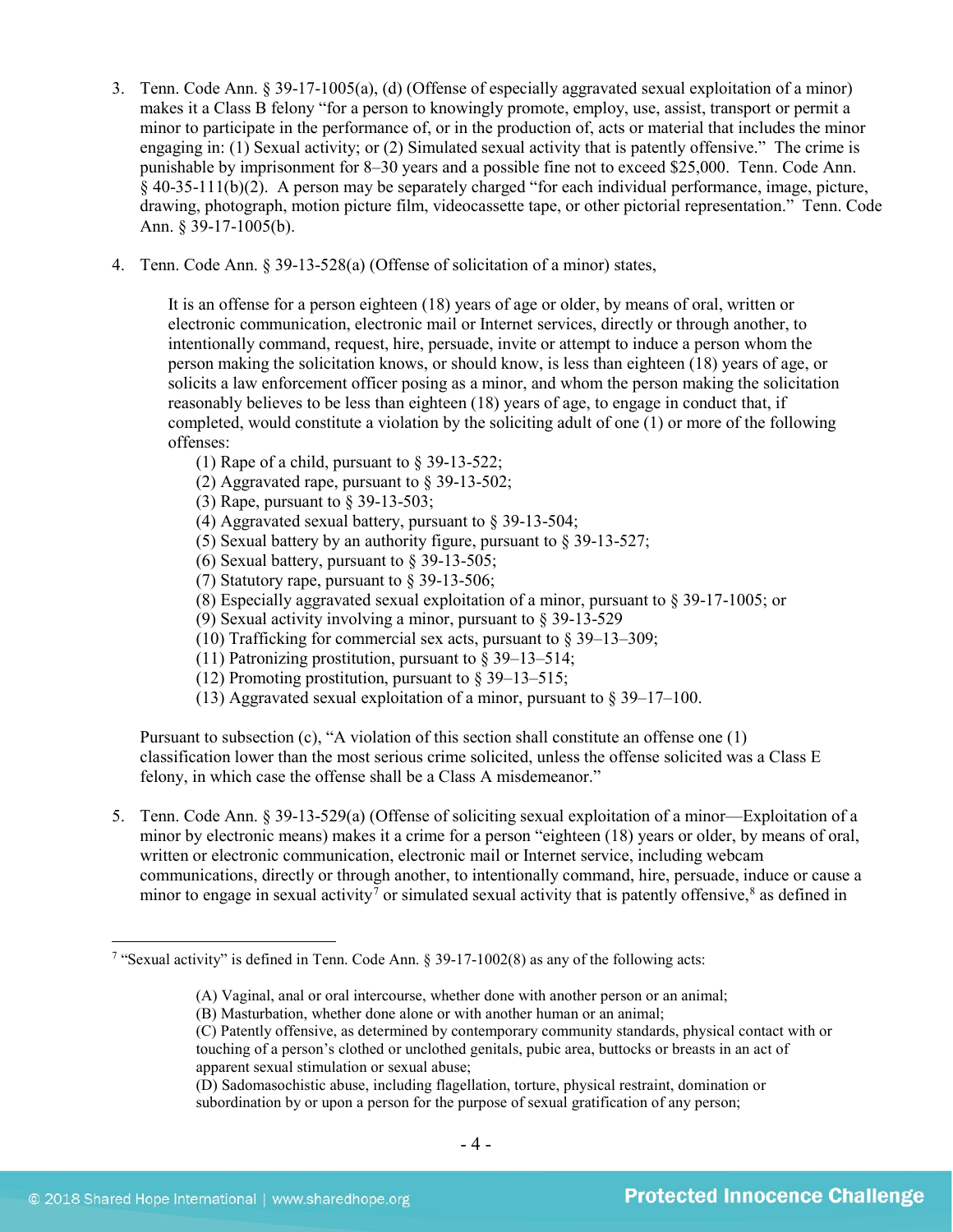§ 39-17-1002 [Part definitions], where such sexual activity or simulated sexual activity is observed by that person or by another." This crime is punishable as a Class B felony by imprisonment for 8–30 years and a possible fine not to exceed \$25,000. Tenn. Code Ann. §§ 39-13-529(e)(1), 40-35-111(b)(2).

Sexual offense laws that may apply in cases of commercial sexual exploitation of a child include the following:

1. Tenn. Code. Ann. § 39-13-504(a) (Aggravated sexual battery) states,

Aggravated sexual battery is unlawful sexual contact<sup>[9](#page-4-0)</sup> with a victim by the defendant or the defendant by a victim accompanied by any of the following circumstances:

(1) Force or coercion is used to accomplish the act and the defendant is armed with a weapon or any article used or fashioned in a manner to lead the victim reasonably to believe it to be a weapon;

- (2) The defendant causes bodily injury to the victim;
- (3) The defendant is aided or abetted by one (1) or more other persons; and
	- (A) Force or coercion is used to accomplish the act; or
	- (B) The defendant knows or has reason to know that the victim is mentally defective,
	- mentally incapacitated or physically helpless; or
- (4) The victim is less than thirteen (13) years of age.

This offense is punishable as a Class B felony by imprisonment for 8–30 years and a possible fine not to exceed \$25,000. Tenn. Code Ann. §§ 40-35-111(b)(2), 39-13-504(b).

2. Tenn. Code. Ann. § 39-13-505(a) (Sexual battery) states,

Sexual battery is unlawful sexual contact with a victim by the defendant or the defendant by a victim accompanied by any of the following circumstances:

(1) Force or coercion<sup>[10](#page-4-1)</sup> is used to accomplish the act;

(2) The sexual contact is accomplished without the consent of the victim and the defendant

knows or has reason to know at the time of the contact that the victim did not consent;

(3) The defendant knows or has reason to know that the victim is mentally defective,

mentally incapacitated or physically helpless; or

(4) The sexual contact is accomplished by fraud.

This offense is punishable as a Class E felony by imprisonment for 1–6 years and a possible fine not to exceed \$3,000. Tenn. Code Ann. §§ 39-13-505(c), 40-35-111(b)(5).

 (E) The insertion of any part of a person's body or of any object into another person's anus or vagina, except when done as part of a recognized medical procedure by a licensed professional;

(F) Patently offensive, as determined by contemporary community standards, conduct, representations, depictions or descriptions of excretory functions; or

(G) Lascivious exhibition of the female breast or the genitals, buttocks, anus or pubic or rectal area of any person.

<sup>84</sup>Patently offensive" is defined as "that which goes substantially beyond customary limits of candor in describing or representing such matters." Tenn. Code Ann. § 39-17-1002(4).

<span id="page-4-0"></span><sup>9</sup> Tenn. Code. Ann. § 39-13-501(6) defines "sexual contact" as "the intentional touching of the victim's, the defendant's, or any other person's intimate parts, or the intentional touching of the clothing covering the immediate area of the victim's, the defendant's, or any other person's intimate parts, if that intentional touching can be reasonably construed as being for the purpose of sexual arousal or gratification."

<span id="page-4-1"></span><sup>10</sup> "As used in this section, 'coercion' means the threat of kidnapping, extortion, force or violence to be performed immediately or in the future." Tenn. Code. Ann. § 39-13-505(b).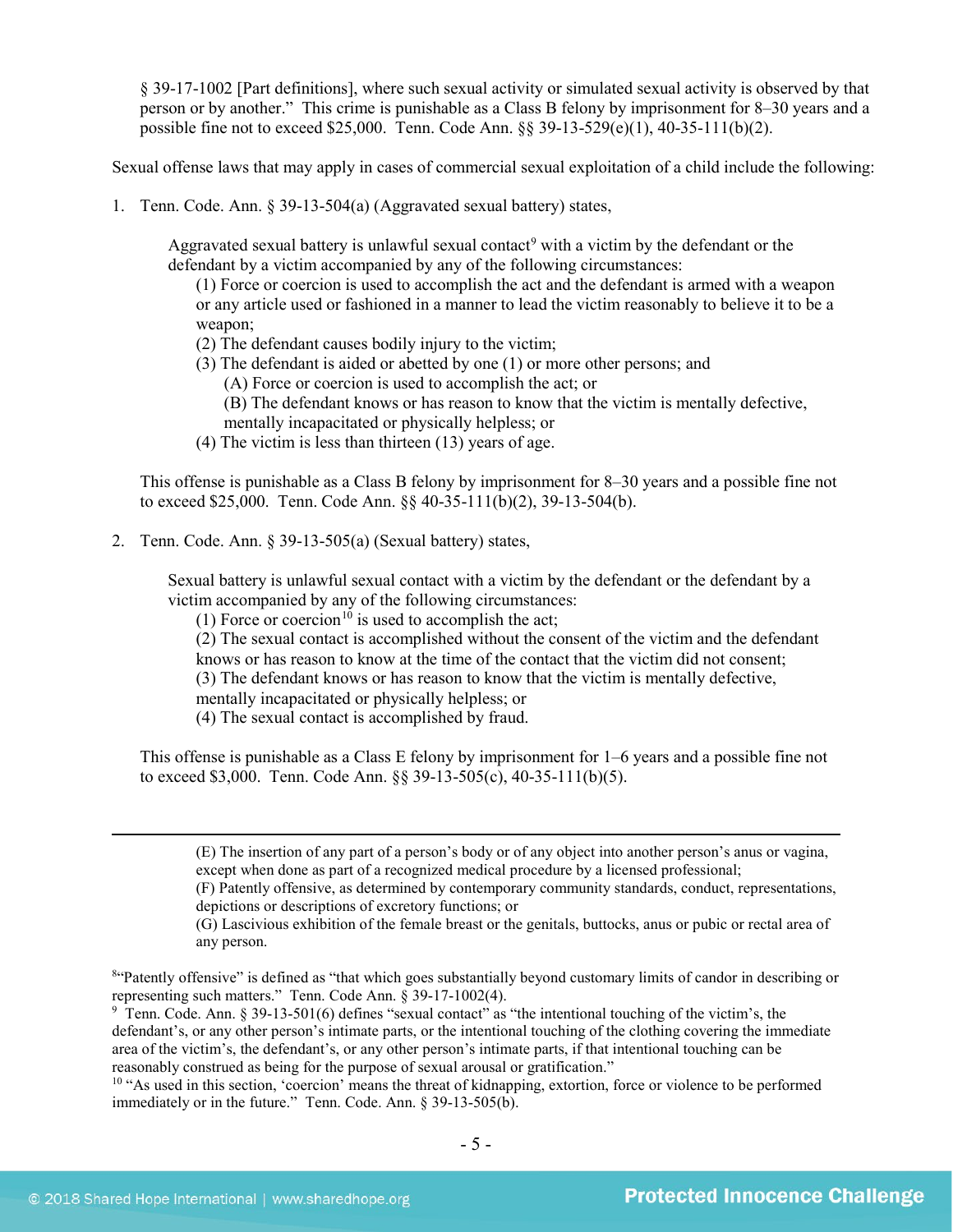- 3. Tenn. Code Ann. § 39-13-506 (Statutory rape) criminalizes "unlawful sexual penetration" of minors when the defendant and minor are of certain ages. If the victim is 13 or 14, and the defendant is 4–9 years older than the victim, the crime is a Class E felony. Tenn. Code Ann. § 39-13-506(b)(1), (d)(2). If the victim is 15–17 and the defendant is 5–9 years older than the victim, the crime is a Class E felony. Tenn. Code Ann. § 39-13-506(b)(2), (d)(2). The crime is "mitigated statutory rape" and a Class E felony when the victim is 15-17 years old and the defendant is 4–5 years older than the victim. Tenn. Code Ann. § 39-13-506(a), (d)(1). As Class E felonies, the categories of statutory rape above are punishable by imprisonment for 1–6 years and a possible fine not to exceed \$3,000. Tenn. Code Ann.  $\S$  40-35-111(b)(5). However, if the victim is 13–17 and the defendant is at least 10 years older, the crime becomes aggravated statutory rape, a Class D felony punishable by imprisonment for 2–12 years and a possible fine not to exceed \$5,000. Tenn. Code Ann.  $\S$ § 39-13-506(c), (d)(3), 40- $35-111(b)(4)$ .
- 4. Tenn. Code Ann. § 39-13-522(a) (Rape of a child) states, "Rape of a child is the unlawful sexual penetration of a victim by the defendant or the defendant by a victim, if the victim is more than three (3) years of age but less than thirteen (13) years of age." The crime is a Class A felony and under Tenn. Code Ann. § 39-13-522(b)(2)(A) "a person convicted of a violation of this section shall be punished as a Range II offender; however, the sentence imposed upon such person may, if appropriate, be within Range III but in no case shall it be lower than Range II." Therefore, in accordance to Range II and III penalties, this crime is punishable by imprisonment for 25–60 years and a possible fine not to exceed \$50,000. Tenn. Code Ann. §§ 39-13-522(b)(2)(A), 40-35-111(b)(1), 40-35-112(b), (c).
- *1.3 Prostitution statutes refer to the sex trafficking statute to acknowledge the intersection of prostitution with trafficking victimization.*

Tennessee's prostitution-related statutes refer to the sex trafficking law, thereby acknowledging the intersection of prostitution with trafficking victimization. Tenn. Code Ann. § 39-13-515 (Promoting prostitution) and § 39- 13-514(b)(4)(A) (Patronizing prostitution) refer to Tenn. Code Ann. § 39-13-309 (Trafficking for commercial sex act) to ensure that human trafficking penalties apply when the offense is committed against a minor. Tenn. Code Ann. § 39-13-515(c)(1)<sup>[11](#page-5-0)</sup> states, "Promoting prostitution is punishable as: (1) Trafficking for a commercial sex act under § 39-13-309 if the person being promoted is less than eighteen (18) years of age." Tenn. Code Ann. § 39-13-514(b)(4)(A) establishes that "[p]atronizing prostitution from a person who is younger than eighteen (18) years of age or has an intellectual disability is punishable as trafficking for commercial sex acts under § 39-13-309."

Additionally, Tenn. Code Ann. § 39-13-513(e) (Prostitution)<sup>[12](#page-5-1)</sup> refers to the human trafficking law and requires law enforcement to identify commercially sexually exploited minors as victims of sex trafficking. Tenn. Code Ann. § 39-13-513(d) states,

Notwithstanding any provision of this section to the contrary, if it is determined after a reasonable detention for investigative purposes, that a person suspected of or charged with a violation of this section is under eighteen (18) years of age, that person shall be immune from prosecution for prostitution as a juvenile or adult. A law enforcement officer who takes a person under eighteen (18) years of age into custody for a suspected violation of this section shall, upon determination that the

<span id="page-5-0"></span> <sup>11</sup> *See supra* note [5.](#page-2-2)

<span id="page-5-1"></span><sup>&</sup>lt;sup>12</sup> Victim is defined under 22 U.S.C. § 7102 as a person subjected to either "sex trafficking in which a commercial sex act is induced by force, fraud, or coercion, or in which the person induced to perform such act has not attained 18 years of age" or "the recruitment, harboring, transportation, provision, or obtaining of a person for labor or services, through the use of force, fraud, or coercion for the purpose of subjection to involuntary servitude, peonage, debt bondage, or slavery." 22 U.S.C. § 7102 (8)(A), (B).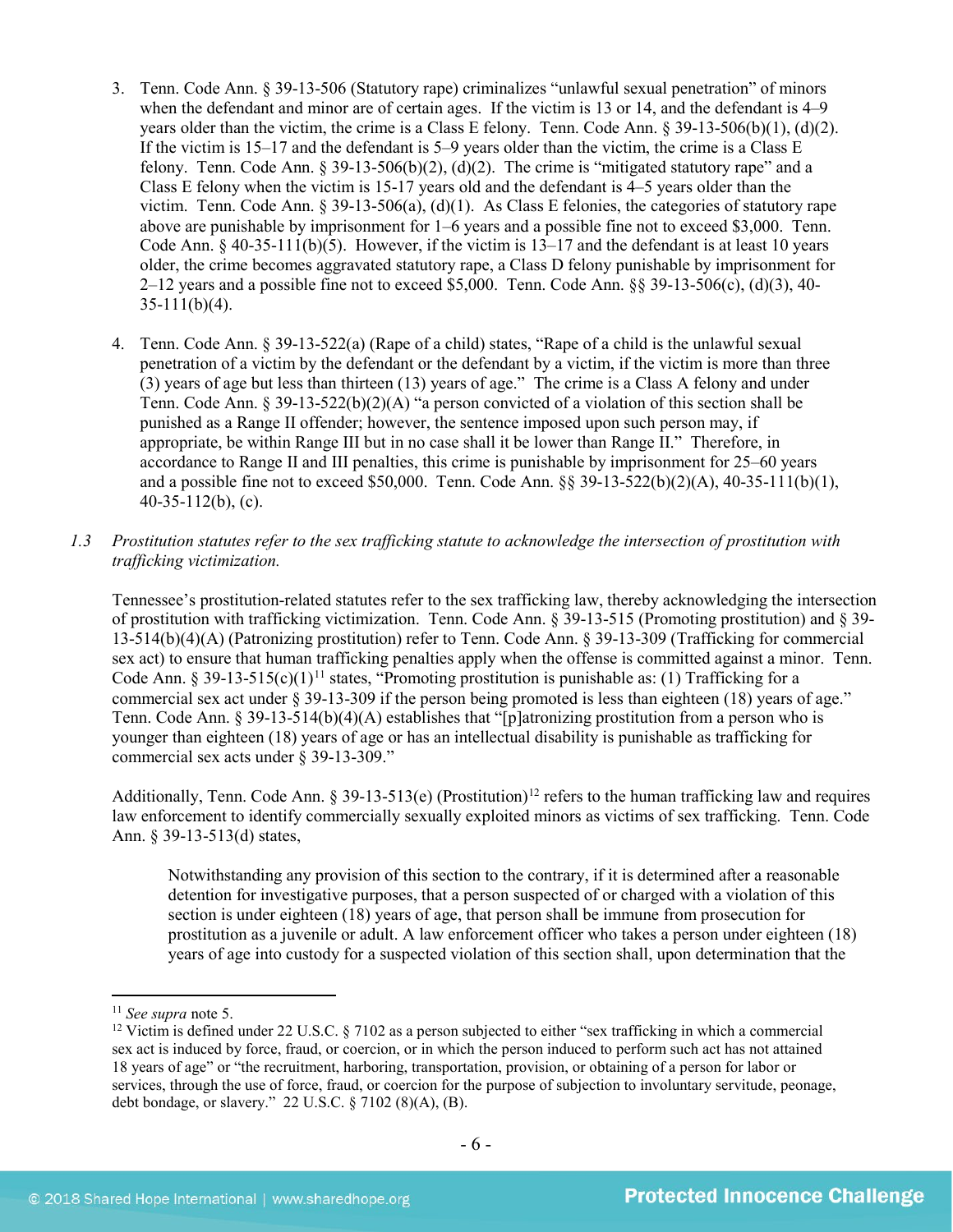person is a minor, provide the minor with the telephone number for the Tennessee human trafficking resource center hotline and release the minor to the custody of a parent or legal guardian or transport the minor to a shelter care facility designated by the juvenile court judge to facilitate the release of the minor to the custody of a parent or legal guardian.

*1.4 The state racketeering or gang crimes statute includes sex trafficking or commercial sexual exploitation of children (CSEC) offenses as predicate acts allowing the statute to be used to prosecute child sex trafficking crimes.* 

Tennessee's racketeering statute includes the CSEC offense of especially aggravated sexual exploitation of a minor as racketeering activity, but does not include human trafficking or the state's other CSEC offenses. Tenn. Code Ann. § 39-12-204 (Unlawful activities) states,

(a) It is unlawful for any person who has, with criminal intent, received any proceeds derived, directly or indirectly, from a pattern of racketeering activity or through the collection of an unlawful debt to use or invest, whether directly or indirectly, any part of the proceeds or the proceeds derived from the use or investment thereof, in the acquisition of any title to or any right, interest, or equity in, real or personal property or in the establishment or operation of any enterprise.

(b) It is unlawful for any person, through a pattern of racketeering activity or through the collection of an unlawful debt, to acquire or maintain, directly or indirectly, an interest in or control of any enterprise of real or personal property.

(c) It is unlawful for any person employed by, or associated with, any enterprise[13](#page-6-0) to knowingly conduct or participate, directly or indirectly, in the enterprise through a pattern of racketeering activity or the collection of any unlawful debt.

A "pattern of racketeering activity" is defined as "engaging in at least two (2) incidents of racketeering conduct that have the same or similar intents, results, accomplices, victims, or methods of commission or otherwise are interrelated by distinguishing characteristics and are not isolated incidents; provided that at least one (1) of such incidents occurred after July 1, 1986, that the last of the incidents occurred within two (2) years after a prior incident of racketeering conduct." Tenn. Code Ann. § 39-12-203(6) (Part definitions). It is "racketeering activity" "to commit, to attempt to commit, to conspire to commit, or to solicit, coerce, or intimidate another person to commit an act for financial gain that is a criminal offense involving . . . aggravated sexual exploitation of a minor, especially aggravated sexual exploitation of a minor under §§ 39-17-1004(b)(1)(A) and 39-17- 1005(a)(1), or to commit, attempt to commit, conspire to commit, or to solicit, coerce, or intimidate another person to commit a criminal gang offense, as defined in § 40-35-121(a) [Criminal gang offenses]." Tenn. Code Ann. § 39-12-203(9). Pursuant to Tenn. Code Ann. § 40-35-121(a)(3)(B) (Criminal gang offenses), a "criminal gang offense" occurs when a "criminal gang"[14](#page-6-1) is involved in "[t]he commission or attempted commission, facilitation of, solicitation of, or conspiracy to commit . . . trafficking for commercial sex acts, as defined in § 39-13-309."

<span id="page-6-1"></span><span id="page-6-0"></span><sup>&</sup>lt;sup>13</sup> "Enterprise" is defined as "any individual, sole proprietorship, partnership, corporation, business trust, union chartered under the laws of this state, or other legal entity, or any unchartered union, association, or group of individuals associated in fact, although not a legal entity, and it includes illicit as well as licit enterprises and governmental, as well as other entities, including criminal gangs, as defined in Section 40-35-121(a)."<br><sup>14</sup> Pursuant to Tenn. Code Ann. § 40-35-121(a)(1),

<sup>&</sup>quot;Criminal gang" means a formal or informal ongoing organization, association or group consisting of three (3) or more persons that has:

<sup>(</sup>A) As one (1) of its primary activities, the commission of criminal gang offense;

<sup>(</sup>B) Two (2) or more members who, individually or collectively, engage in or have engaged in a pattern of criminal gang activity.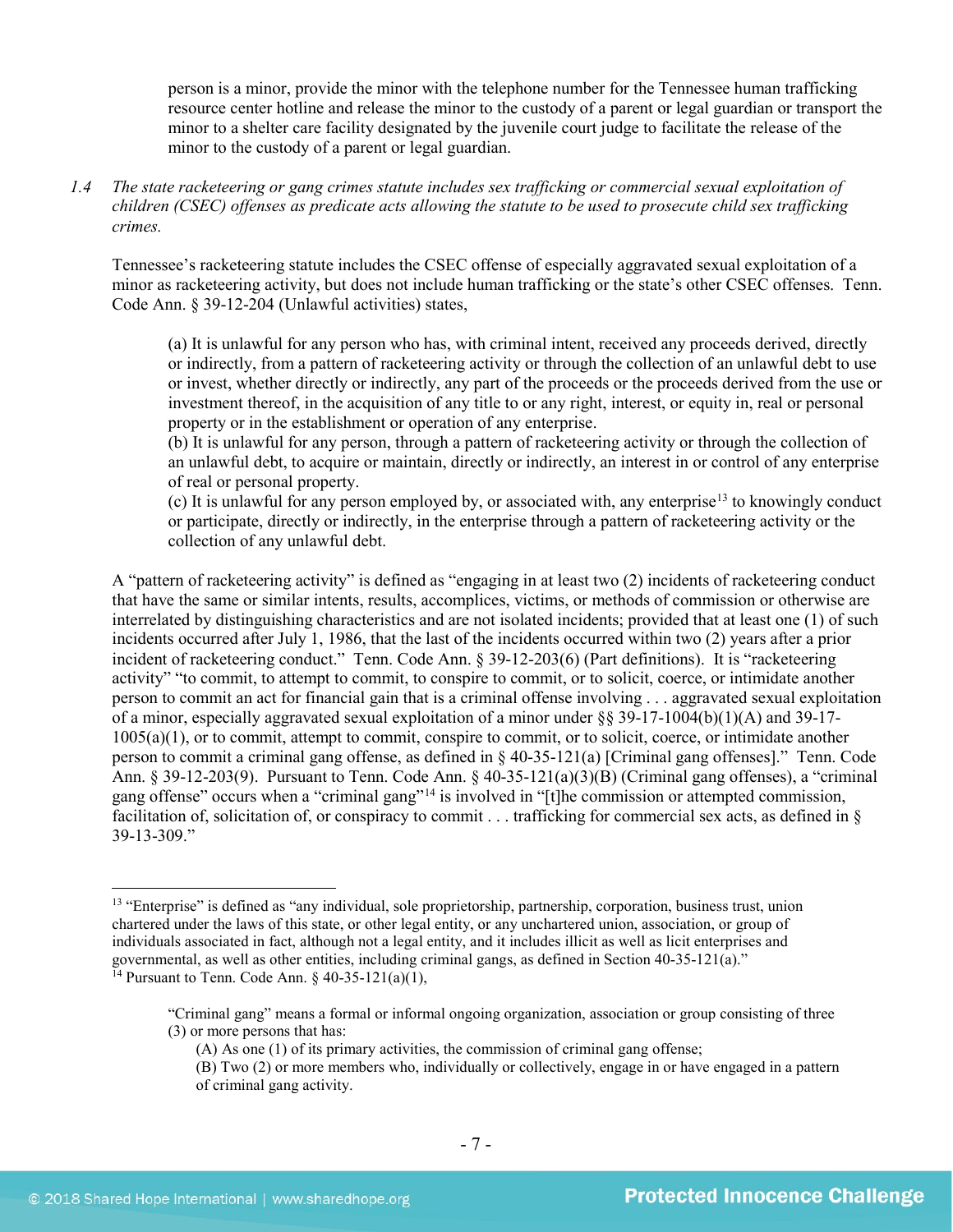Conviction for racketeering is punishable as a Class B felony by imprisonment under the sentencing range within Range II or higher (imprisonment for 12–30 years), a fine up to \$250,000, or both. Tenn. Code Ann. §§  $39-12-205(a)$ ,  $40-35-112(b)(2)$ ,  $(c)(2)$ . Instead of a fine, a conviction for conduct "through which pecuniary value<sup>[15](#page-7-0)</sup> is derived, or by which personal injury or property damage or other loss is caused, may be sentenced to pay a fine that does not exceed three (3) times the gross value gained or three (3) times the gross loss caused, whichever is the greater, plus court costs and the costs of investigation and prosecution, reasonably incurred." Tenn. Code Ann. § 39-12-205(b)(1). Additionally, asset forfeiture is permitted. An offender may have to forfeit to the state, "[a]ll property, real or personal, including money, used in the course of, intended for use in the course of, derived from, or realized through, conduct in violation of a provision of this part . . . ." Tenn. Code Ann. § 39-12-206(b) (Civil proceedings—Injunctions—Forfeiture of property—Future criminal actions— Statute of limitations).

<span id="page-7-0"></span><sup>&</sup>lt;sup>15</sup> Tenn. Code Ann. § 39-12-205(b)(2) (Penalties) provides,

For the purposes of subdivision  $(b)(1)$  "pecuniary value" means:

<sup>(</sup>A) Anything of value in the form of money, a negotiable instrument, or a commercial interest or anything else, the primary significance of which is economic advantage; or

<sup>(</sup>B) Any other property or service that has a value in excess of five hundred dollars (\$500).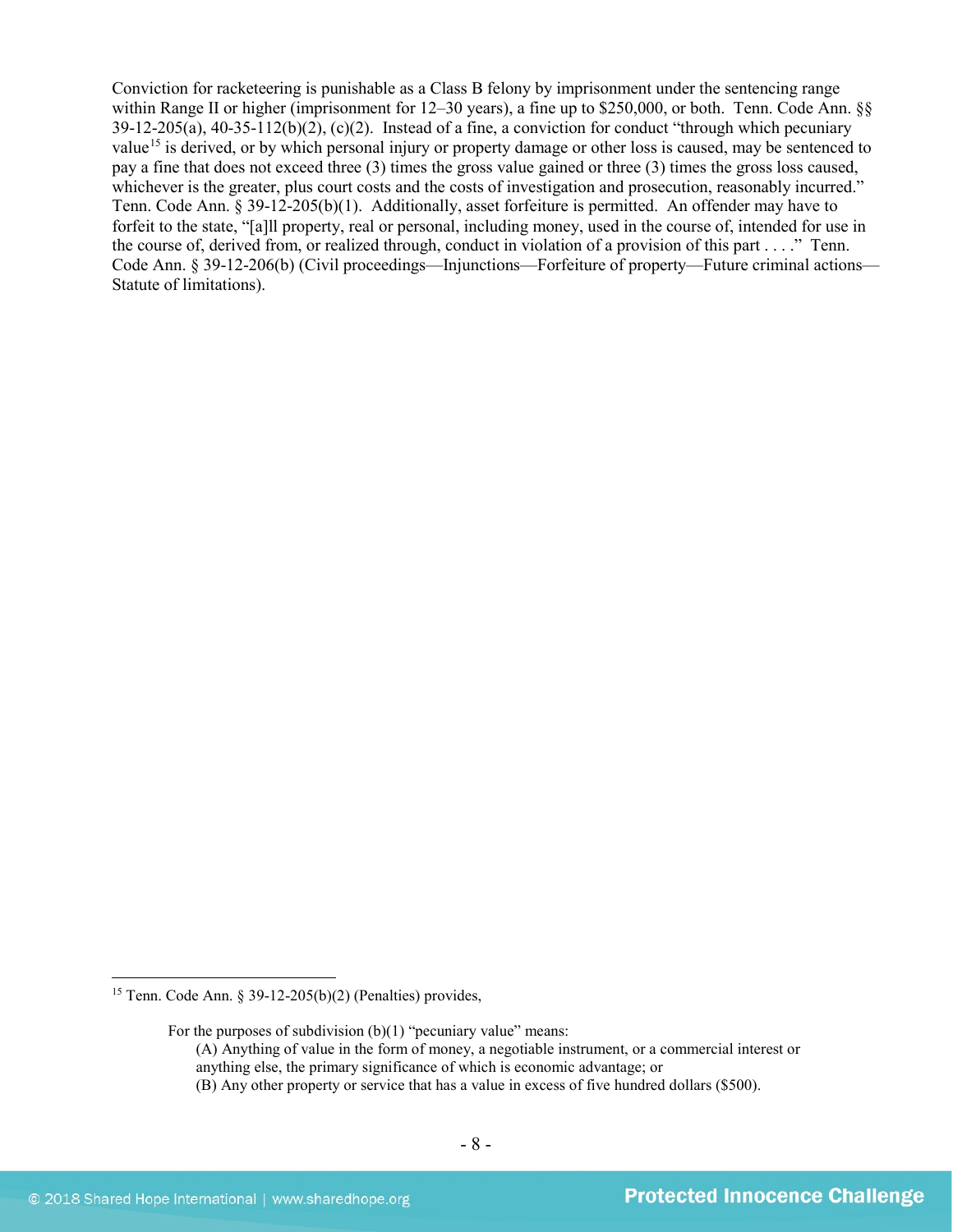#### **FRAMEWORK ISSUE 2: CRIMINAL PROVISIONS ADDRESSING DEMAND**

#### *Legal Components:*

- *2.1 The state sex trafficking law can be applied to buyers of commercial sex acts with a minor.*
- *2.2 Buyers of commercial sex acts with a minor can be prosecuted under commercial sexual exploitation of children (CSEC) laws.*
- *2.3 Solicitation laws differentiate between soliciting sex acts with an adult and soliciting sex acts with a minor under 18.*
- *2.4 Penalties for buyers of commercial sex acts with minors are as high as federal penalties.*
- *2.5 Using the Internet or electronic communications to lure, entice, or purchase, or attempt to lure, entice, or purchase commercial sex acts with a minor is a separate crime or results in an enhanced penalty for buyers.*
- *2.6 No age mistake defense is permitted for a buyer of commercial sex acts with any minor under 18.*
- *2.7 Base penalties for buying sex acts with a minor under 18 are sufficiently high and not reduced for older minors.*
- *2.8 Financial penalties for buyers of commercial sex acts with minors are sufficiently high to make it difficult for buyers to hide the crime.*
- *2.9 Buying and possessing images of child sexual exploitation carries penalties as high as similar federal offenses.*

\_\_\_\_\_\_\_\_\_\_\_\_\_\_\_\_\_\_\_\_\_\_\_\_\_\_\_\_\_\_\_\_\_\_\_\_\_\_\_\_\_\_\_\_\_\_\_\_\_\_\_\_\_\_\_\_\_\_\_\_\_\_\_\_\_\_\_\_\_\_\_\_\_\_\_\_\_\_\_\_\_\_\_\_\_\_\_\_\_\_\_\_\_\_

*2.10 Convicted buyers of commercial sex acts with minors are required to register as sex offenders.*

# *Legal Analysis:*

*2.1 The state sex trafficking law can be applied to buyers of commercial sex acts with a minor.*

Tenn. Code Ann. § 39-13-309(a) (Trafficking for commercial sex act) applies to a buyer of commercial sex acts with a minor through use of the term "purchase." Tenn. Code Ann. § 39-13-309(a)(2) makes it a crime when a person "recruits, entices, harbors, transports, provides, purchases or obtains by any means another person for the purpose of providing a commercial sex act." Pursuant to Tenn. Code Ann. § 39-13-301(15) (Part definitions), "'Commercial sex act' means any sexually explicit conduct<sup>[16](#page-8-0)</sup> for which anything of value is directly or indirectly given, promised to or received by any person, which conduct is induced or obtained by coercion or deception or which conduct is induced or obtained from a person under eighteen (18) years of age."

Additionally, while buyers can be offenders of Tenn. Code Ann. § 39-13-309(a) through the term "obtains"<sup>17</sup> following federal precedent, the scope of applicability is narrowed by the definition of "obtains" under Tenn.

 <sup>16</sup> *See supra* note [3.](#page-1-3)

<span id="page-8-1"></span><span id="page-8-0"></span><sup>&</sup>lt;sup>17</sup>Pursuant to Tenn. Code Ann. § 39-13-301(9), (10) "'[o]btain' means, in relation to labor or services, to secure performance of labor or services," and "services" is defined as "between a person and the defendant in which the person performs activities under the supervision of or for the defendant." However, the terms "labor or services" in the definition of "obtain" make the definition seemingly more applicable to Tenn. Code Ann. § 39-13-308 (Trafficking for labor or services). Accordingly, the term "obtain" could be used differently for Tenn. Code Ann. § 39-13-309 (Trafficking for commercial sex act). *See United States v. Jungers*, 702 F.3d 1066 (8th Cir. 2013). In this case, the Eighth Circuit held that the federal sex trafficking law, 18 U.S.C. § 1591 (Sex trafficking of children or by force, fraud, or coercion) applies to buyers of sex with minors. Reversing a District of South Dakota ruling that Congress did not intend the string of verbs constituting criminal conduct under 18 U.S.C. § 1591(a)(1) ("recruits, entices, harbors, transports, provides, obtains, or maintains") to reach the conduct of buyers (United States v. Jungers, 834 F. Supp. 2d 930, 931 (D.S.D. 2011)), the Eighth Circuit concluded that 18 U.S.C. § 1591 does not contain "a latent exemption for purchasers" because buyers can "engage in at least some of the prohibited conduct." Jungers, 702 F. 3d 1066, 1072. Congress codified Jungers clarifying that the federal sex trafficking law is intended to apply to buyers in the Justice for Victims of Trafficking Act (JVTA) of 2015 Pub. L. No. 114-22, 129 Stat 227), enacted on May 29, 2015. The JVTA adds the terms "patronize" and "solicit" to the list of prohibited conduct and expressly states, "section 108 of this title amends section 1591 of title 18, United States Code, to add the terms 'solicits or patronizes' to the sex trafficking statute making absolutely clear for judges, juries, prosecutors, and law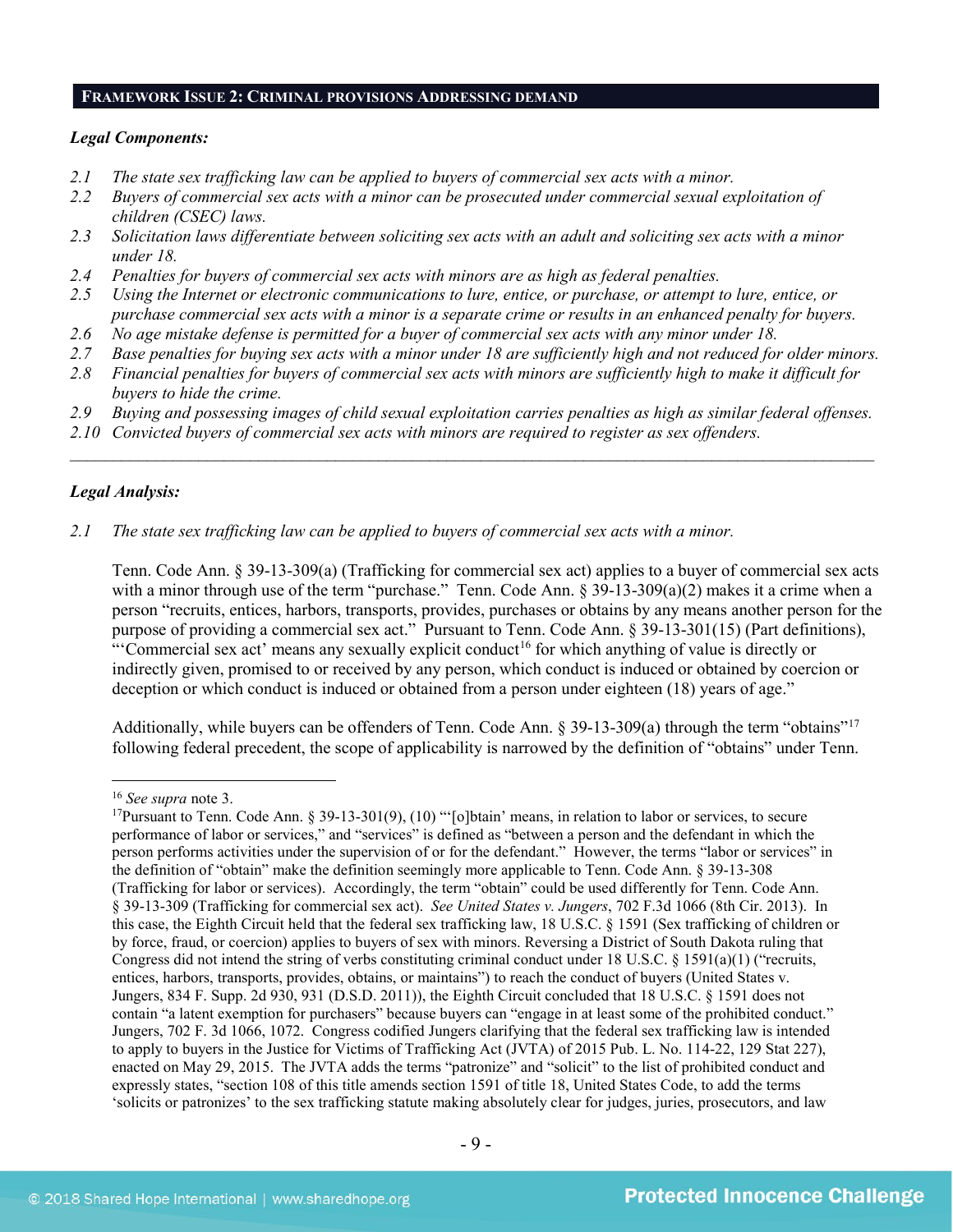Code Ann. § 39-13-301(12) (Part definitions). Under Tenn. Code Ann. § 39-13-309(12), "obtains" means "in relation to labor or services, to secure performance of labor or services." Tenn. Code Ann. § 39-13-309(13) defines "services" as, "an ongoing relationship between a person and the defendant in which the person performs activities under the supervision of or for the defendant." Therefore, for a buyer to be held liable for committing the offense of Tenn. Code Ann.  $\S$  39-13-309(a), the buyer and child victim must be in an ongoing relationship and a controlling third party or trafficker must be identified.

A conviction under Tenn. Code Ann. § 39-13-309 is punishable as a Class B felony by imprisonment for 8–30 years and a possible fine not to exceed \$25,000. Tenn. Code Ann. § 40-35-111(b)(2) (Authorized terms of imprisonment and fines for felonies and misdemeanors). However, Tenn. Code Ann. § 39-13-309 is a Class A felony where:

[T]he victim of the offense is a child under fifteen (15) years of age, or where the offense occurs on the grounds or facilities or within one thousand feet (1,000') of a public or private school, secondary school, preschool, child care agency, public library, recreational center, or public park.

A Class A felony is punishable by imprisonment for 15–60 years and a possible fine not to exceed \$50,000. Tenn. Code Ann. §§ 39-13-309(c), 40-35-111(b)(1).

*2.2 Buyers of commercial sex acts with a minor can be prosecuted under commercial sexual exploitation of children (CSEC) laws.*

Tenn. Code Ann. § 39-13-514(b)(4)(A) (Patronizing prostitution) makes patronizing prostitution of a minor punishable as sex trafficking under Tenn. Code Ann. § 39-13-309 (Trafficking for commercial sex act), stating that "[p]atronizing prostitution from a person who is younger than eighteen (18) years of age or has an intellectual disability is punishable as trafficking for commercial sex acts under § 39-13-309." "Patronizing prostitution" is defined as "soliciting or hiring another person with the intent that the other person engage in prostitution, or entering or remaining in a house of prostitution for the purpose of engaging in sexual activity." Tenn. Code Ann. § 39-13-512(3) (Prostitution—Definitions).

Additionally, pursuant to Tenn. Code Ann. § 39-13-529(a), (e)(1) (Offense of soliciting sexual exploitation of a minor—Exploitation of a minor by electronic means) a Class B felony occurs when an individual

eighteen (18) years of age or older, by means of oral, written or electronic communication, electronic mail or Internet service, including webcam communications, directly or through another, to intentionally command, hire, persuade, induce or cause a minor to engage in sexual activity<sup>[18](#page-9-0)</sup> or simulated sexual activity that is patently offensive,<sup>[19](#page-9-1)</sup> as defined in § 39-17-1002 [Part definitions], where such sexual activity or simulated sexual activity is observed by that person or by another.

*2.3 Solicitation laws differentiate between soliciting sex acts with an adult and soliciting sex acts with a minor under 18.*

Tennessee law differentiates between soliciting sex acts with a minor and soliciting sex acts with an adult. Tenn. Code Ann. § 39-13-514(b)(4)(A) (Patronizing prostitution) criminalizes patronizing a minor for

enforcement officials that criminals who purchase sexual acts from human trafficking victims may be arrested, prosecuted, and convicted as sex trafficking offenders when this is merited by the facts of a particular case." Id. at Sec. 109. The Eighth Circuit decision in *United States v. Jungers* and the federal sex trafficking law as amended by the Justice for Victims of Trafficking Act establish persuasive authority when state courts interpret the string of verbs constituting prohibited conduct in state sex trafficking laws (in particular the term "obtains") to the extent such interpretation does not conflict with state case law.

<span id="page-9-1"></span><span id="page-9-0"></span><sup>18</sup> *See supra* note [3.](#page-1-3)

 $\overline{a}$ 

<sup>19</sup> *See supra* note [8.](#page-3-2)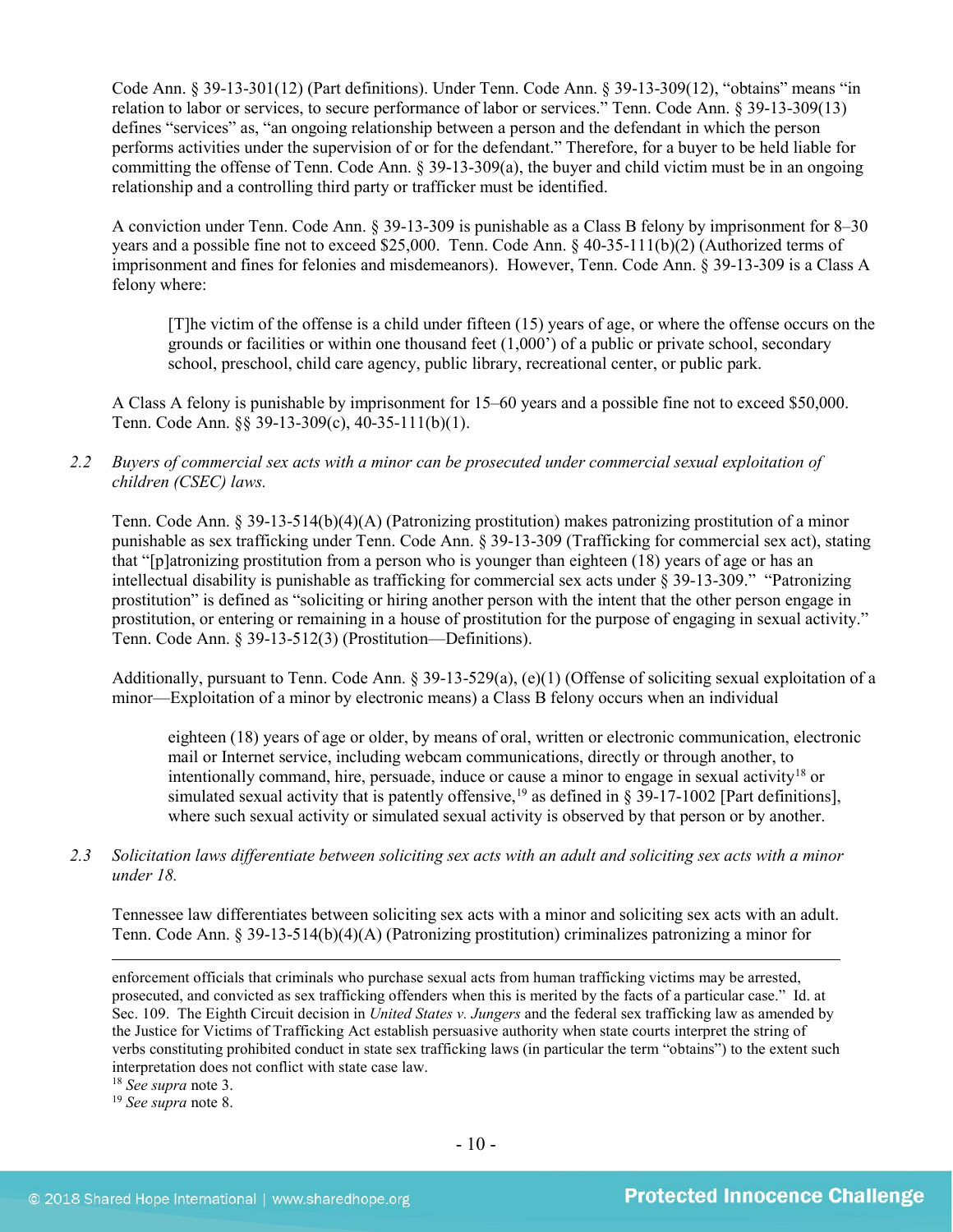prostitution and refers to Tenn. Code Ann. § 39-13-309 (Trafficking for commercial sex act) for prosecution and penalties. "Patronizing prostitution" is specifically defined to include "soliciting . . . another person with the intent that the other person engage in prostitution . . . ." Tenn. Code Ann. § 39-13-512(3) (Prostitution— Definitions). A conviction under Tenn. Code Ann. § 39-13-514(b)(4)(A) (Patronizing prostitution of a minor) is a Class A felony where:

[T]he victim of the offense is a child under fifteen (15) years of age, or where the offense occurs on the grounds or facilities or within one thousand feet (1,000') of a public or private school, secondary school, preschool, child care agency, public library, recreational center, or public park.

A Class A felony is punishable by imprisonment for 15–60 years and a possible fine not to exceed \$50,000. An offense against a minor over 15 years of age is a B felony punishable by imprisonment for 8–30 years and a possible fine not to exceed \$25,000. Tenn. Code Ann. §§ 39-13-309(c), 40-35-111(b)(1), (2). In contrast, patronizing a prostitute over 18 is a Class A misdemeanor punishable by imprisonment for not more than 11 months, 29 days, a possible fine not to exceed \$2,500, or both imprisonment and a fine. Tenn. Code Ann. §§ 39-13-514(b)(1), 40-35-111(e)(1).

# *2.4 Penalties for buyers of commercial sex acts with minors are as high as federal penalties.*

A buyer charged under Tenn. Code Ann. § 39-13-309 (Trafficking for commercial sex act) faces a Class B felony conviction punishable by imprisonment for 8–30 years and a possible fine not to exceed \$25,000. A buyer of commercial sex will be subject to a Class A felony "if the victim of the offense is a child under (15) years of age, or where the offense occurs on the grounds or facilities or within 1,000 feet of a public or private school, secondary school, preschool, child care agency, public library, recreational center, or public park." A Class A felony is punishable by imprisonment for 15–60 years and a possible fine not to exceed \$50,000. Tenn. Code Ann. §§ 39-13-309(c), 40-35-111(b)(1). Tenn. Code Ann. §§ 39-13-309(b), 40-35-111(b)(2). When the victim is under 18, Tenn. Code Ann. § 39-13-514(b)(4)(A) (Patronizing prostitution) refers to Tenn. Code Ann. (Trafficking a person for a commercial sex act) for prosecution and penalties. A violation of Tenn. Code Ann. § 39-13-529 (Offense of soliciting sexual exploitation of a minor—Exploitation of a minor by electronic means), is a Class B felony punishable by imprisonment for 8–30 years and a possible fine not to exceed \$25,000. Tenn. Code Ann. §§ 39-13-529(e)(1), 40-35-111(b)(2).

Several sexual offenses could be used to prosecute a buyer of commercial sex acts with a minor but do not specifically criminalize the commercial sexual exploitation of a child, and do not refer to the human trafficking statute to bring these criminal offenses within the ambit of human trafficking under Tenn. Code Ann. § 39-13-309.[20](#page-10-0)

<span id="page-10-2"></span>In comparison, if the victim is under the age of 14, a conviction under the TVPA for child sex trafficking is punishable by 15 years to life imprisonment and a fine not to exceed \$250,000. 18 U.S.C. §§  $1591(b)(1)$ ,  $3559(a)(1)$ ,  $3571(b)(3)$ . If the victim is between the ages of  $14-17$ , a conviction is punishable by 10 years to life imprisonment and a fine not to exceed \$250,000. 18 U.S.C.  $\S$  1591(b)(2), 3559(a)(1), 3571(b)(3). A conviction is punishable by mandatory life imprisonment, however, if the buyer has a prior conviction for a federal sex offense<sup>[21](#page-10-1)</sup> against a minor. 18 U.S.C. § 3559(e)(1). To the extent buyers can

§ 2245] (relating to sexual abuse resulting in death), 2251 [18 USCS § 2251] (relating to sexual

<span id="page-10-1"></span><span id="page-10-0"></span> <sup>20</sup>*See supra* Component 1.2 for a full description of the sexual offense laws that may be used to prosecute buyers. <sup>21</sup> Pursuant to 18 U.S.C. § 3559(e)(2), "federal sex offense" is defined as

<span id="page-10-3"></span>an offense under section 1591 [18 USCS § 1591] (relating to sex trafficking of children), 2241 [18 USCS § 2241] (relating to aggravated sexual abuse), 2242 [18 USCS  $\S$  2242] (relating to sexual abuse), 2244(a)(1) [18 USCS  $\S$  2244(a)(1)] (relating to abusive sexual contact), 2245 [18 USCS]

exploitation of children), 2251A [18 USCS § 2251A] (relating to selling or buying of children), 2422(b)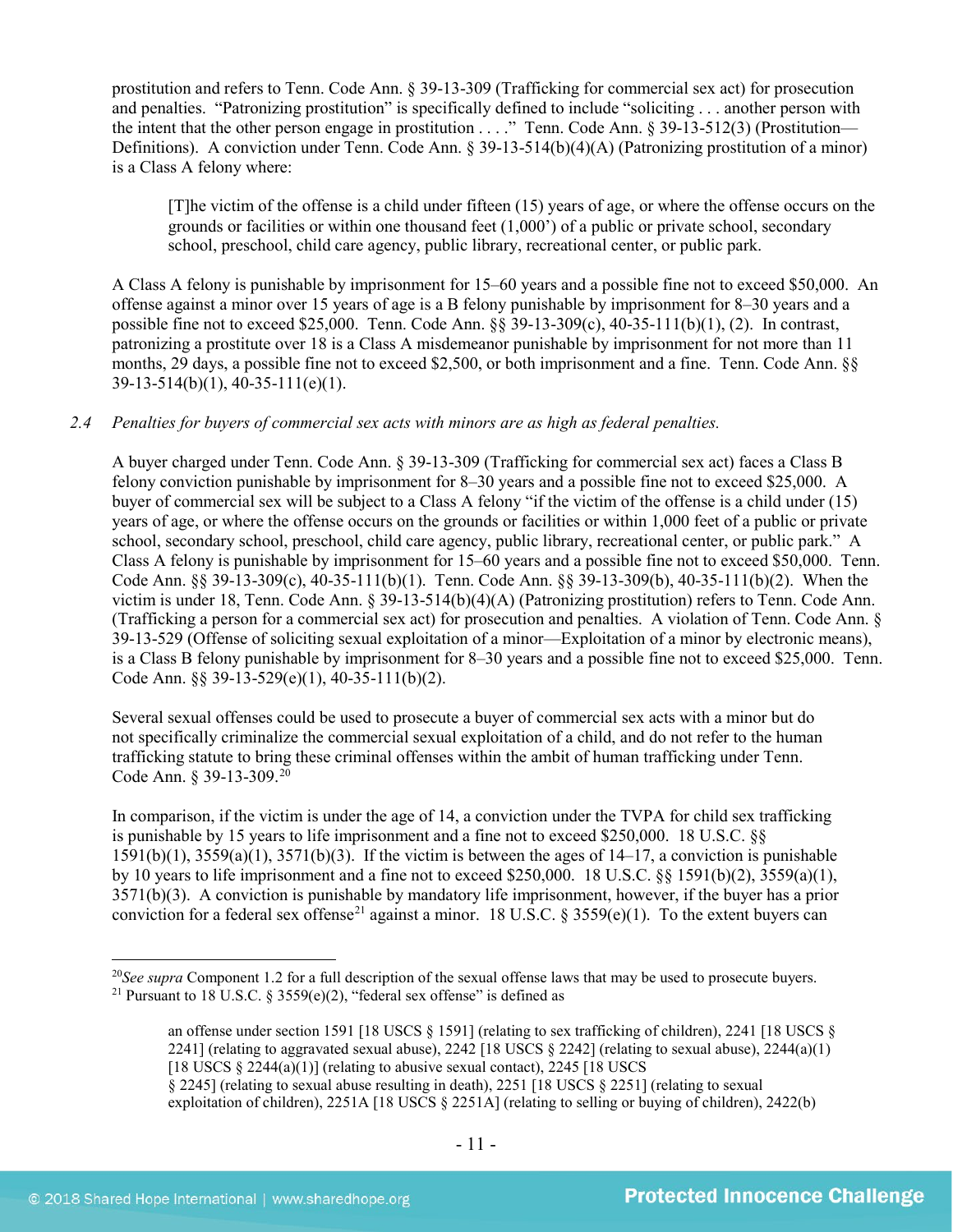be prosecuted under other federal CSEC laws,  $^{22}$  $^{22}$  $^{22}$  a conviction is punishable by penalties ranging from a fine not to exceed \$250,000 to life imprisonment and a fine not to exceed \$250,000.<sup>[23](#page-11-1)</sup>

*2.5 Using the Internet or electronic communications to lure, entice, or purchase, or attempt to lure, entice, or purchase commercial sex acts with a minor is a separate crime or results in an enhanced penalty for buyers.*

Tenn. Code Ann. § 39-13-528 (Offense of solicitation of a minor) criminalizes using the Internet or electronic communications to "to intentionally command, request, hire, persuade, invite or attempt to induce" a minor to engage in sexual activity. Tenn. Code Ann. § 39-13-528(a) states,

It is an offense for a person eighteen (18) years of age or older, by means of oral, written or electronic communication, electronic mail or Internet services, directly or through another, to intentionally command, request, hire, persuade, invite or attempt to induce a person whom the person making the solicitation knows, or should know, is less than eighteen (18) years of age, or solicits a law enforcement officer posing as a minor, and whom the person making the solicitation reasonably believes to be less than eighteen (18) years of age, to engage in conduct that, if completed, would constitute a violation by the soliciting adult of one (1) or more of the following offenses:

- (1) Rape of a child, pursuant to [§ 39-13-522;](https://a.next.westlaw.com/Link/Document/FullText?findType=L&pubNum=1000039&cite=TNSTS39-13-522&originatingDoc=N61AFE9D1CCE411DB8F04FB3E68C8F4C5&refType=LQ&originationContext=document&transitionType=DocumentItem&contextData=(sc.UserEnteredCitation))
- (2) Aggravated rape, pursuant to [§ 39-13-502;](https://a.next.westlaw.com/Link/Document/FullText?findType=L&pubNum=1000039&cite=TNSTS39-13-502&originatingDoc=N61AFE9D1CCE411DB8F04FB3E68C8F4C5&refType=LQ&originationContext=document&transitionType=DocumentItem&contextData=(sc.UserEnteredCitation))
- (3) Rape, pursuant to [§ 39-13-503;](https://a.next.westlaw.com/Link/Document/FullText?findType=L&pubNum=1000039&cite=TNSTS39-13-503&originatingDoc=N61AFE9D1CCE411DB8F04FB3E68C8F4C5&refType=LQ&originationContext=document&transitionType=DocumentItem&contextData=(sc.UserEnteredCitation))
- (4) Aggravated sexual battery, pursuant to [§ 39-13-504;](https://a.next.westlaw.com/Link/Document/FullText?findType=L&pubNum=1000039&cite=TNSTS39-13-504&originatingDoc=N61AFE9D1CCE411DB8F04FB3E68C8F4C5&refType=LQ&originationContext=document&transitionType=DocumentItem&contextData=(sc.UserEnteredCitation))
- (5) Sexual battery by an authority figure, pursuant t[o § 39-13-527;](https://a.next.westlaw.com/Link/Document/FullText?findType=L&pubNum=1000039&cite=TNSTS39-13-527&originatingDoc=N61AFE9D1CCE411DB8F04FB3E68C8F4C5&refType=LQ&originationContext=document&transitionType=DocumentItem&contextData=(sc.UserEnteredCitation))
- (6) Sexual battery, pursuant to  $\frac{8}{9}$  39-13-505;
- (7) Statutory rape, pursuant to [§ 39-13-506;](https://a.next.westlaw.com/Link/Document/FullText?findType=L&pubNum=1000039&cite=TNSTS39-13-506&originatingDoc=N61AFE9D1CCE411DB8F04FB3E68C8F4C5&refType=LQ&originationContext=document&transitionType=DocumentItem&contextData=(sc.UserEnteredCitation))
- (8) Especially aggravated sexual exploitation of a minor, pursuant to [§ 39-17-1005;](https://a.next.westlaw.com/Link/Document/FullText?findType=L&pubNum=1000039&cite=TNSTS39-17-1005&originatingDoc=N61AFE9D1CCE411DB8F04FB3E68C8F4C5&refType=LQ&originationContext=document&transitionType=DocumentItem&contextData=(sc.UserEnteredCitation)) or
- (9) Sexual activity involving a minor, pursuant to [§ 39-13-529.](https://a.next.westlaw.com/Link/Document/FullText?findType=L&pubNum=1000039&cite=TNSTS39-13-529&originatingDoc=N61AFE9D1CCE411DB8F04FB3E68C8F4C5&refType=LQ&originationContext=document&transitionType=DocumentItem&contextData=(sc.UserEnteredCitation))
- (10) Trafficking for commercial sex acts, pursuant to § 39–13–309;
- (11) Patronizing prostitution, pursuant to § 39–13–514;
- (12) Promoting prostitution, pursuant to § 39–13–515;
- (13) Aggravated sexual exploitation of a minor, pursuant to § 39–17–1004.

Pursuant to subsection (c), "A violation of this section shall constitute an offense one (1) classification lower than the most serious crime solicited, unless the offense solicited was a Class E felony, in which case the offense shall be a Class A misdemeanor." Tenn. Code Ann. § 39-13-528(c).

In addition, Tenn. Code Ann. § 39-13-529(a) (Offense of soliciting sexual exploitation of a minor—Exploitation of a minor by electronic means) includes using

[18 USCS § 2422(b)] (relating to coercion and enticement of a minor into prostitution), or 2423(a) [18 USCS § 2423(a)] (relating to transportation of minors).

 $\overline{a}$ 

<span id="page-11-1"></span><span id="page-11-0"></span><sup>22</sup> 18 U.S.C. §§ 2251A(b) (Selling or buying of children), 2251(a) (Sexual exploitation of children), 2423(a) (Transportation of a minor with intent for minor to engage in criminal sexual activity), 2422(a) (Coercion and enticement), 2252(a)(2), (a)(4) (Certain activities relating to material involving the sexual exploitation of minors).<br><sup>23</sup> 18 U.S.C. §§ 2251A(b) (conviction punishable by imprisonment for 30 years to life and a fine), 225 (conviction punishable by imprisonment for 15–30 years and a fine), 2423(a) (conviction punishable by imprisonment for 10 years to life and a fine), 2422(a) (conviction punishable by a fine, imprisonment up to 20 years, or both),  $2252(b)$  (stating that a conviction under subsection (a)(2) is punishable by imprisonment for 5–20 years and a fine, while a conviction under subsection (a)(4) is punishable by imprisonment up to 10 years, a fine, or both); *see also* 18 U.S.C. §§ 3559(a)(1) (classifying all of the above listed offenses as felonies), 3571(b)(3) (providing a fine up to \$250,000 for any felony conviction).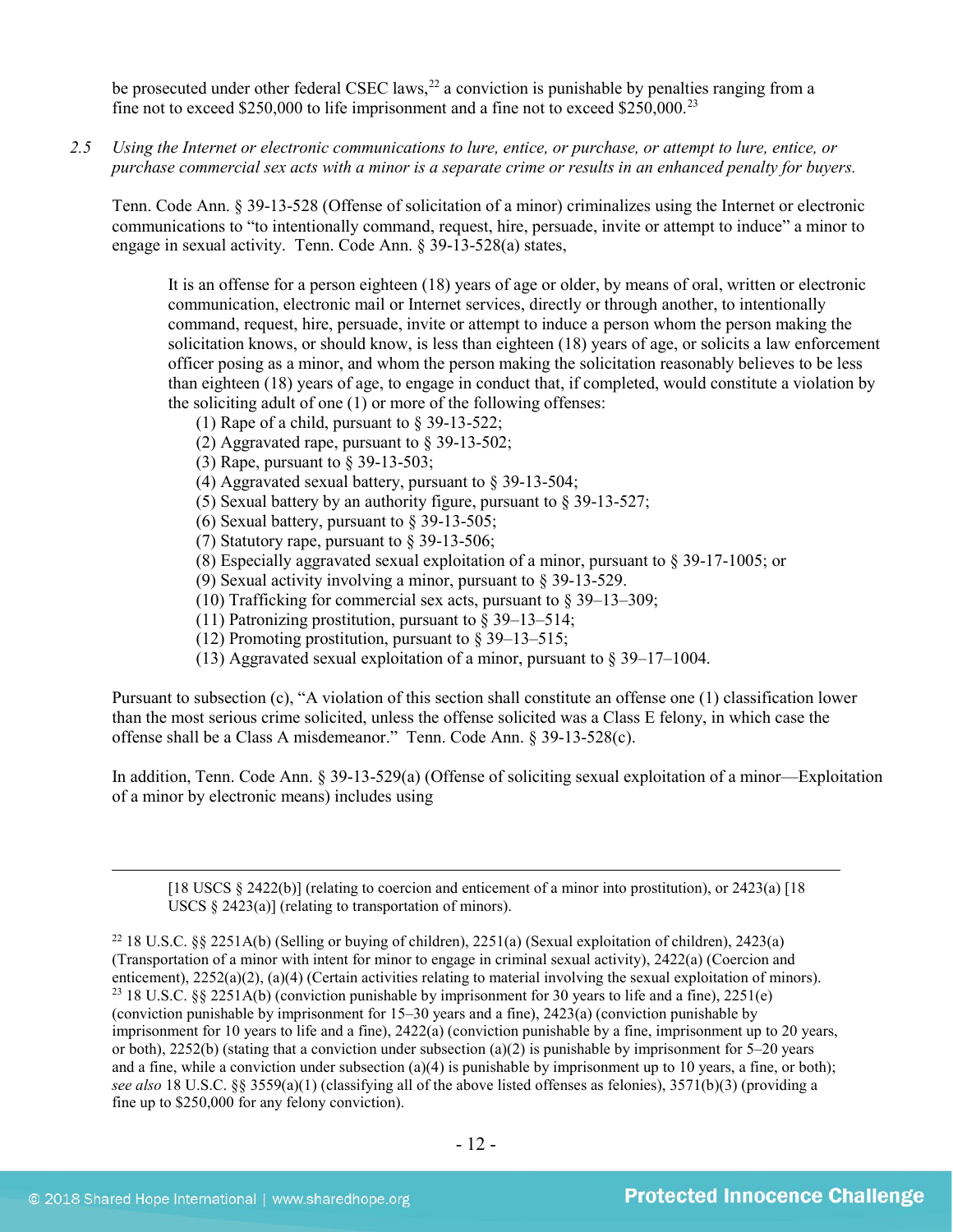electronic communication, electronic mail or Internet service, including webcam communications, directly or through another, to intentionally command, hire, persuade, induce or cause a minor to engage in sexual activity or simulated sexual activity that is patently offensive, as defined in § 39-17- 1002, where such sexual activity or simulated sexual activity is observed by that person or by another.

Although the crime is not applicable solely to commercial sexual exploitation, the inclusion of the term "hire" brings commercial sexual activity within its range. This crime is a Class B felony punishable by imprisonment for 8–30 years and a possible fine not to exceed \$25,000. Tenn. Code Ann. §§ 39-13-529(e)(1), 40-35-  $111(b)(2)$ .

# *2.6 No age mistake defense is permitted for a buyer of commercial sex acts with any minor under 18.*

Tenn. Code Ann. § 39-13-514 (Patronizing prostitution) and § 39-13-529 (Offense of soliciting sexual exploitation of a minor—Exploitation of a minor by electronic means) expressly prohibit a mistake of age defense. Pursuant to Tenn. Code Ann. § 39-11-502(c) (Ignorance or mistake of fact), "It shall not be a defense to prosecution for a violation of § 39-13-514 or § 39-13-529 that the person charged was ignorant or mistaken as to the age of the minor."

# *2.7 Base penalties for buying sex acts with a minor under 18 are sufficiently high and not reduced for older minors.*

Tennessee's trafficking law staggers penalties based on a minor's age, but penalties are sufficiently high even when the victim is an older minor. If the victim is under 15, Tenn. Code Ann. § 39-13-309 (Trafficking for commercial sex act) is a Class A felony punishable by imprisonment for 15–60 years. Tenn. Code Ann. §§ 39- 13-309(c),  $40-35-111(b)(1)$ . If the victim is 15 or older, a conviction under Tenn. Code Ann. § 39-13-309 is a Class B felony punishable by imprisonment for 8–30 years. Tenn. Code Ann. §§ 39-13-309(b), 40-35- 111(b)(2). Convictions under Tenn. Code Ann. § 39-13-514(b)(4)(A) (Patronizing prostitution), one of Tennessee's buyer-applicable CSEC offenses, are punishable as trafficking for commercial sex acts under § 39- 13-309, so the same staggered penalties apply.

Tenn. Code Ann. § 39-13-529 (Offense of soliciting sexual exploitation of a minor—Exploitation of a minor by electronic means), another of Tennessee's buyer-applicable CSEC offenses, does not stagger penalties based on a minor's age and provides sufficiently high penalties. Tenn. Code Ann. § 39-13-529 is as a Class B felony punishable by imprisonment for 8–30 years. Tenn. Code Ann.  $\S$ § 39-13-529(e)(1), 40-35-111(b)(2).

In contrast, Tenn. Code Ann. § 39-13-528 (Offense of solicitation of a minor) staggers penalties based on the crime solicited, and some of the crimes listed in § 39-13-528 vary based on the age of the minor and age of the buyer. Pursuant to Tenn. Code Ann. § 39-13-528(c), "A violation of this section shall constitute an offense one (1) classification lower than the most serious crime solicited, unless the offense solicited was a Class E felony, in which case the offense shall be a Class A misdemeanor." Therefore, when a buyer solicits a victim between 3–13 years of age to engage in conduct that, if it were to occur, would be rape under Tenn. Code Ann. § 39-13- 522(a) (Rape of a child), a Class A felony, the crime is punishable as a class B felony with imprisonment between 8–30 years and a possible fine not to exceed \$25,000. Tenn. Code Ann.  $\S$ § 39-13-522(a), (b)(1), 40- $35-111(b)(2)$ . If the defendant is at least 10 years older than the victim and solicits a victim between 13–17 to engage in conduct that, if it were to occur, would be aggravated statutory rape under Tenn. Code Ann. § 39-13- 506(c) (Mitigated statutory rape—Statutory rape—Aggravated statutory rape), a Class D felony, the crime is a Class E felony punishable by imprisonment of 1–6 years and a possible fine not to exceed \$3,000. Tenn. Code Ann.  $\S$ § 39-13-506(c), (d)(3), 40-35-111(b)(5). Soliciting is a Class A misdemeanor if the solicited act, if it were to occur, would be mitigated statutory rape under Tenn. Code Ann. §§ 39-13-506(a), which is typically a Class E felony and occurs when the defendant is 4 or 5 years older than a victim between 15–18. Tenn. Code Ann. §§ 39-13-506(a), (d)(1). Soliciting would also be a Class A misdemeanor if the solicited conduct, if it were to occur, would be statutory rape under Tenn. Code Ann.  $\S$ § 39-13-506(b), which is typically a Class E felony, which occurs when the victim is 13 or 14 and the defendant is between 4–10 years older than the victim,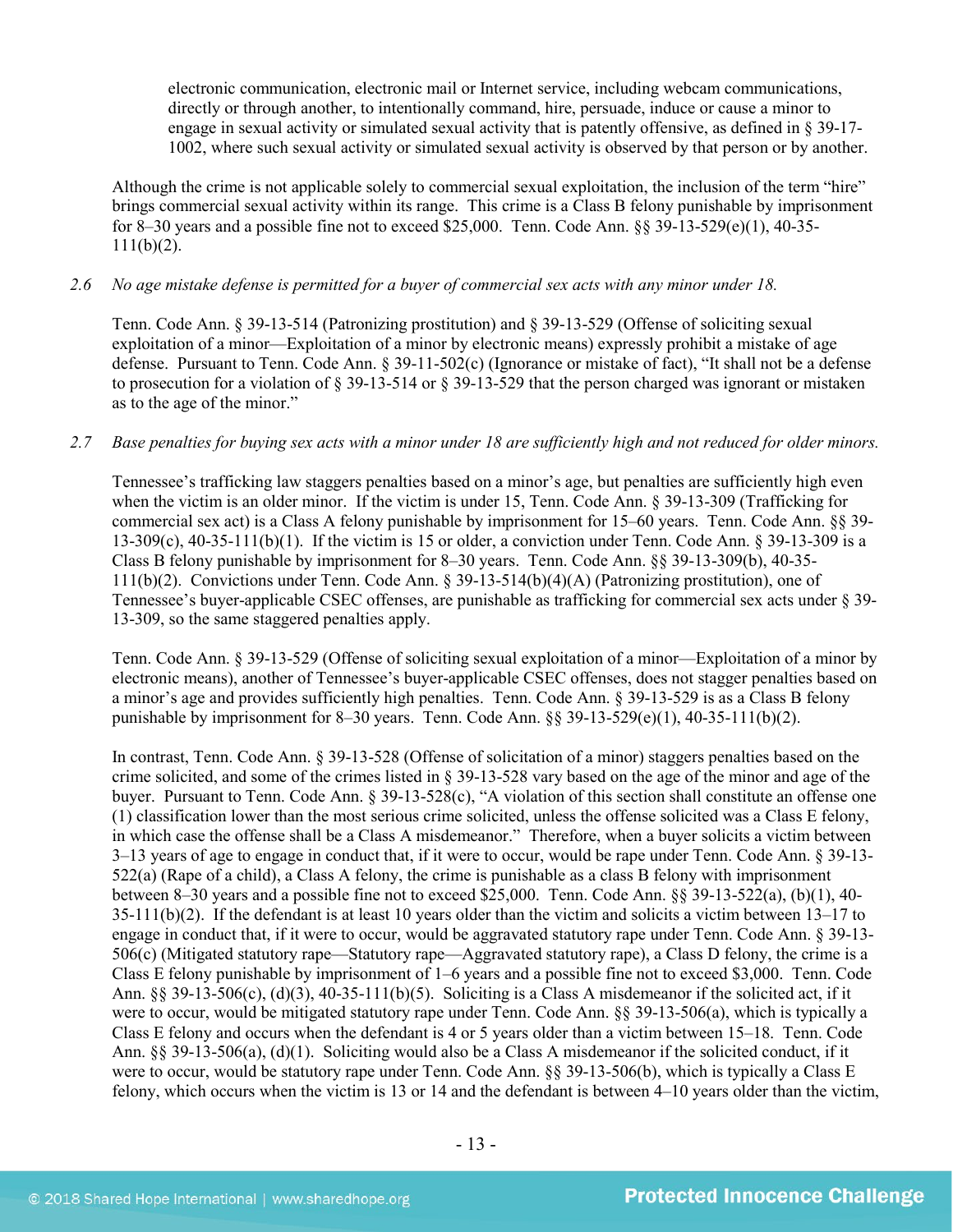or when the victim is between 15–18 and the defendant is between 5–10 years older than the victim. Tenn. Code Ann. §§ 39-13-506(a), (b)(1), (b)(2), (d)(1), (d)(2). Class A misdemeanors are punishable by up to 11 months, 29 days imprisonment, a fine not to exceed \$2,500, or both. Tenn. Code Ann.  $\S$  40-35-111(e)(1).

# *2.8 Financial penalties for buyers of commercial sex acts with minors are sufficiently high to make it difficult for buyers to hide the crime.*

Buyers of commercial sex with minors face fines, restitution, and asset forfeiture. Buyers convicted under Tenn. Code Ann. § 39-13-309(a) (Trafficking for commercial sex act) face a possible fine not to exceed \$25,000, unless "the victim of the offense is a child under (15) years of age, or where the offense occurs on the grounds or facilities or within 1,000 feet of a public or private school, secondary school, preschool, child care agency, public library, recreational center, or public park," in which case a possible fine not to exceed \$50,000 may be imposed. Tenn. Code Ann.  $\S$ § 39-13-309(c), 40-35-111(b)(1). The patronizing prostitution of a minor statute references the human trafficking statute for purposes of prosecutions and penalties, so the same fines and sentencing ranges apply for patronizing prostitution of a minor as they do for a human trafficking offense. Hiring a minor online for sexual activity in violation of Tenn. Code Ann. § 39-13-529(a) (Offense of soliciting sexual exploitation of a minor—Exploitation of a minor by electronic means) is a Class B felony with a possible fine not to exceed \$25,000. Tenn. Code Ann. §§ 39-13-529(e)(1), 40-35-111(b)(2). A conviction under Tenn. Code Ann. § 39-13-528(a) (Offense of solicitation of a minor) can result in a fine ranging between \$2,500 and \$25,000 based on the crime classification determined by the victim's age and the defendant's age. Tenn. Code Ann. § 40-25-111(b).

Buyers are subject to mandatory restitution to be paid to a minor who has been sexually victimized through any of the trafficking, CSEC, or sexual offenses applicable to buyers of commercial sex acts with minors. While Tennessee law allows a court, at its discretion, to order restitution to victims of any crime, Tennessee specifically requires restitution to be paid to the victim as part of the punishment under Tenn. Code Ann. §§ 39-13-309 [Trafficking for commercial sex act], 39-13-514 [Patronizing prostitution], 39-17-1005(a) [Offense of especially sexually aggravated sexual exploitation of a minor], 39-13-528(a) [Offense of solicitation of a minor], and 39-13-529(a) [Offense of soliciting sexual exploitation of a minor – exploitation of a minor by electronic means]. Tenn. Code Ann. §§ 39-11-118(a), (b), 40-35-104(c)(2), 40-35-304. Tenn. Code Ann. § 40- 33-101 (Conveyances subject to forfeiture) provides for discretionary, criminal asset forfeiture. Upon conviction of sexual offenses pursuant to title 39, chapter 13, section 5 [Sexual offenses], which includes patronizing prostitution of adults or minors, a buyer may be ordered to forfeit "[a]ny conveyance, including a vehicle, aircraft or vessel used in the commission of," among other offenses, a sexual "offense under title 39, chapter 13, part 5 [Sexual offenses]."[24](#page-13-0) Property subject to forfeiture under this section may be seized upon process issued by any circuit or criminal court with jurisdiction over the property. Seizure is permitted without process where it is incident to arrest or search, pursuant to a search warrant. Tenn. Code Ann. § 40-33-102 (Seizure authorized). Disposition of the forfeited property is governed by Tenn. Code Ann. § 40-33-110 (Disposition of forfeited conveyance or proceeds of sale of forfeited conveyance), which provides that the property "shall inure to the benefit of the county in which the goods were seized . . . provided, that the forfeited conveyance or the funds derived from the confiscated goods shall go to the law enforcement agency that seized the conveyance and shall be used exclusively for law enforcement purposes . . . In all other cases, the proceeds shall be transmitted to the state treasurer and deposited in the state treasury."

This discretionary, criminal forfeiture provision is reiterated, with a special focus on minor victims, in Tenn. Code Ann. § 39-13-530(a) (Forfeiture of any conveyance or real or personal property used in a sexual offense committed against minors—Child abuse fund) which provides for the forfeiture of "[a]ny conveyance or real or

<span id="page-13-0"></span><sup>&</sup>lt;sup>24</sup> Tenn. Code Ann. § 40-33-101(b)(1) does contain some exceptions, including that "No conveyance used by any person as a common carrier in the transaction of business as a common carrier is subject to forfeiture . . . unless it appears that the owner or other person in charge of the conveyance is a consenting party or privy to any of the offenses listed in subdivisions  $(a)(2)$ – $(4)$ ."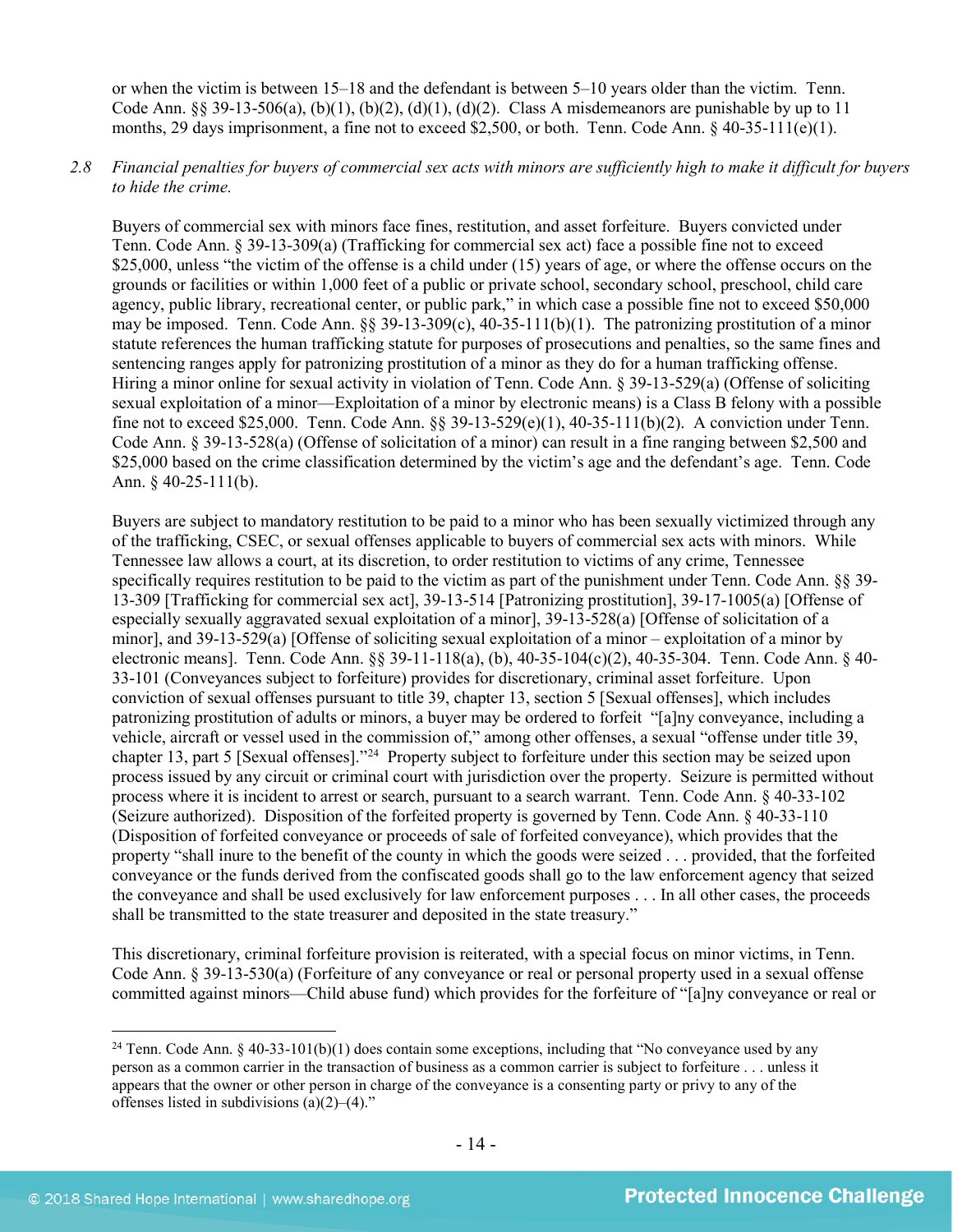personal property used in the commission of an offense under this part [Sexual offenses]," which is committed "against a person under eighteen (18) years of age and was committed on or after July 1, 2006." This forfeiture is subject to the provisions of title 40, chapter 33, part 2. However, "the proceeds from all forfeitures made pursuant to this section shall be transmitted to the general fund, where there is established a general fund reserve to be allocated through the general appropriations act, which shall be known as the child abuse fund." Tenn. Code Ann. § 39-13-530(b).

Vehicle forfeiture specifically for sexual exploitation of children crimes is found in Tenn. Code Ann. § 39-17- 1008(a) (Forfeiture of any conveyance or real or personal property used in commission of an offense under this part), which provides that "[a]ny conveyance or real or personal property used in the commission of an offense under this part [Sexual exploitation of children] is subject to forfeiture under the provisions of title 40, chapter 33, part 2 [Forfeiture procedures generally]." This forfeiture is subject to the provision of title 40, chapter 33, part 2. However, "the proceeds from all forfeitures made pursuant to this section shall be transmitted to the general fund, where there is established a general fund reserve to be allocated through the general appropriations act, which shall be known as the child abuse fund." Tenn. Code Ann. § 39-17-1008(b).

Additionally, Tenn. Code Ann. § 29-3-101(e) (Definitions—Maintenance and abatement of nuisance— Forfeiture of property—Payment of moneys from forfeiture into general funds) states,

(1) Upon a person's second or subsequent conviction for promoting prostitution or patronizing prostitution, any vehicle in which such offense was committed is subject to seizure and forfeiture in accordance with the procedure established in title 39, chapter 11, part 7 [Disposition of forfeited property]; provided, however, that nothing contained within the provisions of this subsection (e) shall be construed to authorize seizure of such vehicle at any time prior to such conviction. (2) The provisions of subdivision (e)(1) apply only if the violations making the vehicle subject to seizure and forfeiture occur in Tennessee and at least one (1) of the previous violations occurs on or after July 1, 2002, and the second or subsequent offense after July 1, 2002, occurs within five (5) years of the most recent prior offense occurring after July 1, 2002.

# *2.9 Buying and possessing images of child sexual exploitation carries penalties as high as similar federal offenses.*

Pursuant to Tenn. Code Ann. § 39-17-1004(a)(1) (Offense of aggravated sexual exploitation of a minor), "It is unlawful for a person to knowingly promote, sell, distribute, transport, purchase or exchange material, or possess with the intent to promote, sell, distribute, transport, purchase or exchange material, that includes a minor engaged in: (A) Sexual activity; or (B) Simulated sexual activity that is patently offensive."<sup>[25](#page-14-0)</sup> Under subsection (b)(1), "It is unlawful for a person to knowingly promote, sell, distribute, transport, purchase or exchange material that is obscene, as defined in § 39-17-901 [Part definitions],<sup>[26](#page-14-1)</sup> or possess material that is obscene, with the intent to promote, sell, distribute, transport, purchase or exchange the material, which includes a minor engaged in: (A) Sexual activity; or (B) Simulated sexual activity that is patently offensive."

<span id="page-14-2"></span>A person violating either subsection commits a Class C felony, and the person can be charged on individual counts for each image. Tenn. Code Ann.  $\S$ § 39-17-1004(a)(2), (4), (b)(2), (4). Class C felonies are punishable by imprisonment for 3–15 years and a possible fine not to exceed \$10,000. Tenn. Code Ann. § 40-35-111(b)(3) (Authorized terms of imprisonment and fines for felonies and misdemeanors). However, if the number of

<span id="page-14-0"></span> <sup>25</sup> *See supra* note [8.](#page-3-2)

<span id="page-14-1"></span><sup>&</sup>lt;sup>26</sup> "Obscene" is defined as follows: " $(A)$  The average person applying contemporary community standards would find that the work, taken as a whole, appeals to the prurient interest;  $(B)$  The average person applying contemporary community standards would find that the work depicts or describes, in a patently offensive way, sexual conduct; and (C) The work, taken as a whole, lacks serious literary, artistic, political, or scientific value." Tenn. Code Ann. § 39- 17-901(10).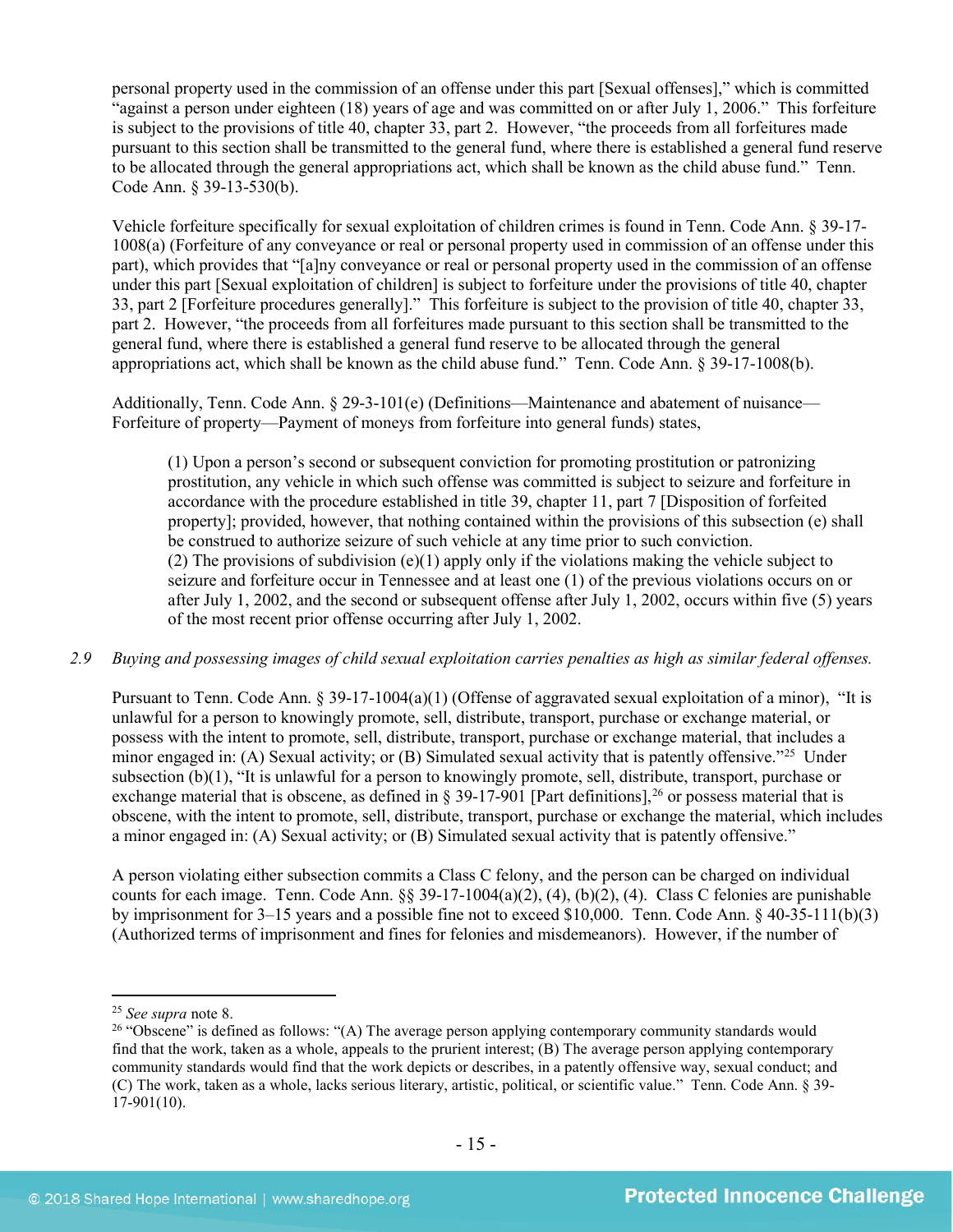individual images is greater than 25, the crime is a Class B felony punishable by imprisonment for 8–30 years and a possible fine not to exceed \$25,000. Tenn. Code Ann. §§ 39-17-1004(a)(4), (b)(4), 40-35-111(b)(2).

Under Tenn. Code Ann. § 39-17-1003(a) (Offense of sexual exploitation of a minor), "[i]t is unlawful for any person to knowingly possess material that includes a minor engaged in: (1) Sexual activity; or (2) Simulated sexual activity that is patently offensive." The crime is a Class D felony punishable by imprisonment for 2–12 years and a possible fine not to exceed \$5,000 for each individual image possessed. Tenn. Code Ann. §§ 39-17- 1003(b), (d), 40-35-111(b)(4). If the number of images and materials exceeds 50, then the crime is a Class C felony punishable by imprisonment for 3–15 year and a possible fine not to exceed \$10,000. Tenn. Code Ann. §§ 39-17-1003(d), 40-35-111(b)(3). If the number of images and materials exceeds 100, then the crime is a Class B felony punishable by imprisonment for 8–30 years and a possible fine not to exceed \$25,000. Tenn. Code Ann. §§ 39-17-1003(d), 40-35-111(b)(2).

In comparison, a federal conviction for possession of images of child sexual exploitation  $(ICSE)^{27}$  $(ICSE)^{27}$  $(ICSE)^{27}$  is generally punishable by imprisonment for 5–20 years and a fine not to exceed \$250,000.[28](#page-15-1) Subsequent convictions, however, are punishable by imprisonment up to 40 years and a fine not to exceed \$250,000.<sup>[29](#page-15-2)</sup>

#### *2.10 Convicted buyers of commercial sex acts with minors are required to register as sex offenders*.

Persons in Tennessee convicted of a violent sexual offense or a sexual offense are required to register as sex offenders. Tenn. Code Ann. § 40-39-212(a) (Registration requirement). A "violent sexual offense" includes "[a]ggravated sexual exploitation of a minor, under § 39-17-1004," "[s]olicitation of a minor, under § 39-13- 528 [Offense of solicitation of a minor] when the offense is classified as a Class B or Class C felony," and Tenn. Code Ann. § 39-13-309 (Trafficking for commercial sex act). Tenn. Code Ann. § 40-39-202(31)(F), (K), (Y) (Part definitions). "Sexual offense" includes "[s]exual exploitation of a minor, under § 39-17-1003," "[s]olicitation of a minor under § 39-13-528 when the offense is classified as a Class D felony, Class E felony or a misdemeanor," "[s]tatutory rape under § 39-13-506(b), (d)(2)(B)<sup>[30](#page-15-3)</sup>, or aggravated statutory rape under § 39-13-506(c), patronizing prostitution of a minor under § 39-13-514," and "[s]oliciting sexual exploitation of a minor—Exploitation of a minor by electronic means, under § 39-13-529." Tenn. Code Ann. § 40-39- 202(20)(A)(iv), (viii), (xvii), (xix).

<span id="page-15-0"></span><sup>&</sup>lt;sup>27</sup> 18 U.S.C. §§ 2252(a)(2), (a)(4) (Certain activities relating to material involving the sexual exploitation of minors),  $2252A(a)(2)$ –(3) (Certain activities relating to material constituting or containing child pornography), 1466A(a), (b) (Obscene visual representations of the sexual abuse of children).

<span id="page-15-2"></span><span id="page-15-1"></span><sup>&</sup>lt;sup>28</sup> 18 U.S.C. §§ 2252(b) (stating that a conviction under subsection (a)(2) is punishable by imprisonment for 5–20 years and a fine, while a conviction under subsection (a)(4) is punishable by imprisonment up to 10 years, a fine, or both),  $2252A(b)(1)$  (a conviction is punishable by imprisonment for 5–20 years and a fine),  $1466A(a)$ , (b) (stating that a conviction under subsection (a) is "subject to the penalties provided in section  $2252A(b)(1)$ ," imprisonment for 5–20 years and a fine, while a conviction under subsection (b) is "subject to the penalties provided in section 2252A(b)(2)," imprisonment up to 10 years, a fine, or both); *see also* 18 U.S.C. §§ 3559(a)(1) (classifying all of the above listed offenses as felonies), 3571(b)(3) (providing a fine up to \$250,000 for any felony conviction). <sup>29</sup> 18 U.S.C. §§ 2252(b) (stating if a person has a prior conviction under subsection (a)(2), or a list of other statutes, a conviction is punishable by a fine and imprisonment for 15–40 years, but if a person has a prior conviction under subsection (a)(4), or a list of other statutes, a conviction is punishable by a fine and imprisonment for  $10-20$  years),  $2252A(b)(1)$  (stating if a person has a prior conviction under subsection (a)(2), (a)(3), or a list of other statutes, a conviction is punishable by a fine and imprisonment for  $15-40$  years),  $1466A(a)$ , (b) (stating that the penalty scheme for section 2252A(b) applies); *see also* 18 U.S.C. §§ 3559(a)(1) (classifying all of the above listed offenses as felonies),  $3571(b)(3)$  (providing a fine up to \$250,000 for any felony conviction).

<span id="page-15-3"></span><sup>&</sup>lt;sup>30</sup> "In addition to the punishment provided for a person who commits statutory rape for the first time, the trial judge may order, after taking into account the facts and circumstances surrounding the offense, including the offense for which the person was originally charged and whether the conviction was the result of a plea bargain agreement, that the person be required to register as a sexual offender pursuant to title 40, chapter 39, part 2."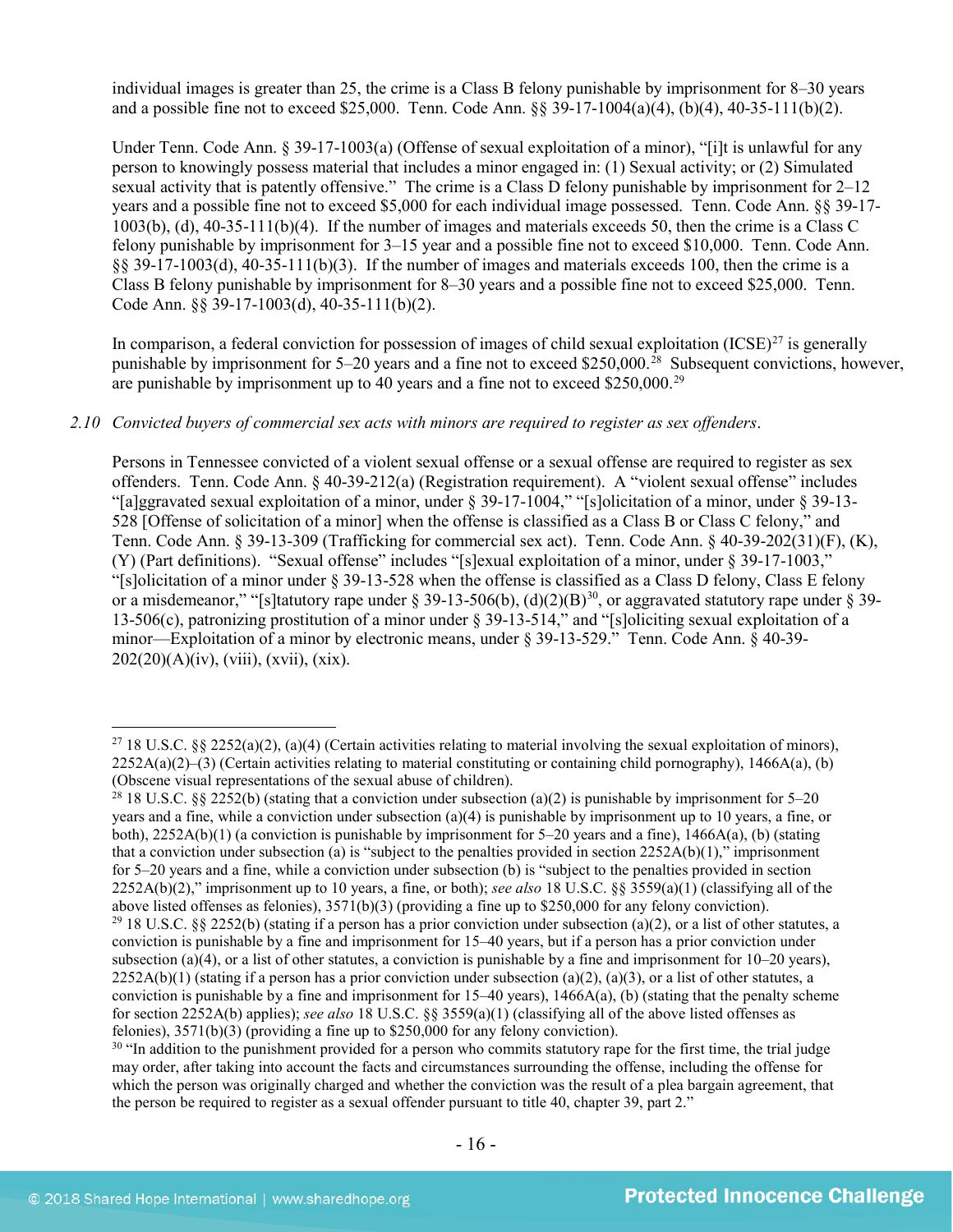# *Legal Components:*

- *3.1 Penalties for trafficking a child for sexual exploitation are as high as federal penalties.*
- *3.2 Creating and distributing images of child sexual exploitation carries penalties as high as similar federal offenses.*
- *3.3 Using the Internet or electronic communications to lure, entice, recruit, or sell commercial sex acts with a minor is a separate crime or results in an enhanced penalty for traffickers.*
- *3.4 Financial penalties for traffickers, including asset forfeiture, are sufficiently high.*
- *3.5 Convicted traffickers are required to register as sex offenders.*
- *3.6 Laws relating to parental custody and termination of parental rights include sex trafficking or commercial sexual exploitation of children (CSEC) offenses as grounds for sole custody or termination in order to prevent traffickers from exploiting their parental rights as a form of control.*

*\_\_\_\_\_\_\_\_\_\_\_\_\_\_\_\_\_\_\_\_\_\_\_\_\_\_\_\_\_\_\_\_\_\_\_\_\_\_\_\_\_\_\_\_\_\_\_\_\_\_\_\_\_\_\_\_\_\_\_\_\_\_\_\_\_\_\_\_\_\_\_\_\_\_\_\_\_\_\_\_\_\_\_\_\_\_\_\_\_\_\_\_\_\_*

# *Legal Analysis:*

*3.1 Penalties for trafficking a child for sexual exploitation are as high as federal penalties.[31](#page-16-0)*

Tenn. Code Ann. § 39-13-309(c) (Trafficking for commercial sex act) is:

a Class B felony, except where the victim of the offense is a child under fifteen (15) years of age, or where the offense occurs on the grounds or facilities or within one thousand feet (1,000') of a public or private school, secondary school, preschool, child care agency, public library, recreational center, or public park, a violation of subsection (a) is a Class A felony.

A Class A felony is punishable by imprisonment for 15–60 years and a possible fine not to exceed \$50,000 and a class B felony is punishable by imprisonment for 8–30 years and a possible fine not to exceed \$25,000.<sup>[32](#page-16-1)</sup> Tenn. Code Ann. §§ 39-13-309(c), 40-35-111(b)(1), (2).

A criminal gang offense committed by a defendant shall be punished one (1) classification higher than the classification established by the specific statute creating the offense committed if:

(1) The defendant was a criminal gang member at the time of the offense; and

(2) The criminal gang offense was committed at the direction of, in association with, or for the benefit of the defendant's criminal gang or a member of the defendant's criminal gang."

Furthermore, pursuant to subsection (e),

A criminal gang offense committed by a defendant shall be punished two (2) classifications higher than the classification established by the specific statute creating the offense committed if, at the time the offense was committed:

(1) The defendant was a criminal gang member;

(2) The defendant was also a leader or organizer of the criminal gang; and

(3) The offense was at the direction of, in association with, or for the benefit of the defendant's criminal gang or a member of the defendant's criminal gang. at the time the offense was committed."

[A]ny violation of Tennessee law: (A) During the perpetration of which the defendant knowingly causes, or threatens to cause, death or bodily injury to another person or persons and specifically includes rape of a

<span id="page-16-0"></span> <sup>31</sup>*See* discussion of relevant provisions *supra* Components 1.1 and 1.2.

<span id="page-16-1"></span><sup>&</sup>lt;sup>32</sup> Traffickers who are members of criminal gangs could receive enhanced penalties pursuant to Tenn. Code Ann. § 40-35-121(b) (Criminal gang offenses—Enhanced punishment—Procedure):

A "criminal gang offense" is defined in Tenn. Code Ann. § 40-35-121(a)(3) as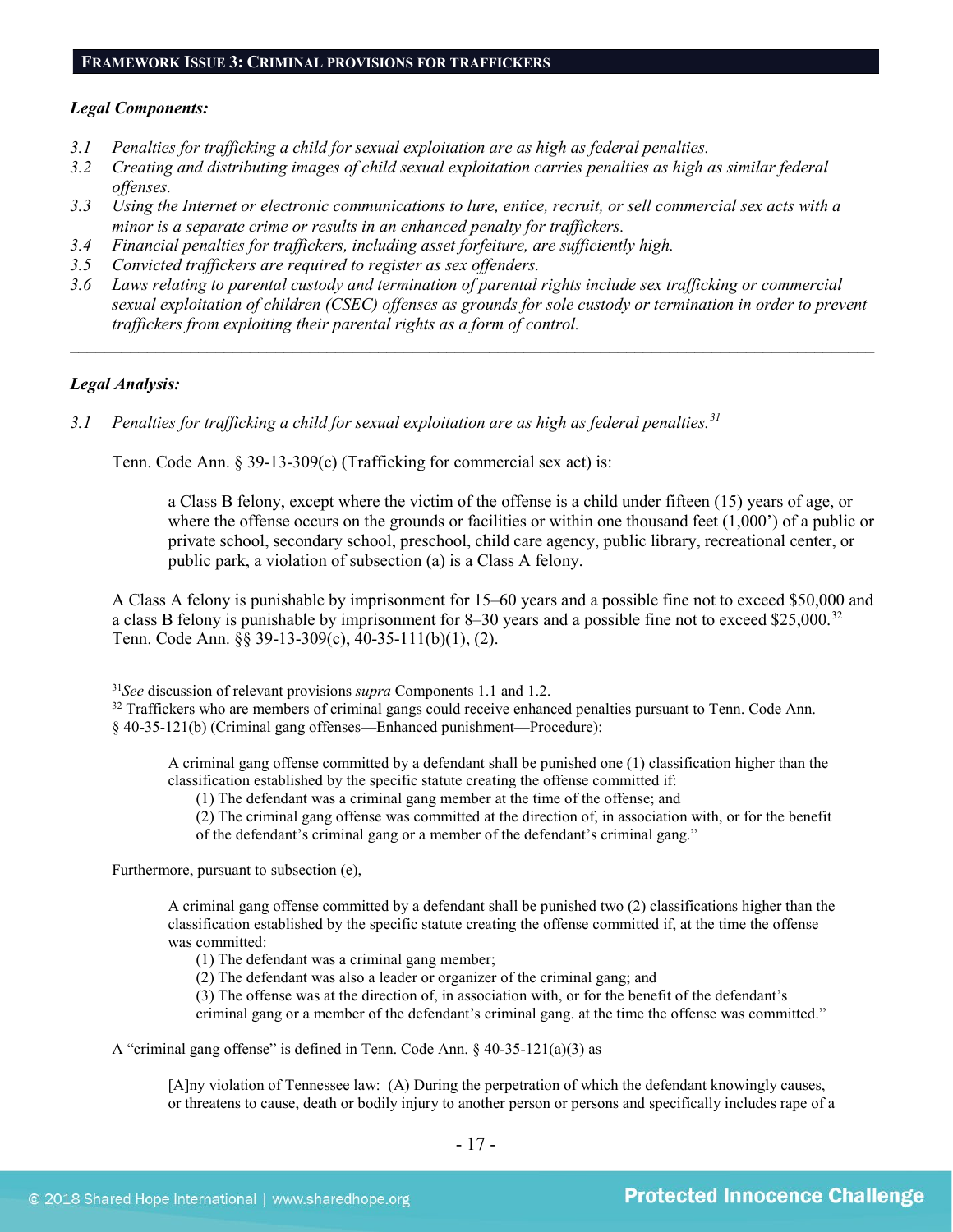When a violation of Tenn. Code Ann. § 39-13-515 (Promoting prostitution) involves a minor victim, Tenn. Code Ann. § 39-13-515(c)(1)<sup>[33](#page-17-0)</sup> provides that traffickers face the penalties provided under Tenn. Code Ann. § 39-13-309.

Tenn. Code Ann. § 39-13-529(a) (Offense of soliciting sexual exploitation of a minor—Exploitation of a minor by electronic means) prohibits a person "eighteen (18) years or older, by means of oral, written or electronic communication, electronic mail or Internet service, including webcam communications, directly or through another, to intentionally command, hire, persuade, induce or cause a minor to engage in sexual activity or simulated sexual activity that is patently offensive,  $34$ ... where such sexual activity or simulated sexual activity is observed by that person or by another." This crime is a Class B felony punishable by imprisonment for 8–30 years and a possible fine not to exceed \$25,000. Tenn. Code Ann. §§ 39-13-529(e)(1), 40-35-111(b)(2). Lastly, pursuant to Tenn. Code Ann. § 39-13-528(c) (Offense of solicitation of a minor), "A violation of this section shall constitute an offense one (1) classification lower than the most serious crime solicited, unless the offense solicited was a Class E felony, in which case the offense shall be a Class A misdemeanor."

In addition to the above offenses, a trafficker could be found guilty of money laundering pursuant to Tenn. Code Ann. § 39-14-903 (Criminal penalties). Tenn. Code Ann. § 39-14-903(b)(1) states, "It is an offense to knowingly use proceeds<sup>[35](#page-17-2)</sup> derived directly or indirectly from a specified unlawful activity<sup>[36](#page-17-3)</sup> with the intent to

<span id="page-17-5"></span><span id="page-17-4"></span> child, aggravated rape and rape; or (B) That results, or was intended to result, in the defendant's receiving income, benefit, property, money or anything of value from the commission of any aggravated burglary, or from the illegal sale, delivery or manufacture of a controlled substance or firearm.

A "criminal gang member" is defined in Tenn. Code Ann.  $\S$  40-35-121(a)(2) as the following:

[A] person who is a member of a criminal gang, as defined in subdivision (a)(1), who meets two (2) or more of the following criteria:

- (A) Admits to criminal gang involvement;
- (B) Is identified as a criminal gang member by a parent or guardian;
- (C) Is identified as a criminal gang member by a documented reliable informant;
- (D) Resides in or frequents a particular criminal gang's area, adopts their style or dress, their use of hand signs or their tattoos and associates with known criminal gang members;

(E) Is identified as a criminal gang member by an informant of previously untested reliability and the identification is corroborated by independent information;

(F) Has been arrested more than once in the company of identified criminal gang members for offenses that are consistent with usual criminal gang activity; or

(G) Is identified as a criminal gang member by physical evidence such as photographs or other documentation.

"Criminal gang" is defined as "a formal or informal ongoing organization, association or group consisting of three (3) or more persons that has: (A) As one (1) of its primary activities, the commission of criminal gang offenses; (B) Two (2) or more members who, individually or collectively, engage in or have engaged in a pattern of criminal gang activity." Tenn. Code Ann. § 40-35-121(a)(1).

<sup>33</sup> *See supra* note [5.](#page-2-2)

<span id="page-17-1"></span><span id="page-17-0"></span><sup>34</sup> *See supra* note [8.](#page-3-2)

<span id="page-17-2"></span><sup>35</sup> "Proceeds' includes gross profits from the commission of any specified unlawful activity, including property, real, personal or intangible of any kind, acquired or derived, directly or indirectly, from, produced through, realized through or caused by an act or omission." Tenn. Code Ann. § 39-14-902(4).

<span id="page-17-3"></span><sup>36</sup> "Knowingly uses or attempts to use proceeds derived directly or indirectly from a specified unlawful activity' means that any person or party to the transaction or act knew that the property or proceeds involved in the transaction or act represented or constituted, either in whole or in part, proceeds from some form, though not necessarily which form, of any criminal offense under the laws of this state, or any other jurisdiction. A person, corporation or financial institution receiving funds or property in the ordinary course of business shall not have 'knowledge' that the funds or property so received represented proceeds of any specified unlawful activity solely because of: (A) The identity or reputation of the transferor of the funds or property; or (B) The identity or reputation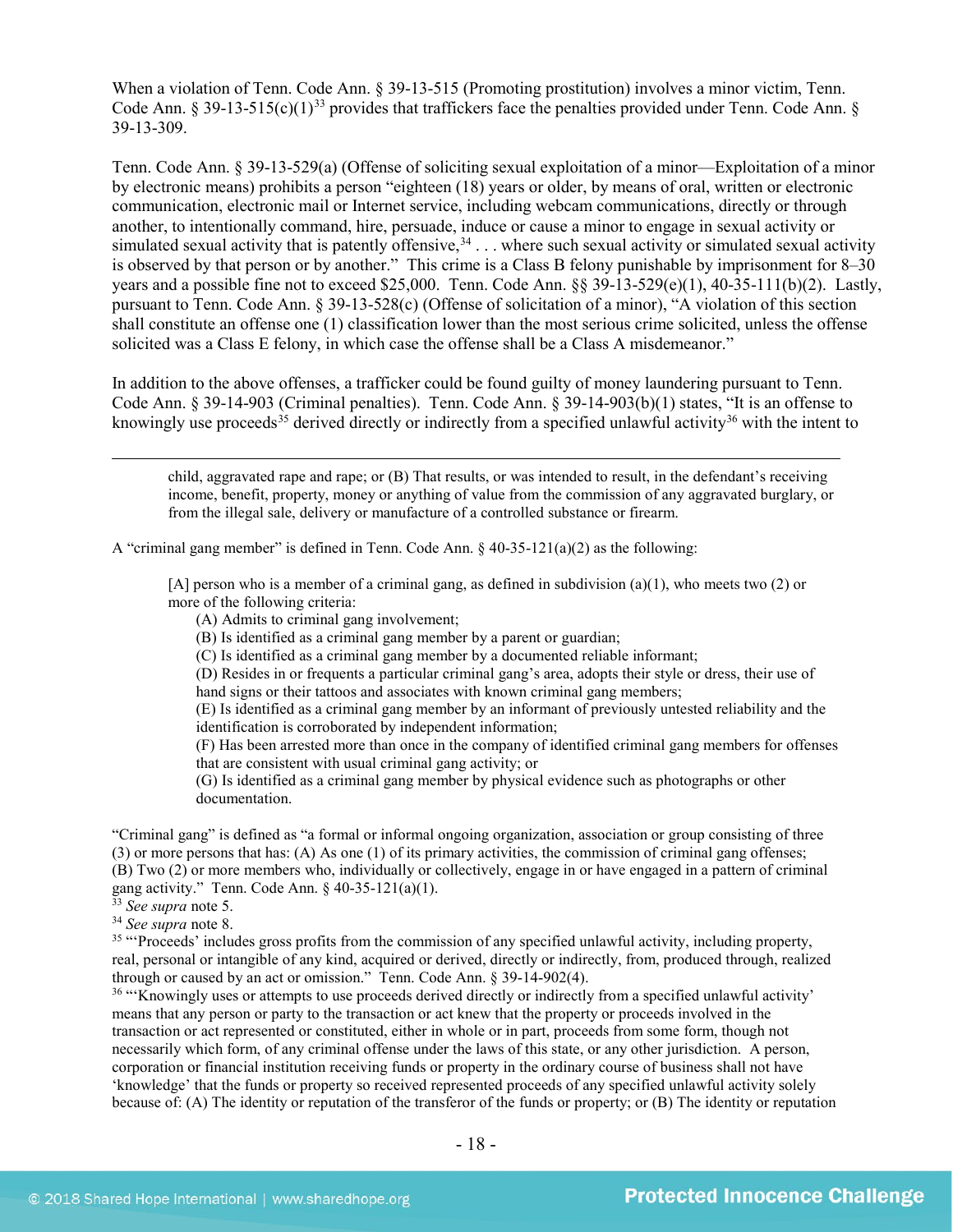promote, in whole or in part, the carrying on of a specified unlawful activity." A violation of the money laundering statute constitutes a Class B felony punishable by imprisonment for 8–30 years and a possible fine not to exceed \$25,000. Tenn. Code Ann. §§ 39-14-903(a)(2), (b)(2), 40-35-111(b)(2).

In comparison, if the victim is under the age of 14, a conviction under the Trafficking Victims Protection Act  $(TVPA)<sup>37</sup>$  $(TVPA)<sup>37</sup>$  $(TVPA)<sup>37</sup>$  for child sex trafficking is punishable by 15 years to life imprisonment and a fine not to exceed \$250,000. 18 U.S.C. §§ 1591(b)(1), 3559(a)(1), 3571(b)(3). If the victim is between the ages of 14–17, a conviction is punishable by 10 years to life imprisonment and a fine not to exceed \$250,000. 18 U.S.C. §§ 1591(b)(2), 3559(a)(1), 3571(b)(3). A conviction is punishable by mandatory life imprisonment, however, if the trafficker has a prior conviction for a federal sex offense<sup>[38](#page-18-1)</sup> against a minor. 18 U.S.C. § 3559(e)(1).

# *3.2 Creating and distributing images of child sexual exploitation carries penalties as high as similar federal offenses*.

Pursuant to Tenn. Code Ann. § 39-17-1004(a)(1) (Offense of aggravated sexual exploitation of a minor), "It is unlawful for a person to knowingly promote, sell, distribute, transport, purchase or exchange material, or possess with the intent to promote, sell, distribute, transport, purchase or exchange material, that includes a minor engaged in: (A) Sexual activity; or (B) Simulated sexual activity that is patently offensive."[39](#page-18-2) Under subsection (b)(1), "It is unlawful for a person to knowingly promote, sell, distribute, transport, purchase or exchange material that is obscene, as defined in  $\S 39-17-901$  [Part definitions],<sup>[40](#page-18-3)</sup> or possess material that is obscene, with the intent to promote, sell, distribute, transport, purchase or exchange the material, which includes a minor engaged in: (A) Sexual activity; or (B) Simulated sexual activity that is patently offensive."

A violation of Tenn. Code Ann. § 39-17-1004(a), (b) is generally a Class C felony, and the individual can be charged on individual counts for each image. Tenn. Code Ann. § 39-17-1004(a)(2), (4), (b)(2), (4). Class C felonies are punishable by imprisonment for 3–15 year and a possible fine not to exceed \$10,000. Tenn. Code Ann. §40-35-111(b)(3) (Authorized terms of imprisonment and fines for felonies and misdemeanors). However, if the number of individual images is greater than 25, the crime is a Class B felony punishable by imprisonment for 8–30 years and a possible fine not to exceed \$25,000. Tenn. Code Ann.  $\S$ § 39-17-1004(a)(4),  $(b)(4)$ , 40-35-111(b)(2).

Under Tenn. Code Ann. § 39-17-1005(a) (Offense of especially aggravated sexual exploitation of a minor), "It is unlawful for a person to knowingly promote, employ, use, assist, transport or permit a minor to participate in the performance of, or in the production of, acts or material that includes the minor engaging in: (1) Sexual activity; or (2) Simulated sexual activity that is patently offensive." A violation of Tenn. Code Ann. § 39-17-1005(a) is a Class B felony punishable by imprisonment for 8–30 years and a possible fine not to exceed \$25,000. Tenn. Code Ann. §§ 40-35-111(b)(2), 39-17-1005(d). A person may be separately charged "for each individual performance, image, picture, drawing, photograph, motion picture film, videocassette tape, or other pictorial representation." Tenn. Code Ann. § 39-17- 1005(b).

of an associate of the transferor." Tenn. Code Ann. § 39-14-902(3). Additionally, "'Specified unlawful activity' means any act, including any preparatory or completed offense, committed for financial gain that is punishable as a felony under the laws of this state, or if the act occurred outside this state, would be punishable by confinement for more than one (1) year under the laws of the state in which it occurred." Tenn. Code Ann. § 39-14-902(6)(A). It "does not mean an act, including any preparatory or completed offense, committed for financial gain that is punishable under chapter 17, part 5 of this title, or similar provisions of law in another state." Tenn. Code Ann. § 39-14-902(6)(B).

<span id="page-18-0"></span> $37$  Trafficking Victims Protection Act (TVPA) of 2000, Pub. L. No. 106-386, 114 Stat. 1464, 1466 (codified in scattered sections of 18 and 22 U.S.C.).

<span id="page-18-1"></span><sup>38</sup> *See supra* note [20.](#page-10-2) 39 *See supra* note [8.](#page-3-2)

<span id="page-18-2"></span>

<span id="page-18-3"></span><sup>40</sup> *See supra* note [26.](#page-14-2)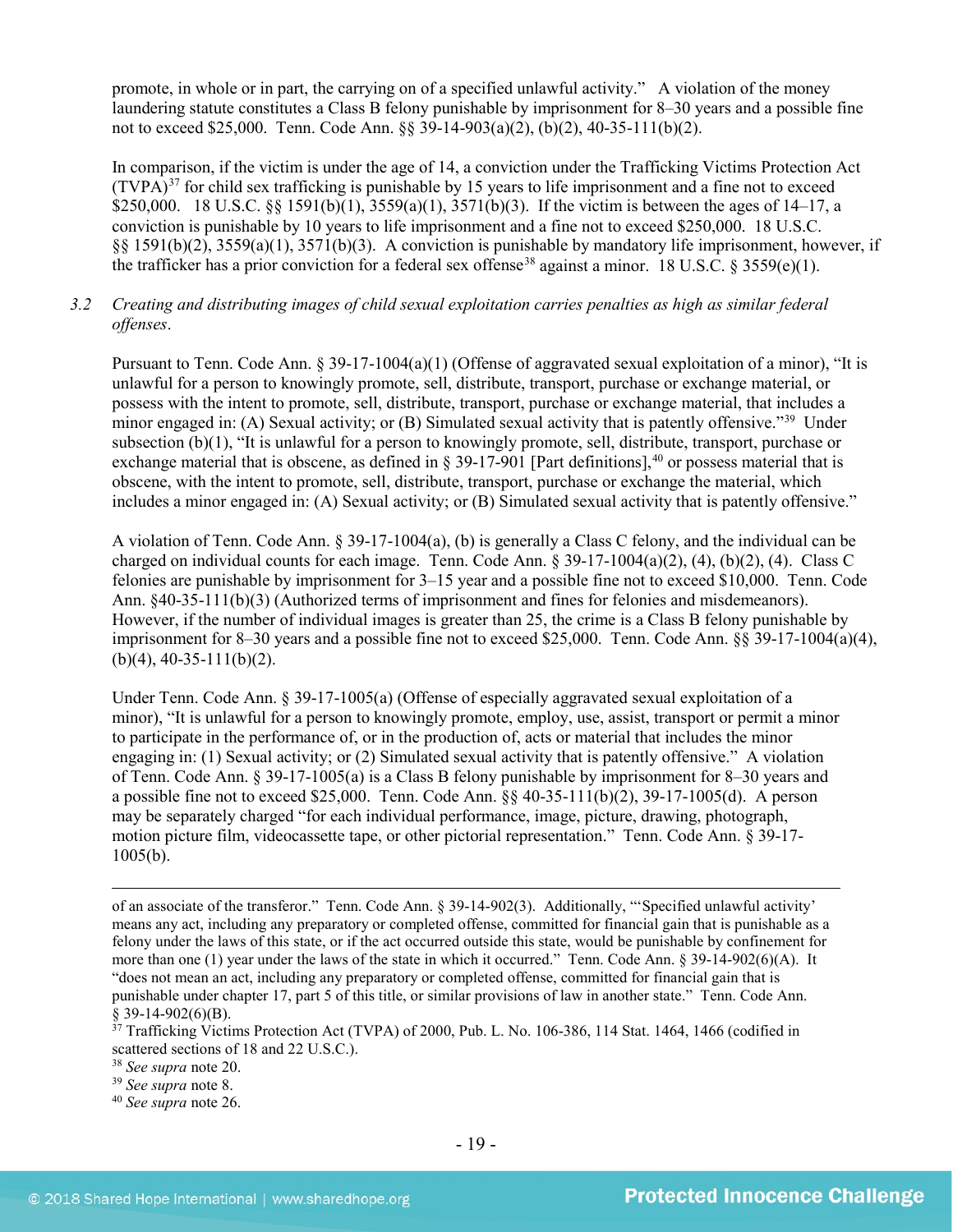In comparison, if the victim is under the age of 14, a conviction under the TVPA for child sex trafficking is punishable by 15 years to life imprisonment and a fine not to exceed \$250,000. 18 U.S.C. §§ 1591(b)(1),  $3559(a)(1)$ ,  $3571(b)(3)$ . If the victim is between the ages of  $14-17$ , a conviction is punishable by 10 years to life imprisonment and a fine not to exceed \$250,000. 18 U.S.C. §§ 1591(b)(2), 3559(a)(1), 3571(b)(3). A conviction is punishable by mandatory life imprisonment, however, if the trafficker has a prior conviction for a federal sex offense<sup>[41](#page-19-0)</sup> against a minor. 18 U.S.C. § 3559(e)(1). Additionally, a federal conviction for distribution of images of child sexual exploitation  $(ICSE)^{42}$  $(ICSE)^{42}$  $(ICSE)^{42}$  is generally punishable by imprisonment for 5–20 years and a fine not to exceed \$250,000.<sup>43</sup> Subsequent convictions, however, are punishable by imprisonment up to 40 years and a fine not to exceed \$250,000.<sup>[44](#page-19-3)</sup>

*3.3 Using the Internet or electronic communications to lure, entice, recruit, or sell commercial sex acts with a minor is a separate crime or results in an enhanced penalty for traffickers.*

Tenn. Code Ann. § 39-13-528 (Offense of solicitation of a minor) criminalizes using the Internet or other electronic communication to "to intentionally command, request, hire, persuade, invite or attempt to induce" a minor to engage in sexual activity. Tenn. Code Ann. § 39-13-528(a) states,

It is an offense for a person eighteen (18) years of age or older, by means of oral, written or electronic communication, electronic mail or Internet services, directly or through another, to intentionally command, request, hire, persuade, invite or attempt to induce a person whom the person making the solicitation knows, or should know, is less than eighteen (18) years of age, or solicits a law enforcement officer posing as a minor, and whom the person making the solicitation reasonably believes to be less than eighteen (18) years of age, to engage in conduct that, if completed, would constitute a violation by the soliciting adult of one (1) or more of the following offenses:

- (1) Rape of a child, pursuant to  $\S$  39-13-522;
- (2) Aggravated rape, pursuant to [§ 39-13-502;](https://a.next.westlaw.com/Link/Document/FullText?findType=L&pubNum=1000039&cite=TNSTS39-13-502&originatingDoc=N61AFE9D1CCE411DB8F04FB3E68C8F4C5&refType=LQ&originationContext=document&transitionType=DocumentItem&contextData=(sc.UserEnteredCitation))
- (3) Rape, pursuant t[o § 39-13-503;](https://a.next.westlaw.com/Link/Document/FullText?findType=L&pubNum=1000039&cite=TNSTS39-13-503&originatingDoc=N61AFE9D1CCE411DB8F04FB3E68C8F4C5&refType=LQ&originationContext=document&transitionType=DocumentItem&contextData=(sc.UserEnteredCitation))
- (4) Aggravated sexual battery, pursuant to [§ 39-13-504;](https://a.next.westlaw.com/Link/Document/FullText?findType=L&pubNum=1000039&cite=TNSTS39-13-504&originatingDoc=N61AFE9D1CCE411DB8F04FB3E68C8F4C5&refType=LQ&originationContext=document&transitionType=DocumentItem&contextData=(sc.UserEnteredCitation))
- (5) Sexual battery by an authority figure, pursuant t[o § 39-13-527;](https://a.next.westlaw.com/Link/Document/FullText?findType=L&pubNum=1000039&cite=TNSTS39-13-527&originatingDoc=N61AFE9D1CCE411DB8F04FB3E68C8F4C5&refType=LQ&originationContext=document&transitionType=DocumentItem&contextData=(sc.UserEnteredCitation))
- (6) Sexual battery, pursuant to  $\S$  39-13-505;
- (7) Statutory rape, pursuant to  $\S$  39-13-506;
- (8) Especially aggravated sexual exploitation of a minor, pursuant to [§ 39-17-1005;](https://a.next.westlaw.com/Link/Document/FullText?findType=L&pubNum=1000039&cite=TNSTS39-17-1005&originatingDoc=N61AFE9D1CCE411DB8F04FB3E68C8F4C5&refType=LQ&originationContext=document&transitionType=DocumentItem&contextData=(sc.UserEnteredCitation)) or
- (9) Sexual activity involving a minor, pursuant to [§ 39-13-529.](https://a.next.westlaw.com/Link/Document/FullText?findType=L&pubNum=1000039&cite=TNSTS39-13-529&originatingDoc=N61AFE9D1CCE411DB8F04FB3E68C8F4C5&refType=LQ&originationContext=document&transitionType=DocumentItem&contextData=(sc.UserEnteredCitation))
- (10) Trafficking for commercial sex acts, pursuant to § 39-13-309;

<span id="page-19-0"></span> <sup>41</sup>*See supra* note [21](#page-10-3) for the definition of "federal sex offense."

<span id="page-19-1"></span><sup>&</sup>lt;sup>42</sup> 18 U.S.C. §§ 2252(a)(1), (a)(2), (a)(3) (Certain activities relating to material involving the sexual exploitation of minors),  $2252A(a)(2)$ ,  $(a)(3)$  (Certain activities relating to material constituting or containing child pornography), 1466A(a) (Obscene visual representations of the sexual abuse of children).

<span id="page-19-2"></span><sup>&</sup>lt;sup>43</sup> 18 U.S.C. §§ 2252(b) (stating that a conviction under subsection (a)(1), (a)(2), or (a)(3) is punishable by imprisonment for 5–20 years and a fine), 2252A(b)(1) (a conviction is punishable by imprisonment for 5–20 years and a fine), 1466A(a), (b) (stating that a conviction under subsection (a) is "subject to the penalties provided in section 2252A(b)(1)," imprisonment for 5–20 years and a fine, while a conviction under subsection (b) is "subject to the penalties provided in section 2252A(b)(2)," imprisonment up to 10 years, a fine, or both); *see also* 18 U.S.C.  $\S$ §§ 3559(a)(1) (classifying all of the above listed offenses as felonies), 3571(b)(3) (providing a fine up to \$250,000 for any felony conviction).

<span id="page-19-3"></span><sup>&</sup>lt;sup>44</sup> 18 U.S.C. §§ 2252(b) (stating if a person has a prior conviction under subsection (a)(1), (a)(2), or (a)(3) or a list of other statutes, a conviction is punishable by a fine and imprisonment for  $15-40$  years),  $2252A(b)(1)$  (stating if a person has a prior conviction under subsection (a)(2), (a)(3), or a list of other statutes, a conviction is punishable by a fine and imprisonment for 15–40 years),  $1466A(a)$ , (b) (stating that the penalty scheme for section 2252A(b) applies); *see also* 18 U.S.C. §§ 3559(a)(1) (classifying all of the above listed offenses as felonies), 3571(b)(3) (providing a fine up to \$250,000 for any felony conviction).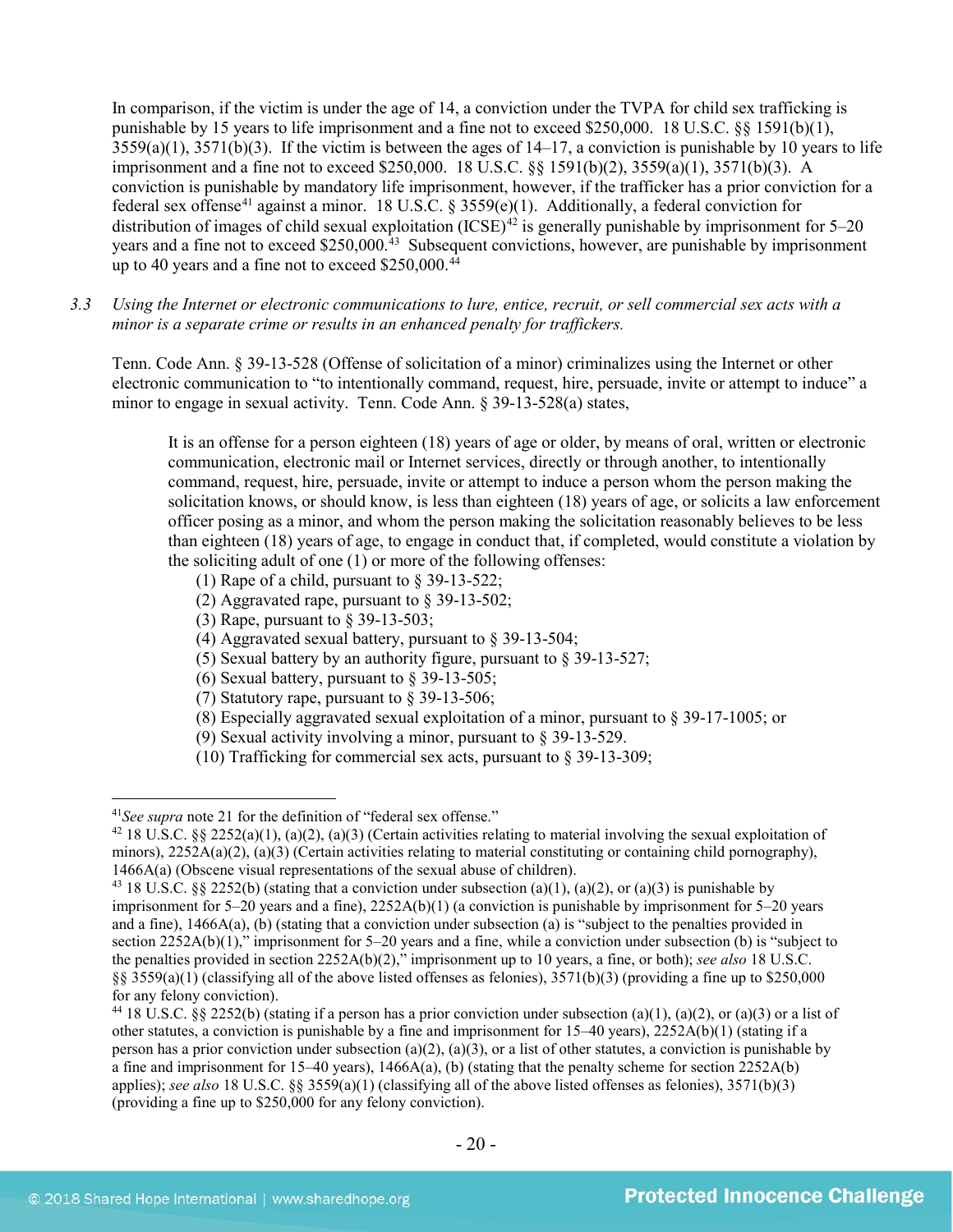(11) Patronizing prostitution, pursuant to  $\S$  39-13-514;

(12) Promoting prostitution, pursuant to  $\S$  39-13-515;

(13) Aggravated sexual exploitation of a minor, pursuant to § 39-17-–1004.

Pursuant to subsection (c), "A violation of this section shall constitute an offense one (1) classification lower than the most serious crime solicited, unless the offense solicited was a Class E felony, in which case the offense shall be a Class A misdemeanor." Tenn. Code Ann. § 39-13-528(c).

In addition, Tenn. Code Ann. § 39-13-529(a) (Offense of soliciting sexual exploitation of a minor—Exploitation of a minor by electronic means) includes soliciting by electronic means, including "electronic communication, electronic mail or Internet service, including webcam communications . . . ." Although the crime is not applicable solely to commercial sexual exploitation, the inclusion of the term "hire" brings commercial sexual activity within its range. This crime is a Class B felony punishable by imprisonment for 8–30 years and a possible fine not to exceed \$25,000. Tenn. Code Ann. §§ 39-13-529(e)(1), 40-35-111(b)(2).

# *3.4 Financial penalties for traffickers, including asset forfeiture, are sufficiently high*.

Traffickers are subject to various criminal fines. Tenn. Code Ann. § 39-13-309 (Trafficking for commercial sex act) is a Class B felony subject to a possible fine not to exceed \$25,000. Tenn. Code Ann. §§ 40-35-111(b)(2), 39-13-309(b). However, a violation of Tenn. Code Ann § 39-13-309 is a Class A felony "where the victim of the offense is a child under (15) years of age, or where the offense occurs on the grounds or facilities or within 1,000 feet of a public or private school, secondary school, preschool, child care agency, public library, recreational center, or public park." A Class A felony is punishable a possible fine not to exceed \$50,000. Tenn. Code Ann. §§ 39-13-309(c), 40-35-111(b)(1).

A trafficker faces these same penalties for promoting prostitution of a minor. Tenn. Code Ann. § 39-13-  $515(c)(1)^{45}$  $515(c)(1)^{45}$  $515(c)(1)^{45}$  (Promoting prostitution) states, "Promoting prostitution is punishable as: (1) Trafficking for a commercial sex act under § 39-13-309 if the person being promoted is less than eighteen (18) years of age."

Hiring a minor online for sexual activity in violation of Tenn. Code Ann. § 39-13-529 (Offense of soliciting sexual exploitation of a minor—Exploitation of a minor by electronic means) is a Class B felony with a possible fine not to exceed \$25,000. Tenn. Code Ann. §§ 39-13-529(e)(1), 40-35-111(b)(2). An offense under Tenn. Code Ann. § 39-13-528(a) (Offense of solicitation of a minor) can result in a fine ranging between \$2,500 and \$25,000 based on the crime classification determined by the age of the victim and the defendant. Tenn. Code Ann. § 40-35-111(b)(2). A money laundering violation under Tenn. Code Ann. § 39-14-903(b)(1) is a Class B felony subject to a possible fine not to exceed \$25,000. Tenn. Code Ann. §§ 39-14-903(b)(2), 40-35-111(b)(2).

Traffickers are subject to mandatory restitution. Pursuant to Tenn. Code Ann. § 39-11-118(b), a trafficker shall be sentenced to pay restitution to a minor if the trafficker was convicted under Tenn. Code Ann. §§ 39–13–309 (Trafficking a person for a commercial sex act), . . . 39–17–1005(a) (Especially aggravated sexual exploitation), 39–13–528(a) (Solicitation of person under 18 years of age), or 39–13–529(a) (Solicitation of minor to observe sexual conduct). Tenn. Code Ann. §§ 39-11-118, 40-35-104(c)(2), 40-35-304.

Pursuant to Tenn. Code Ann. § 39-11-703(c) (Criminal proceeds subject to forfeiture), a trafficker will be subject to mandatory, criminal asset forfeiture for violating Tenn. Code Ann. § 39-13-309. Tenn. Code Ann. § 39-11-703(a), (b) (Criminal proceeds subject to forfeiture) states in relevant part,

(a) Any property, real or personal, directly or indirectly acquired by or received in violation of any statute or as an inducement to violate any statute, or any property traceable to the proceeds from the violation, is subject to judicial forfeiture, and all right, title, and interest in any such property shall vest

<span id="page-20-0"></span> <sup>45</sup> *See supra* note [5.](#page-2-2)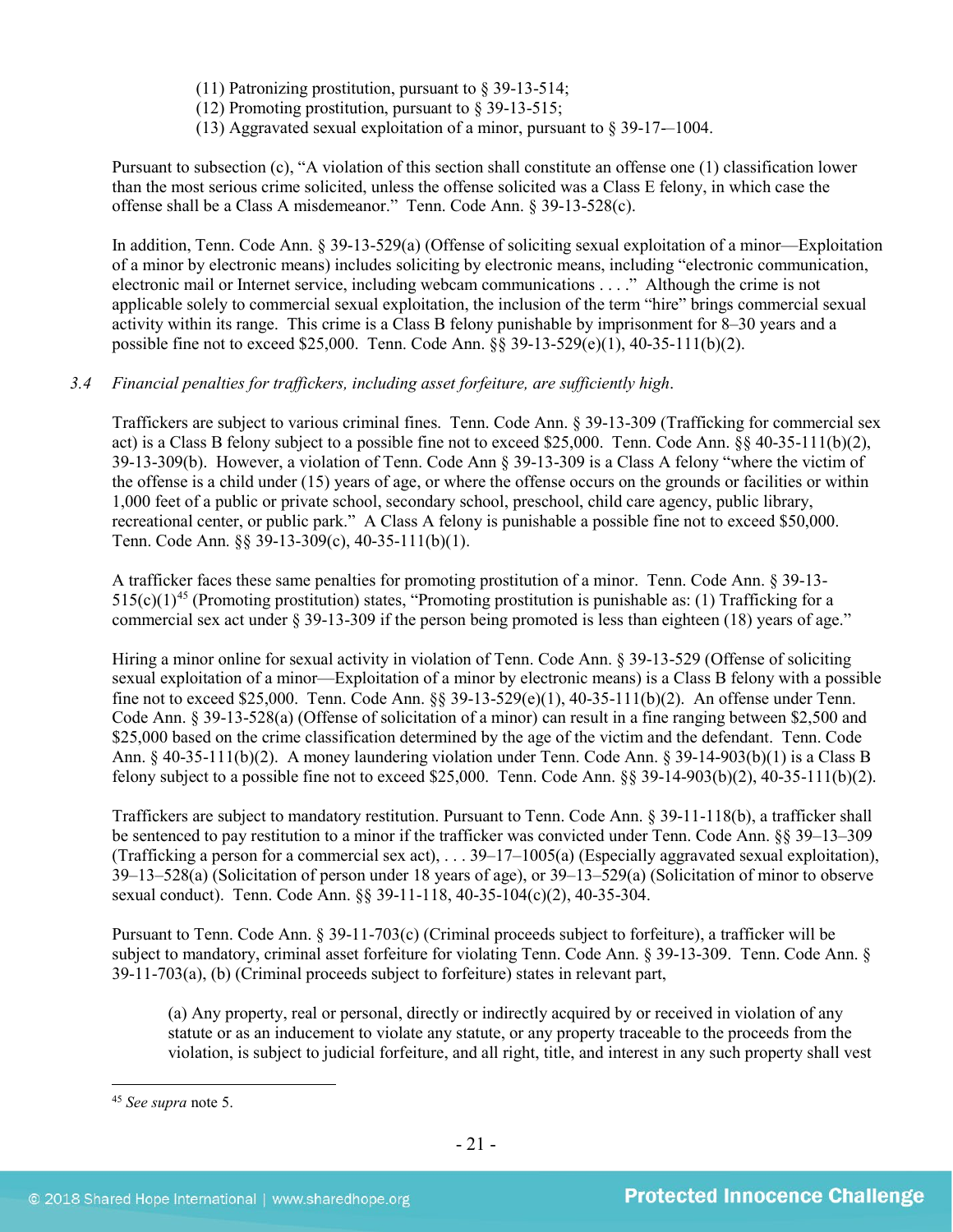in the state upon commission of the act giving rise to forfeiture.

(b) Any real property, including any right, title and interest in the whole of or any part of any lot or tract of land and any property used as an instrumentality in or used in furtherance of a violation of the following laws shall be subject to judicial forfeiture:

. . . . (2) The commission of three (3) or more acts occurring on three (3) or more separate days within a sixty-day period, and each act results in a conviction for promoting prostitution under chapter 13, part 5 of this title.

In particular, Tenn. Code Ann.  $\S 39-11-703(c)$  identifies the following items as subject to judicial forfeiture:<sup>[46](#page-21-0)</sup>

(1) Conveyances, including aircraft, motor vehicles, and other vessels when used or intended to be used in connection with a violation of Sections 39-13-307 [Involuntary labor servitude–Restitution], 39-13- 308 [Trafficking for forced labor or services] and 39-13-309 [Trafficking for commercial sex act] committed on or after July 1, 2011;

(2) Books, records, telecommunication equipment, or computers when used or intended to be used in connection with a violation of Sections 39-13-307, 39-13-308 and 39-13-309 committed on or after July 1, 2011;

(3) Money or weapons when used or intended to be used in connection with a violation of Sections 39-13-307, 39-13-308 39-13-309 committed on or after July 1, 2011;

(4) Real property when used or intended to be used in connection with a violation of Sections 39- 13-307, 39-13-308 and 39-13-309 committed on or after July 1, 2011;

(5) Everything of value furnished, or intended to be furnished, in exchange for an act in connection with a violation of Sections 39-13-307, 39-13-308 and 39-13-309 committed on or after July 1, 2011, all proceeds traceable to the exchange, and all negotiable instruments and securities used, or intended to be used, to facilitate the violation;

(6) Any property, real or personal, directly or indirectly acquired by or received in violation of such violation or as an inducement to violate such statues, or any property traceable to the proceeds from the violation; and

(7) Any real property, including any right, title and interest in the whole of or any part of any lot or tract of land and any property used as an instrumentality in or used in furtherance of a in connection with a violation of Sections 39-13-307, 39-13-308 and 39-13-309 committed on or after July 1, 2011.

Seizure of forfeitable property is governed by Tenn. Code Ann. § 39-11-707, which provides that the property "may be seized by the attorney general, the attorney general's agents, or any law enforcement officer, when acting pursuant to a lawful arrest or search, the execution of a search warrant, a petition to abate a nuisance, or a court order." Disposition of forfeited property is governed by Tenn. Code Ann. § 39-11-713 (Disposition of forfeited property), which provides first for the sale of the property and the use of sale proceeds for expenses incurred. The court shall award the remainder of the funds to the state general fund. The funds shall be disbursed in other ways if the investigating agency is not a state agency.

A trafficker could also lose any conveyance used in the commission of other related crimes. Tenn. Code Ann. § 40-33-101 (Conveyances subject to forfeiture) provides for discretionary criminal asset forfeiture, upon

<span id="page-21-0"></span> <sup>46</sup> Pursuant to Tenn. Code Ann. § 39-13-312(c) after using the proceeds to pay for the cost of the proceedings, 20% will be awarded "to the law enforcement agency conducting the investigation that resulted in the forfeiture for use in training and equipment for the enforcement of human trafficking laws," 20% will be awarded to "the district attorneys general conference for education, expenses, expert services, training or the enhancement of resources for the prosecution of and asset forfeiture in human trafficking cases." After an additional 5% is awarded to the clerk of the court where the proceedings occurred, the remainder will go into "the anti-human trafficking fund" for grants to non-profits for services to victims of human trafficking, prevention programs, and education programs. Tenn. Code Ann. § 39-13-312(d)–(f).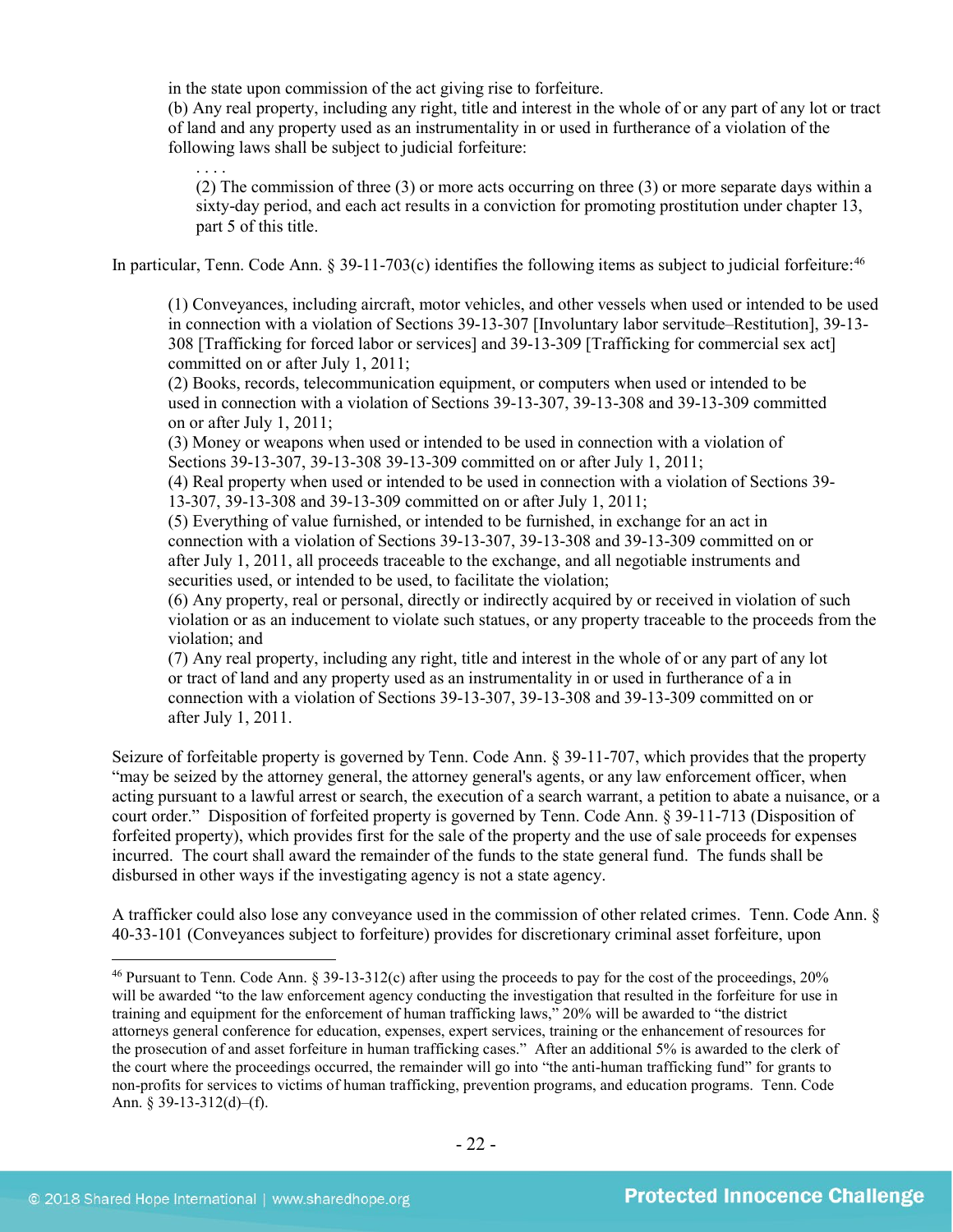conviction, of "[a]ny conveyance, including a vehicle, aircraft or vessel used in the commission of," among other things, a sexual "offense under title 39, chapter 13, part 5," which includes promoting prostitution, solicitation of a minor and soliciting sexual exploitation of a minor. Property subject to forfeiture under this section may be seized upon process issued by any circuit or criminal court with jurisdiction over the property. Seizure is permitted without process where it is incident to arrest or search, pursuant to a search warrant. Tenn. Code Ann. § 40-33-102 (Seizure authorized). Disposition of the forfeited property is governed by Tenn. Code Ann. § 40-33-110 (Disposition of forfeited conveyance or proceeds of sale of forfeited conveyance), which provides that the property "shall inure to the benefit of the county in which the goods were seized . . . provided, that the forfeited conveyance or the funds derived from the confiscated goods shall go to the law enforcement agency that seized the conveyance and shall be used exclusively for law enforcement purposes . . . In all other cases, the proceeds shall be transmitted to the state treasurer and deposited in the state treasury."

More specifically, this discretionary, criminal forfeiture provision is reiterated in Tenn. Code Ann. § 39-13- 530(a) (Forfeiture of any conveyance or real or personal property used in a sexual offense committed against minors), with a particular emphasis in crimes involving minors. Tenn. Code Ann. § 39-13-530(a) provides for the forfeiture of "[a]ny conveyance or real or personal property used in the commission of an offense under this part [Sexual offenses]," which is committed "against a person under eighteen (18) years of age and was committed on or after July 1, 2006." Forfeiture proceedings under this section are subject to the provisions of title 40, chapter 33, part 2. However, "the proceeds from all forfeitures made pursuant to this section shall be transmitted to the general fund, where there is established a general fund reserve to be allocated through the general appropriations act, which shall be known as the child abuse fund." Tenn. Code Ann. § 39-13-530(b).

Finally, vehicle forfeiture specifically for sexual exploitation of children crimes is found in Tenn. Code Ann. § 39-17-1008(a) (Forfeiture of any conveyance or real or personal property used in commission of an offense under this part), which provides that "[a]ny conveyance or real or personal property used in the commission of an offense under this part [Sexual exploitation of children] is subject to forfeiture under the provisions of title 40, chapter 33, part 2 [Forfeiture procedures generally]." However, "the proceeds from all forfeitures made pursuant to this section shall be transmitted to the general fund, where there is established a general fund reserve to be allocated through the general appropriations act, which shall be known as the child abuse fund." Tenn. Code Ann. § 39-17-1008(b).

Furthermore, Tenn. Code Ann. § 29-3-101(e) (Definitions—Maintenance and abatement of nuisance— Forfeiture of property—Payment of moneys from forfeiture into general funds) states,

(1) Upon a person's second or subsequent conviction for promoting prostitution or patronizing prostitution, any vehicle in which such offense was committed is subject to seizure and forfeiture in accordance with the procedure established in title 39, chapter 11, part 7; provided, however, that nothing contained within the provisions of this subsection (e) shall be construed to authorize seizure of such vehicle at any time prior to such conviction.

(2) The provisions of subdivision (e)(1) apply only if the violations making the vehicle subject to seizure and forfeiture occur in Tennessee and at least one (1) of the previous violations occurs on or after July 1, 2002, and the second or subsequent offense after July 1, 2002, occurs within five (5) years of the most recent prior offense occurring after July 1, 2002.

#### *3.5 Convicted traffickers are required to register as sex offenders.*

Persons convicted of a violent sexual offense or a sexual offense are required to register as sex offenders. Tenn. Code Ann. § 40-39-212(a) (Registration requirement). A "sexual offense" under Tenn. Code Ann. § 40-39- 202(20) (Part definitions) includes Tenn. Code Ann. § 39-13-529 (Soliciting sexual exploitation of a minor— Exploitation of a minor by electronic means) and § 39-13-515 (Promotion of prostitution). Tenn. Code Ann. §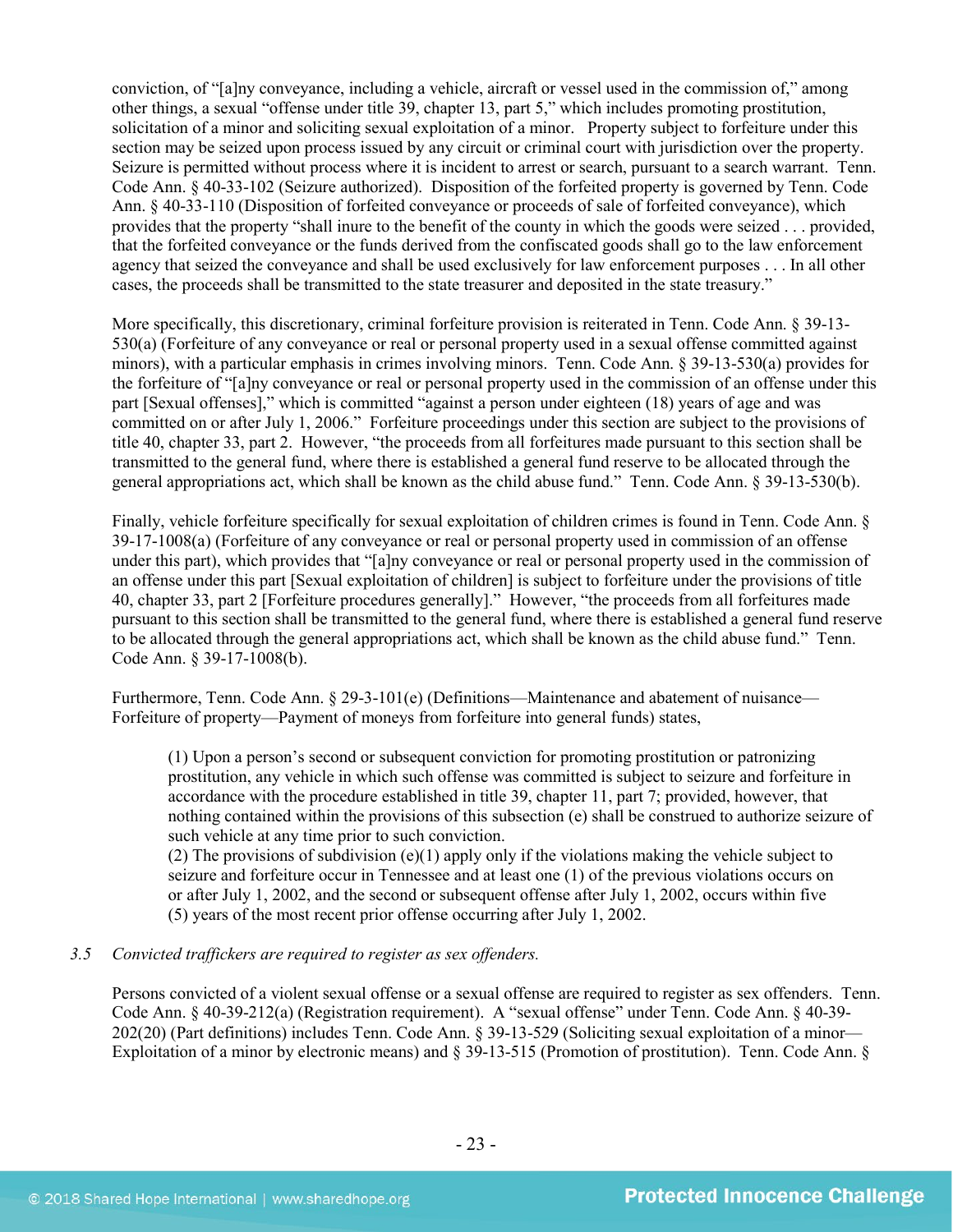$40-39-202(20)(A)(iv)$ , (xvii). Pursuant to Tenn. Code Ann. §  $40-39-202(31)^{47}$  (Part definitions), a "violent sexual offense" includes: "(F) Aggravated sexual exploitation of a minor, under § 39-17-1004; (G) Especially aggravated sexual exploitation of a minor under § 39-17-1005; . . . (K) Solicitation of a minor, under § 39-13- 528 when the offense is classified as a Class B or Class C felony; . . . (Y) Trafficking a person for a commercial sex act, under § 39-13-309; (Z) Promotion of prostitution, under § 39-13-515, where the person has a prior conviction for promotion of prostitution . . . ."

*3.6 Laws relating to parental custody and termination of parental rights include sex trafficking or commercial sexual exploitation of children (CSEC) offenses as grounds for sole custody or termination in order to prevent traffickers from exploiting their parental rights as a form of control.* 

Pursuant to Tenn. Code Ann. § 37-1-147 (Termination of parental rights), the reasons and methods for terminating parental rights are governed by Tenn. Code Ann. title 36, chapter 1, part 1 (Domestic Relations; Adoption; General Provisions). Tenn. Code Ann. § 36-1-113(a) (Termination of parental rights) states, "The chancery and circuit courts shall have concurrent jurisdiction with the juvenile court to terminate parental or guardianship rights to a child in a separate proceeding, or as a part of the adoption proceeding by utilizing any grounds for termination of parental or guardianship rights permitted in this part or in title 37, chapter 1, part 1 [General provisions] and title 37, chapter 2, part 4 [Foster care]. All pleadings and records filed in the chancery and circuit courts pursuant to this section shall be placed under seal and shall not be subject to public disclosure, in the same manner as those filed in juvenile court, unless otherwise provided by court order."

Under Tenn. Code Ann. § 36-1-113(c), "Termination of parental or guardianship rights must be based upon: (1) A finding by the court by clear and convincing evidence that the grounds for termination of parental or guardianship rights have been established; and (2) That termination of the parent's or guardian's rights is in the best interests of the child." Under Tenn. Code Ann. § 36-1-113(g),<sup>[48](#page-23-1)</sup>

Initiation of termination of parental or guardianship rights may be based upon any of the grounds listed in this subsection (g). The following grounds are cumulative and nonexclusive, so that listing conditions, acts or omissions in one ground does not prevent them from coming within another ground:

. . . . (3) (A) The child has been removed from the home or the physical or legal custody of a parent or guardian for a period of six (6) months by a court order entered at any stage of proceedings in which a petition has been filed in the juvenile court alleging that a child is a dependent and neglected child, and:

(i) The conditions that led to the child's removal still persist, preventing the child's safe return to the care of the parent or guardian, or other conditions exist that, in all reasonable probability, would cause the child to be subjected to further abuse or neglect, preventing the child's safe return to the care of the parent or guardian;

(ii) There is little likelihood that these conditions will be remedied at an early date so that the child can be safely returned to the parent or guardian in the near future; and

(iii) The continuation of the parent or guardian and child relationship greatly diminishes the child's chances of early integration into a safe, stable, and permanent home;

. . . . (4) The parent or guardian has been found to have committed severe child abuse, [49](#page-23-2) as defined in § 37-1-102 [Chapter and part definitions], under any prior order of a court or is found by the court

<span id="page-23-0"></span><sup>&</sup>lt;sup>47</sup> The text of Tenn. Code Ann. § 40-39-202 cited here and elsewhere in this report includes amendments made by the enactment of House Bill 2092 and Senate Bill 1944 during the 110th General Assembly of the Tennessee Legislature (effective July 1, 2018).

<span id="page-23-1"></span><sup>&</sup>lt;sup>48</sup> The text of Tenn. Code Ann. § 36-1-113 cited here and elsewhere in this report includes amendments made by the enactment of Senate Bill 1608 and House Bill 1856 during the 110th General Assembly of the Tennessee Legislature (effective March 14, 2018 and July 1, 2018, respectively).

<span id="page-23-2"></span><sup>&</sup>lt;sup>49</sup> See infra Component 5.5 for discussion of the definition of "severe child abuse."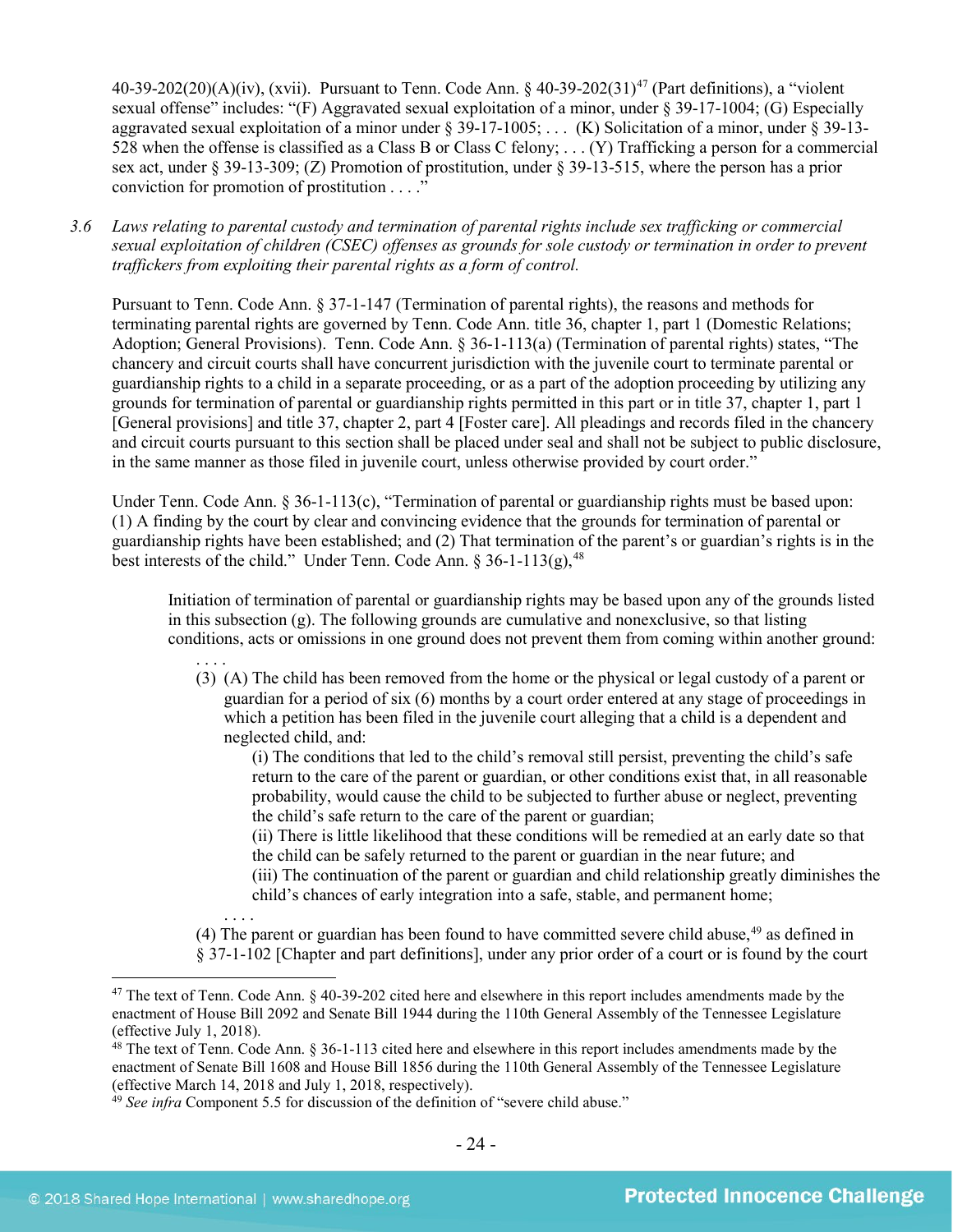hearing the petition to terminate parental rights or the petition for adoption to have committed severe child abuse against any child;

(5) The parent or guardian has been sentenced to more than two (2) years' imprisonment for conduct against the child who is the subject of the petition, or for conduct against any sibling or half-sibling of the child or any other child residing temporarily or permanently in the home of such parent or guardian, that has been found under any prior order of a court or that is found by the court hearing the petition to be severe child abuse, as defined in § 37-1-102. Unless otherwise stated, for purposes of this subdivision (g)(5), "sentenced" shall not be construed to mean that the parent or guardian must have actually served more than two (2) years in confinement, but shall only be construed to mean that the court had imposed a sentence of two (2) or more years upon the parent or guardian;

(6) The parent has been confined in a correctional or detention facility of any type, by order of the court as a result of a criminal act, under a sentence of ten (10) or more years, and the child is under eight (8) years of age at the time the sentence is entered by the court;

 $(11)$  (A) (i) The parent has been found to have committed severe child sexual abuse<sup>[50](#page-24-0)</sup> under any prior order of a criminal court . . . .

(12) The parent or guardian has been convicted of trafficking for commercial sex act under § 39-13- 309.

(13) The parent or guardian has been convicted on or after July 1, 2015, of sex trafficking of children or by force, fraud, or coercion under 18 U.S.C. § 1591, or a sex trafficking of children offense under the laws of another state that is substantially similar to § 39-13-309. . . . .

Additionally, parental rights may be terminated for specific crimes. Pursuant to Tenn. Code Ann. § 36-1- 113(h)(1)(C) the Department of Human Services shall file a petition to terminate parental rights, among other reasons,

If a court of competent jurisdiction has made a determination in a criminal or civil proceeding that the parent has committed murder of any sibling or half-sibling of the child who is the subject of the petition or any other child residing temporarily or permanently in the home, committed voluntary manslaughter of another such child, aided or abetted, attempted, conspired, or solicited to commit such a murder or such a voluntary manslaughter of the child that is the subject of the petition or any sibling or halfsibling of the child who is the subject of the petition or any other child residing temporarily or permanently in the home, or committed a felony assault that has resulted in serious bodily injury or severe child abuse as defined at § 37-1-102 to the child that is the subject of the petition or any sibling or half-sibling of the child who is the subject of the petition or any other child residing temporarily or permanently in the home. For the purposes of this subsection (h), such a determination shall be made by

. . . .

. . . .

<span id="page-24-0"></span><sup>&</sup>lt;sup>50</sup> Tenn. Code Ann. § 36-1-113(g)(11)(a)(ii) states,

For the purposes of this section, "severe child sexual abuse" means the parent is convicted of any of the following offenses towards a child:

<sup>(</sup>a) Aggravated rape, pursuant to § 39-13-502;

<sup>(</sup>b) Aggravated sexual battery, pursuant to § 39-13-504;

<sup>(</sup>c) Aggravated sexual exploitation of a minor, pursuant to § 39-17-1004;

<sup>(</sup>d) Especially aggravated sexual exploitation of a minor, pursuant to  $\S$  39-17-1005;

<sup>(</sup>e) Incest, pursuant to  $\S$  39-15-302;

<sup>(</sup>f) Rape, pursuant to  $\S$  39-13-503; or

<sup>(</sup>g) Rape of a child, pursuant to § 39-13-522.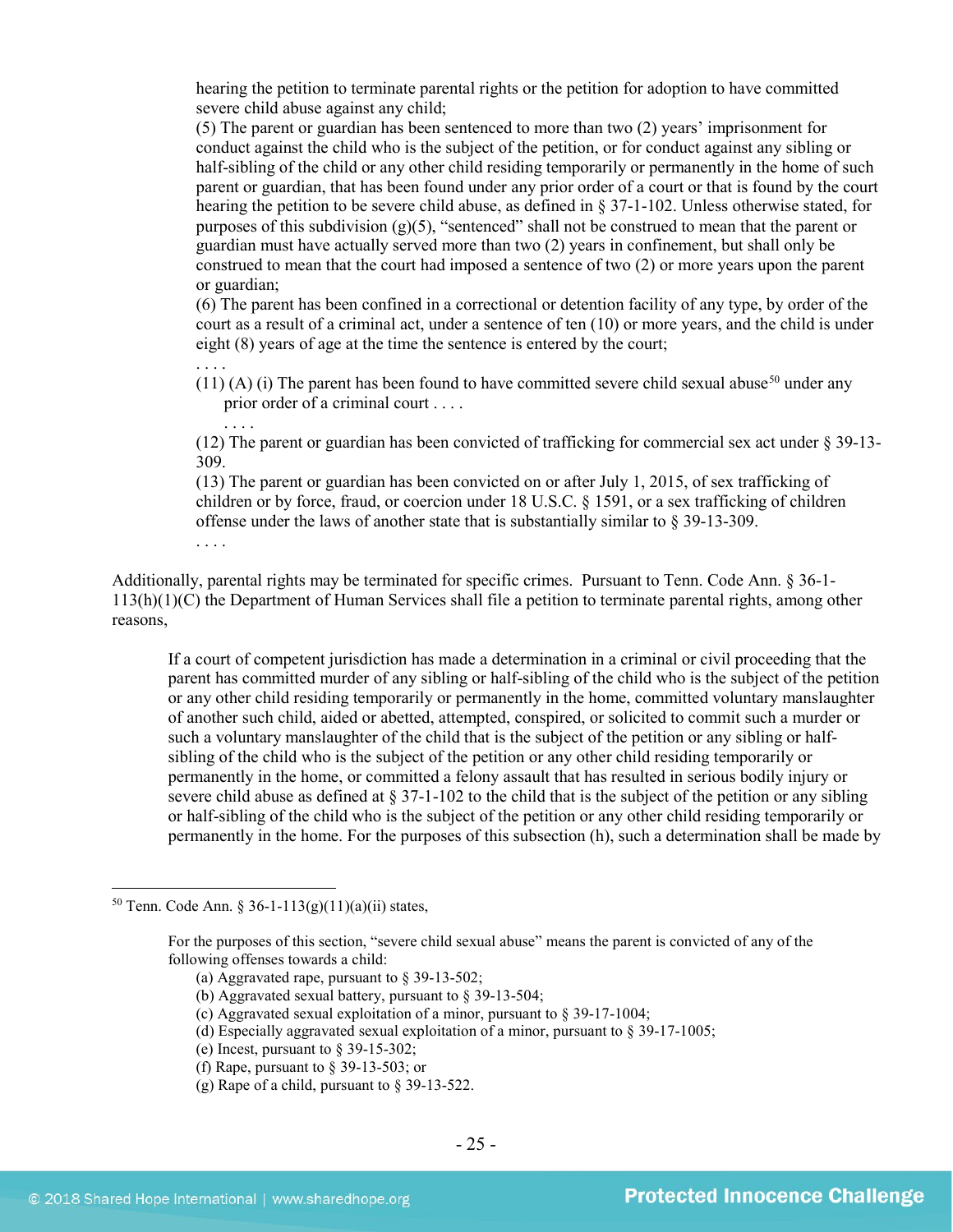a jury or trial court judge designated by § 16-2-502 [Titles of judges] through an explicit finding, or by such equivalent courts of other states or of the United States . . . .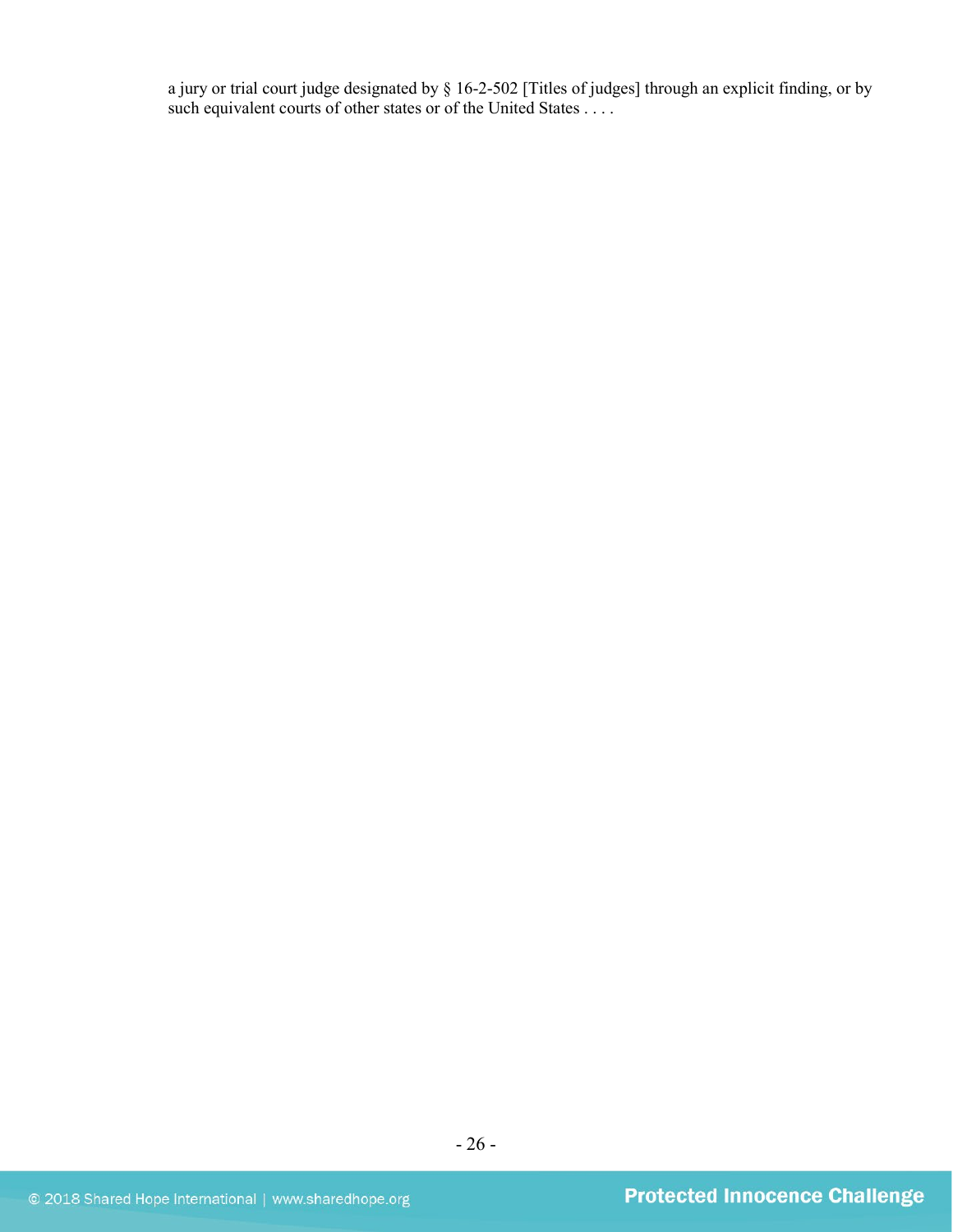# **FRAMEWORK ISSUE 4: CRIMINAL PROVISIONS FOR FACILITATORS**

#### *Legal Components:*

- *4.1 The acts of assisting, enabling, or financially benefiting from child sex trafficking are included as criminal offenses in the state sex trafficking statute.*
- *4.2 Financial penalties, including asset forfeiture laws, are in place for those who benefit financially from or aid and assist in committing domestic minor sex trafficking.*
- *4.3 Promoting and selling child sex tourism is illegal.*
- *4.4 Promoting and selling images of child sexual exploitation carries penalties as high as similar federal offenses. \_\_\_\_\_\_\_\_\_\_\_\_\_\_\_\_\_\_\_\_\_\_\_\_\_\_\_\_\_\_\_\_\_\_\_\_\_\_\_\_\_\_\_\_\_\_\_\_\_\_\_\_\_\_\_\_\_\_\_\_\_\_\_\_\_\_\_\_\_\_\_\_\_\_\_\_\_\_\_\_\_\_\_\_\_\_\_\_\_\_\_\_\_\_*

## *Legal Analysis:*

*4.1 The acts of assisting, enabling, or financially benefiting from child sex trafficking are included as criminal offenses in the state sex trafficking statute*.

Tenn. Code Ann. § 39-13-309(a)(1), (2) (Trafficking for commercial sex act) includes all facilitators as it applies to a person who "knowingly . . . benefits from or attempts to benefit from another person's provision of a commercial sex act . . . or [r]ecruits, entices, harbors, transports, provides, purchases or obtains by any means another person for the purpose of providing a commercial sex act."

Corporate facilitators can also be prosecuted for a violation of Tenn. Code. Ann. § 39-13-309 subject to certain conditions according to Tenn. Code Ann. § 39-13-311 (Violations by corporations). Pursuant to Tenn. Code Ann. § 39-13-311,

A corporation may be prosecuted for a violation of §§ 39-13-308 [Trafficking for forced labor or services] and 39-13-309 for an act or omission constituting a crime under this part only if an agent of the corporation performs the conduct that is an element of the crime while acting within the scope of the agent's office or employment and on behalf of the corporation and the commission of the crime was either authorized, requested, commanded, performed or within the scope of the agent's employment on behalf of the corporation or constituted a pattern of illegal activity that an agent of the company knew or should have known was occurring.

Facilitators who knowingly advertise the sale of minors for commercial sex acts are subject to criminal liability. Pursuant to Tenn. Code Ann. § 39-13-315 (Offense of advertising commercial sexual abuse of a minor), "A person commits the offense of advertising commercial sexual abuse of a minor if the person knowingly sells or offers to sell an advertisement that would appear to a reasonable person to be for the purpose of engaging in what would be a commercial sex act, as defined in § 39-13-309, with a minor." Tenn. Code Ann. § 39-13-315(a). Advertising commercial sexual abuse of a minor is a Class C felony punishable by 3–15 years imprisonment. Tenn. Code Ann. §§ 39-13-315(b)(1), 40-35-111(b)(3).

A facilitator could be charged with violating certain CSEC statutes. Tenn. Code Ann. § 39-13-515 (Promoting prostitution) is penalized under Tenn. Code Ann. § 39-13-309 when the victim is a minor. Tenn. Code Ann. §  $39-13-515(c)(1)$  $39-13-515(c)(1)$  $39-13-515(c)(1)$ .<sup>51</sup> "Promoting prostitution of a minor" is defined as "engaging in any of the activities described in subdivision (4) when one (1) or more of the persons engaged in prostitution is less than eighteen (18) years of age or has an intellectual disability." Tenn. Code Ann. § 39-13-512(5) (Prostitution— Definitions). Pursuant to Tenn. Code Ann. § 39-13-512(4),

(A) "Promoting prostitution" means:

<span id="page-26-0"></span> <sup>51</sup> *See supra* note [5.](#page-2-2)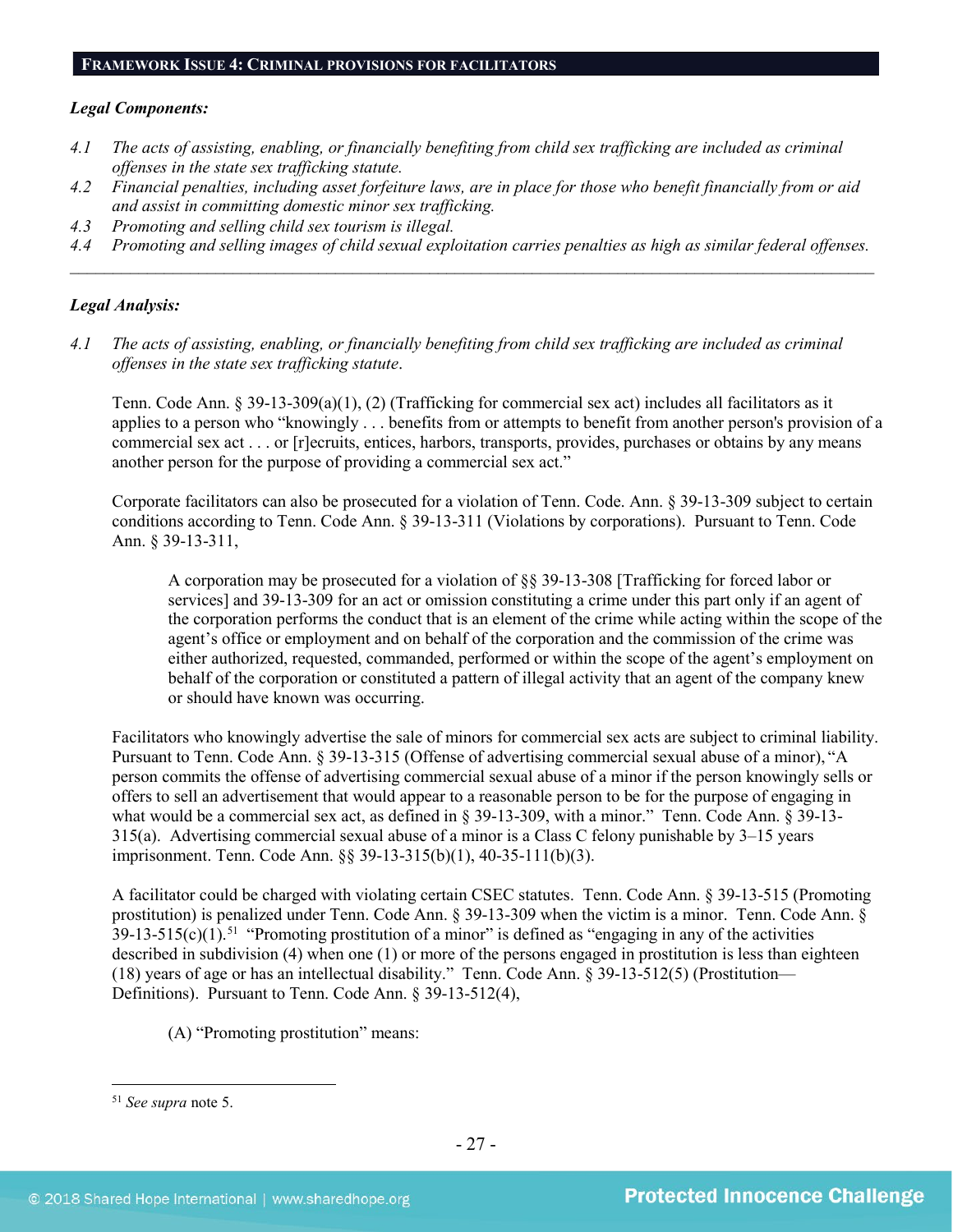(i) Owning, controlling, managing, supervising, or in any way keeping, alone or in association with others, a business for the purpose of engaging in prostitution, or a house of prostitution; (ii) Procuring an inmate for a house of prostitution;

(iii) Encouraging, inducing, or otherwise purposely causing another to become a prostitute;

(iv) Soliciting a person to patronize a prostitute;

(v) Procuring a prostitute for a patron; or

(vi) Soliciting, receiving, or agreeing to receive any benefit for engaging in any of the activities defined in subdivisions  $(4)(A)(i)$ –(v); and

(B) "Promoting prostitution" does not include a person who solicits, procures, induces, encourages, or attempts to cause another to patronize a prostitute if:

(i) The person promoting the prostitute and the prostitute being promoted are the same person; and (ii) The intent of the promotion is the solicitation of business for only the prostitute engaging in the promotion.

Additionally, a facilitator could be found guilty of money laundering pursuant to Tenn. Code Ann. § 39-14-903 (Criminal penalties). Tenn. Code Ann. § 39-14-903(b)(1) states, "It is an offense to knowingly use proceeds<sup>52</sup> derived directly or indirectly from a specified unlawful activity<sup>53</sup> with the intent to promote, in whole or in part, the carrying on of a specified unlawful activity." A violation of this statute constitutes a Class B felony punishable by imprisonment for 8–30 years and a possible fine not to exceed \$25,000. Tenn. Code Ann. §§ 39-  $14-903$  (b)(2), 40-35-111(b)(2).

*4.2 Financial penalties, including asset forfeiture laws, are in place for those who benefit financially from or aid and assist in committing domestic minor sex trafficking.*

For those facilitators charged with Tenn. Code Ann. § 39-13-309 (Trafficking for commercial sex act), the facilitator would be subject to fines, restitution orders, and asset forfeiture. Tenn. Code Ann. § 39-13-309(b) is a Class B felony punishable by a possible fine not to exceed \$25,000. Tenn. Code Ann. § 40-35-111(b)(2) (Authorized terms of imprisonment and fines for felonies and misdemeanors). Facilitators charged with Tenn. Code Ann. § 39-13-309 "where the victim of the offense is a child under (15) years of age, or where the offense occurs on the grounds or facilities or within 1,000 feet of a public or private school, secondary school, preschool, child care agency, public library, recreational center, or public park" are subject to a Class A felony punishable by a possible fine not to exceed \$50,000. Tenn. Code Ann.  $\S$ § 39-13-309(c), 40-35-111(b)(1). Tenn. Code Ann. § 39-13-515 (Promoting prostitution) is punishable under Tenn. Code Ann. § 39-13-309 when the victim is a minor. Tenn. Code Ann.  $\S 39-13-515(c)(1).^{54}$  $\S 39-13-515(c)(1).^{54}$  $\S 39-13-515(c)(1).^{54}$ 

Violations of Tenn. Code Ann. § 39-13-309 and § 39-13-515 also subject the offender to mandatory criminal asset forfeiture under Tenn. Code Ann. § 39-11-703(a), (b) (Criminal proceeds subject to forfeiture), which states,

(a) Any property, real or personal, directly or indirectly acquired by or received in violation of any statute or as an inducement to violate any statute, or any property traceable to the proceeds from the violation, is subject to judicial forfeiture, and all right, title, and interest in any such property shall vest in the state upon commission of the act giving rise to forfeiture.

(b) Any real property, including any right, title and interest in the whole of or any part of any lot or tract of land and any property used as an instrumentality in or used in furtherance of a violation of the following laws shall be subject to judicial forfeiture:

. . . .

<span id="page-27-0"></span> <sup>52</sup> *See supra* note [35.](#page-17-4)

<span id="page-27-1"></span><sup>53</sup> *See supra* note [36.](#page-17-5)

<span id="page-27-2"></span><sup>54</sup> *See supra* note [5.](#page-2-2)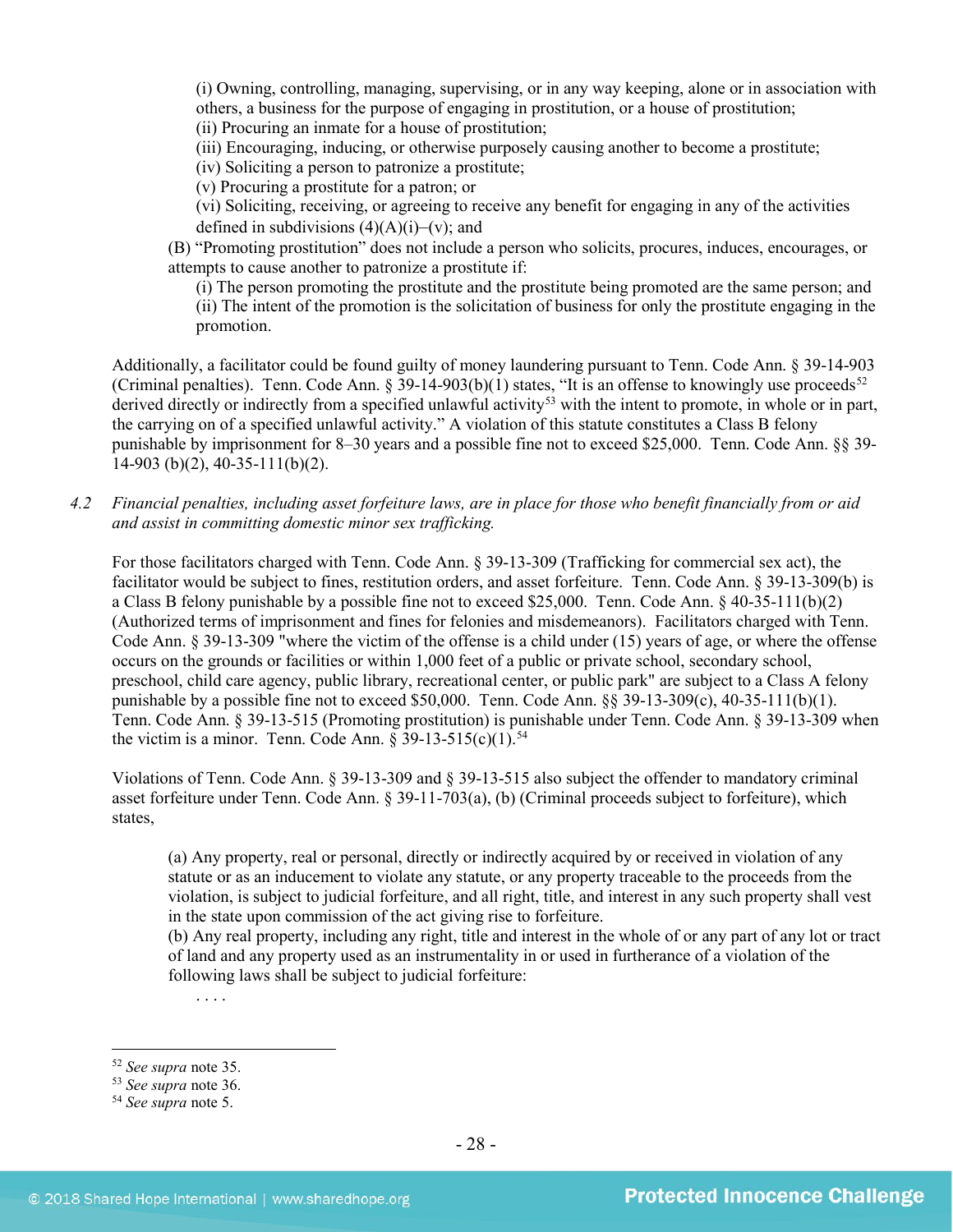(2) The commission of three (3) or more acts occurring on three (3) or more separate days within a sixty-day period, and each act results in a conviction for promoting prostitution under chapter 13, part 5 of this title.

Seizure of forfeitable property is governed by Tenn. Code Ann. § 39-11-707 (Procedure for seizure of property), which provides that the property "may be seized by the attorney general, the attorney general's agents, or any law enforcement officer, when acting pursuant to a lawful arrest or search, the execution of a search warrant, a petition to abate a nuisance, or a court order." Disposition of forfeited property is governed by Tenn. Code Ann. § 39-11-713 (Disposition of forfeited property), which provides first for the sale of the property and the use of sale proceeds for expenses incurred. The court shall award the remainder of the funds to the state general fund. The funds shall be disbursed in other ways if the investigating agency is not a state agency.

Additionally, a facilitator could lose any conveyance used in committing certain crimes. Pursuant to Tenn. Code Ann. § 40-33-101 (Conveyances subject to forfeiture), which provides for discretionary, criminal asset forfeiture, "Any conveyance, including a vehicle, aircraft or vessel used in the commission of an offense under title 39, chapter 13, part 5 [Sexual offenses including Tenn. Code Ann. § 39-13-515 (Promoting prostitution)] . . . where there is a final judgment of conviction is, in the discretion of the court, subject to forfeiture" subject to some exceptions. Property subject to forfeiture under this section may be seized upon process issued by any circuit or criminal court with jurisdiction over the property. Seizure is permitted without process where it is incident to arrest or search, pursuant to a search warrant. Tenn. Code Ann. § 40-33-102 (Seizure authorized). Disposition of the forfeited property is governed by Tenn. Code Ann. §40-33-110 (Disposition of forfeited conveyance or proceeds of sale of forfeited conveyance), which provides that the property "shall inure to the benefit of the county in which the goods were seized . . . provided, that the forfeited conveyance or the funds derived from the confiscated goods shall go to the law enforcement agency that seized the conveyance and shall be used exclusively for law enforcement purposes . . . . In all other cases, the proceeds shall be transmitted to the state treasurer and deposited in the state treasury."

This discretionary, criminal forfeiture provision is reiterated, with special emphasis on minor victims, in Tenn. Code Ann. § 39-13-530(a) (Forfeiture of any conveyance or real or personal property used in a sexual offense committed against minors—Child abuse fund) which provides for the forfeiture of "[a]ny conveyance or real or personal property used in the commission of an offense under this part [Sexual offenses including Tenn. Code Ann. § 39-13-515 (Promoting prostitution)]," which is committed "against a person under eighteen (18) years of age and was committed on or after July 1, 2006." This forfeiture is subject to the provisions of title 40, chapter 33, part 2. However, "the proceeds from all forfeitures made pursuant to this section shall be transmitted to the general fund, where there is established a general fund reserve to be allocated through the general appropriations act, which shall be known as the child abuse fund." Tenn. Code Ann. § 39-13-530(b).

Pursuant to Tenn. Code Ann. § 29-3-101(b), (c) (Definitions—maintenance and abatement of nuisance forfeiture of property—payment of moneys from forfeiture into general funds),

(b) Any person who uses, occupies, establishes or conducts a nuisance,<sup>[55](#page-28-0)</sup> or aids or abets therein, and the owner, agent or lessee of any interest in any such nuisance, together with the persons employed in or in control of any such nuisance by any such owner, agent or lessee, is guilty of maintaining a nuisance and such nuisance shall be abated as provided hereinafter.

(c) All motor vehicles, furnishings, fixtures, equipment, moneys and stock, used in or in connection with the maintaining or conducting of a nuisance, are subject to seizure, immediately upon detection by any law enforcement officer and are subject to forfeiture to the state . . . .

<span id="page-28-0"></span><sup>&</sup>lt;sup>55</sup>The definition of "nuisance" includes "[a]ny place in or upon which lewdness, prostitution, promotion of prostitution, patronizing prostitution, . . . any sale, exhibition or possession of any material determined to be obscene or pornographic with intent to exhibit, sell, deliver or distribute . . . are carried on or permitted . . . ." Tenn. Code Ann.  $§$  29-3-101(a)(2)(A).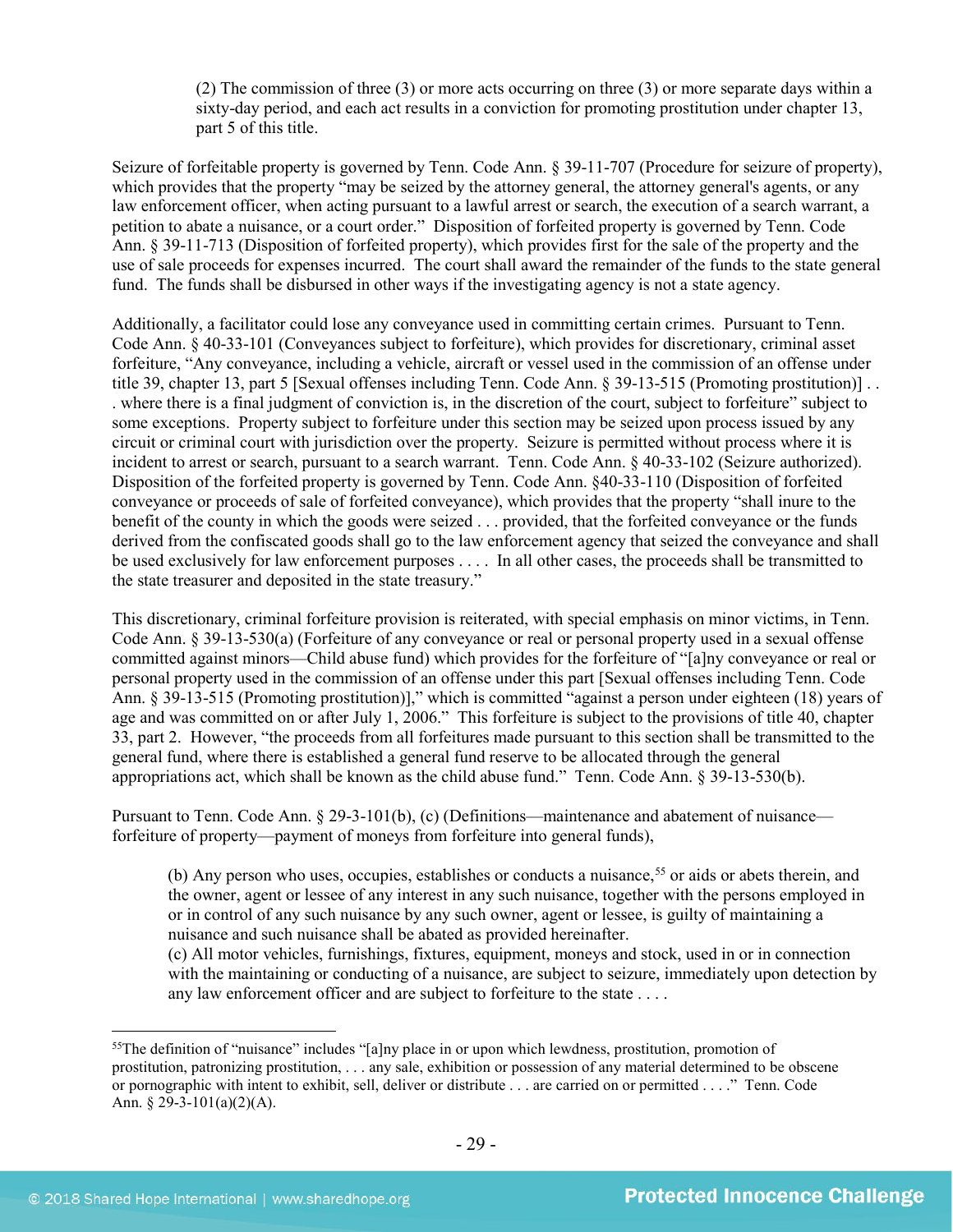Tenn. Code Ann. § 29-3-101(e) further states,

(1) Upon a person's second or subsequent conviction for promoting prostitution or patronizing prostitution, any vehicle in which such offense was committed is subject to seizure and forfeiture in accordance with the procedure established in title 39, chapter 11, part 7; provided, however, that nothing contained within the provisions of this subsection (e) shall be construed to authorize seizure of such vehicle at any time prior to such conviction.

(2) The provisions of subdivision (e)(1) apply only if the violations making the vehicle subject to seizure and forfeiture occur in Tennessee and at least one (1) of the previous violations occurs on or after July 1, 2002, and the second or subsequent offense after July 1, 2002, occurs within five (5) years of the most recent prior offense occurring after July 1, 2002.

Victims of human trafficking and CSEC offenses are entitled to mandatory restitution. Tenn. Code Ann. §§ 39- 11-118, 40-35-104(c)(2), 40-35-304. Tenn. Code Ann. § 39-11-118 (Restitution to victims of crime) states,

(a) it is a part of the punishment for any offense committed in this state that the person committing the offense may be sentenced by the court to pay restitution to the victim or victims of the offense in accordance with the provisions of  $\S$  40-35-104(c)(2) [Sentencing alternatives] and 40-35-304 [Restitution as condition for probation—Petition to modify—Civil judgment for non-payment– Procedure].

(b) In addition to the punishment authorized by the specific statute prohibiting the conduct, it is a part of the punishment for the offenses named in this subsection that the defendant be sentenced by the court to pay restitution to the victim or victims of  $\S$ § 39–13–309 [Trafficking a person for a commercial sex act], 39-13-514 [Patronizing prostitution], 39–17–1005(a) [Especially aggravated sexual exploitation], 39–13–528(a) [Solicitation of person under 18 years of age], and 39–13–529(a) [Solicitation of minor to observe sexual conduct] in accordance with the provisions of  $\S$ § 40–35–104(c)(2) [Alternative sentences] and 40–35–304 [Restitution; amount; definition; waiver; procedure].

*4.3 Promoting and selling child sex tourism is illegal*.

Pursuant to Tenn. Code Ann. § 39-13-533(a) (Promoting travel services for prostitution), Tennessee criminalizes the sale of travel services for prostitution; however, the statute does not specifically address the promotion or sale of sex tourism as it relates to minor victims. Tenn. Code Ann. § 39-13-533(a) states,

A person commits the offense of promoting travel for prostitution if the person knowingly sells or offers to sell travel services<sup>56</sup> that include or facilitate travel for the purpose of engaging in what would be prostitution if occurring in the states.

Promoting travel for prostitution is a Class D felony punishable by imprisonment for 2–12 years and a possible fine not to exceed \$5,000. Tenn. Code Ann. §§ 39-13-533(c), 40-35-111(b)(4).

4.3.1. Recommendation: Amend Tenn. Code Ann. § 39-13-533(a) (Promoting travel services for prostitution) to address and enhance criminal penalties when a child is a victim of sex tourism.

<span id="page-29-0"></span><sup>&</sup>lt;sup>56</sup> "Travel services" includes, but is not limited to, "transportation by air, sea, road or rail, related ground transportation, hotel accommodations, or package tours, whether offered on a wholesale or retail basis." Tenn. Code Ann. § 39-13-533(b).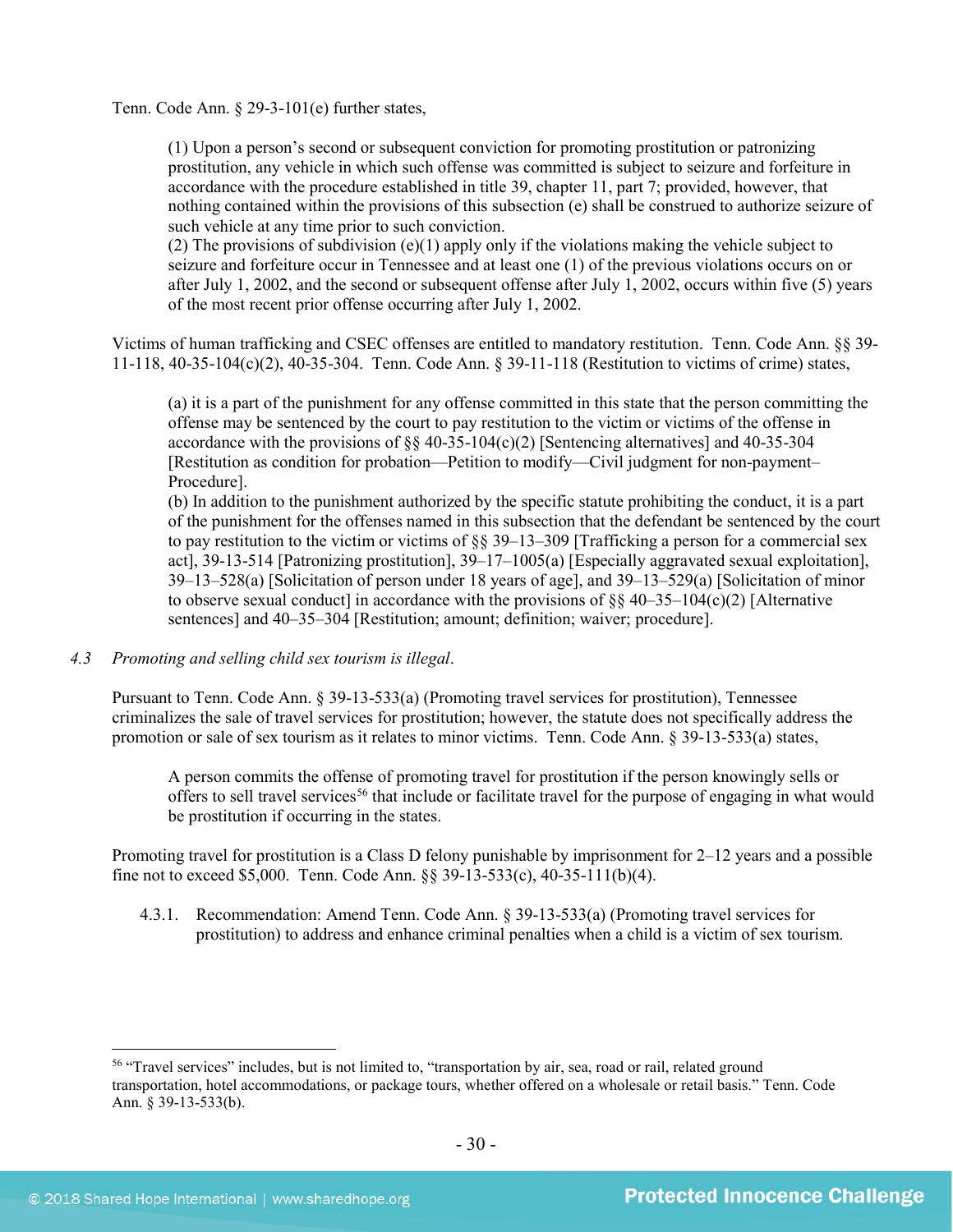# *4.4 Promoting and selling images of child sexual exploitation carries penalties as high as similar federal offenses*.

Pursuant to Tenn. Code Ann. § 39-17-1004(a)(1), (Offense of aggravated sexual exploitation of a minor), "It is unlawful for a person to knowingly promote, sell, distribute, transport, purchase or exchange material, or possess with the intent to promote, sell, distribute, transport, purchase or exchange material, that includes a minor engaged in: (A) Sexual activity; or (B) Simulated sexual activity that is patently offensive."[57](#page-30-0) Under subsection (b)(1), "It is unlawful for a person to knowingly promote, sell, distribute, transport, purchase or exchange material that is obscene, as defined in § 39-17-901 [Part definitions],<sup>[58](#page-30-1)</sup> or possess material that is obscene, with the intent to promote, sell, distribute, transport, purchase or exchange the material, which includes a minor engaged in: (A) Sexual activity; or (B) Simulated sexual activity that is patently offensive."

Violating either subsection is a Class C felony and the individual can be charged on individual counts for each image. Tenn. Code Ann. § 39-17-1004(a)(2), (4), (b)(2), (4). Class C felonies are punishable by imprisonment for 3–15 years and a possible fine not to exceed \$10,000. Tenn. Code Ann. § 40-35-111(b)(3) (Authorized terms of imprisonment and fines for felonies and misdemeanors). However, if the number of individual images is greater than 25, the crime is a Class B felony punishable by imprisonment for 8–30 years and a possible fine not to exceed \$25,000. Tenn. Code Ann. §§ 39-17-1004(a)(4), (b)(4), 40-35-111(b)(2).

Additionally, Tenn. Code Ann. § 39-17-1005(a), (d) (Offense of especially aggravated sexual exploitation of a minor) makes it a Class B felony "for a person to knowingly promote, employ, use, assist, transport or permit a minor to participate in the performance of, or in the production of, acts or material that includes the minor engaging in: (1) Sexual activity; or (2) Simulated sexual activity that is patently offensive." The crime is punishable by imprisonment for 8–30 years and a possible fine not to exceed \$25,000. Tenn. Code Ann.  $\frac{6}{9}$  40-35-111(b)(2). A person may be separately charged "for each individual performance, image, picture, drawing, photograph, motion picture film, videocassette tape, or other pictorial representation." Tenn. Code Ann. § 39-17-1005(b).

<span id="page-30-0"></span> <sup>57</sup> *See supra* note [8.](#page-3-2)

<span id="page-30-1"></span><sup>58</sup> *See supra* note [26.](#page-14-2)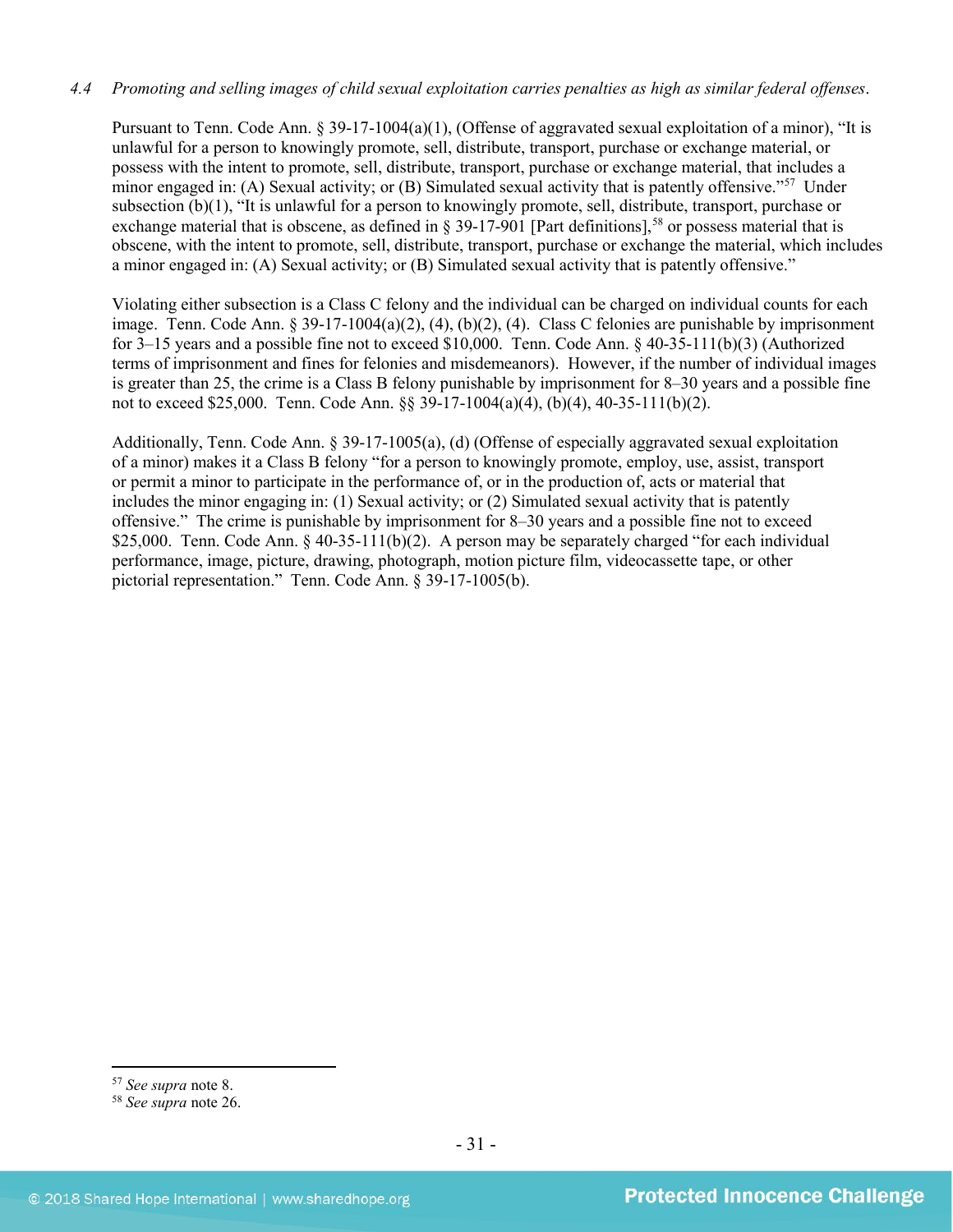#### **FRAMEWORK ISSUE 5: PROTECTIVE PROVISIONS FOR THE CHILD VICTIMS**

#### *Legal Components:*

- *5.1 Victims under the core child sex trafficking offense include all commercially sexually exploited children.*
- *5.2 The state sex trafficking statute expressly prohibits a defendant from asserting a defense based on the willingness of a minor to engage in the commercial sex act.*
- *5.3 State law prohibits the criminalization of minors under 18 for prostitution offenses.*
- *5.4 State law provides a non-punitive avenue to specialized services through one or more points of entry.*
- *5.5 Child sex trafficking is identified as a type of abuse and neglect within child protection statutes.*
- *5.6 The definition of "caregiver" or another related term in the child welfare statutes is not a barrier to a sex trafficked child accessing the protection of child welfare.*
- *5.7 Crime victims' compensation is specifically available to a child victim of sex trafficking or commercial sexual exploitation of children (CSEC).*
- *5.8 Victim-friendly procedures and protections are provided in the trial process for minors under 18.*
- *5.9 Child sex trafficking victims may vacate delinquency adjudications and expunge related records for prostitution and other offenses arising from trafficking victimization, without a waiting period.*
- *5.10 Victim restitution and civil remedies for victims of domestic minor sex trafficking or commercial sexual exploitation of children (CSEC) are authorized by law.*
- *5.11 Statutes of limitations for civil and criminal actions for child sex trafficking or commercial sexual exploitation of children (CSEC) offenses are eliminated or lengthened to allow prosecutors and victims a realistic opportunity to pursue criminal action and legal remedies.*

*\_\_\_\_\_\_\_\_\_\_\_\_\_\_\_\_\_\_\_\_\_\_\_\_\_\_\_\_\_\_\_\_\_\_\_\_\_\_\_\_\_\_\_\_\_\_\_\_\_\_\_\_\_\_\_\_\_\_\_\_\_\_\_\_\_\_\_\_\_\_\_\_\_\_\_\_\_\_\_\_\_\_\_\_\_\_\_\_\_\_\_\_\_\_*

# *Legal Analysis:*

*5.1 Victims under the core child sex trafficking offense include all commercially sexually exploited children.[59](#page-31-0)*

Tenn. Code Ann. § 39-13-309 (Trafficking for commercial sex act) includes all commercial sexual exploitation of minors. Under Tenn. Code Ann. § 39-13-309(a)(2), means of force, fraud or coercion are not required.<sup>[60](#page-31-1)</sup> In addition, Tenn. Code Ann. § 39-13-309(a) applies to a buyer of commercial sex acts with a minor through use of the term "purchase," regardless of third party control.<sup>[61](#page-31-2)</sup> Finally, the offense of human trafficking does not require that a trafficker or controlling third party be identified. Consequently, Tennessee's human trafficking offense includes any child who is bought for sex, regardless of whether force, fraud, or coercion is used, regardless of whether a buyer exploited the youth without a trafficker's involvement, and regardless of whether the victim identifies a trafficker. Tenn. Code Ann. § 39-13-309(a)(2).

*5.2 The state sex trafficking statute expressly prohibits a defendant from asserting a defense based on the willingness of a minor to engage in the commercial sex act.*

Tennessee's sex trafficking statute expressly prohibits a defendant from asserting a defense based on the willingness of the minor to engage in the minor to the commercial sex act. Pursuant to Tenn. Code Ann. § 39- $13-309(d)(2)$  (Trafficking for commercial sex act), "It is not a defense to a violation of this section that . . . the victim of the offense is a minor who consented to the act or acts constituting the offense." Tenn. Code. Ann. § 39-13-309(d)(2).

<span id="page-31-0"></span> <sup>59</sup> *See generally* **SHARED HOPE INTERNATIONAL**, "Eliminating the Third Party Control Barrier to Identifying Juvenile Sex Trafficking Victims," JuST Response Policy Paper (2015), [http://sharedhope.org/wp](http://sharedhope.org/wp-content/uploads/2015/08/Policy-Paper_Eliminating-Third-Party-Control_Final1.pdf)[content/uploads/2015/08/Policy-Paper\\_Eliminating-Third-Party-Control\\_Final1.pdf](http://sharedhope.org/wp-content/uploads/2015/08/Policy-Paper_Eliminating-Third-Party-Control_Final1.pdf) (discussing need to include all commercially sexually exploited children within sex trafficking definitions and corresponding need to include buyer conduct in core sex trafficking offenses regardless of whether victim is under control of a third party).

<span id="page-31-2"></span><span id="page-31-1"></span><sup>60</sup> *See supra* discussion in Component 1.1. 61 *See supra* discussion of buyer applicability in Component 2.1.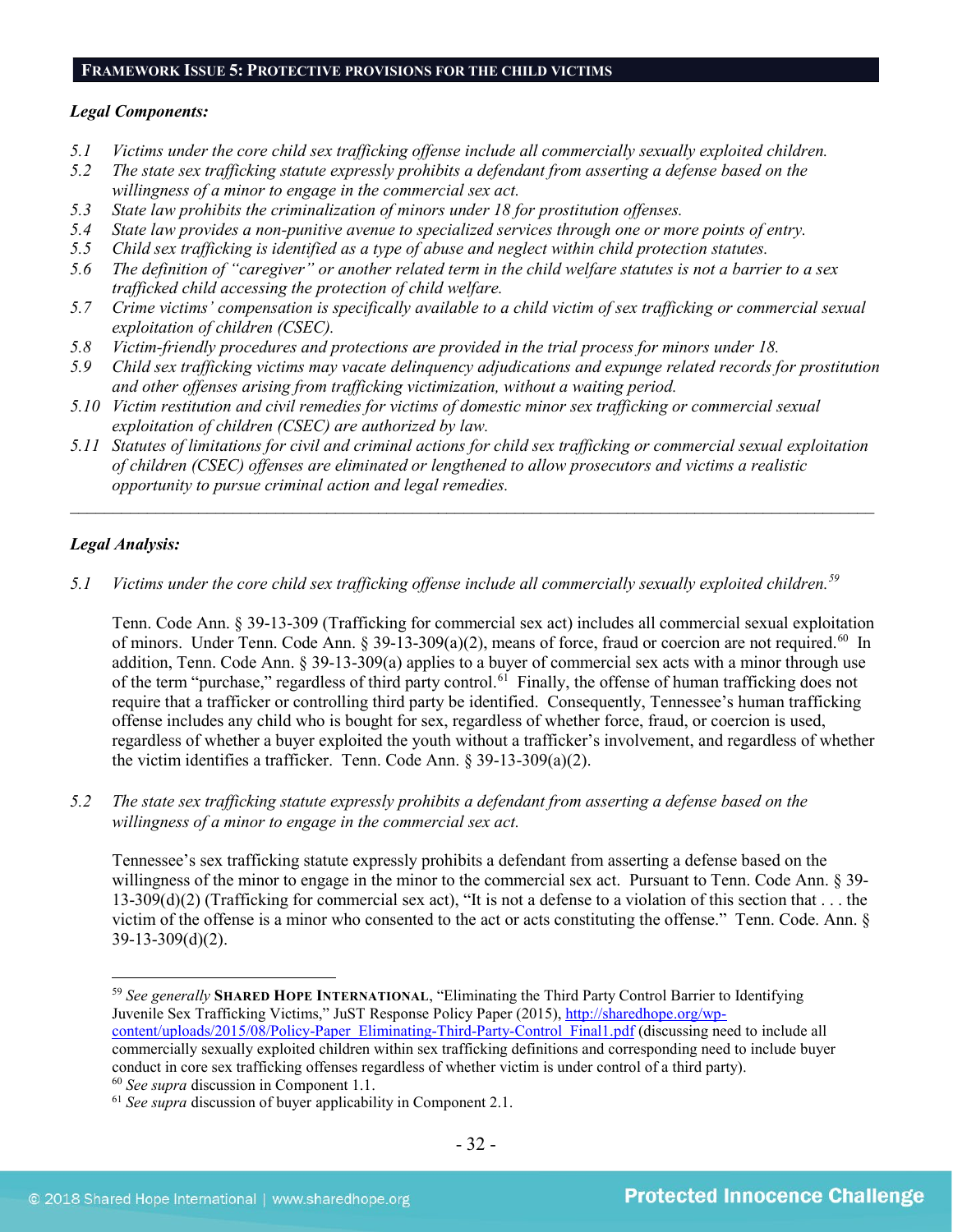*5.3 State law prohibits the criminalization of minors under 18 for prostitution offenses. [62](#page-32-0)*

Minors under 18 are immune from prosecution under Tenn. Code Ann. § 39-13-513 (Prostitution). Pursuant to Tenn. Code Ann. § 39-13-513(d),

Notwithstanding any provision of this section to the contrary, if it is determined after a reasonable detention for investigative purposes, that a person suspected of or charged with a violation of this section is under eighteen (18) years of age, that person shall be immune from prosecution for prostitution as a juvenile or adult. A law enforcement officer who takes a person under eighteen (18) years of age into custody for a suspected violation of this section shall, upon determination that the person is a minor, provide the minor with the telephone number for the Tennessee human trafficking resource center hotline and release the minor to the custody of a parent or legal guardian or transport the minor to a shelter care facility designated by the juvenile court judge to facilitate the release of the minor to the custody of a parent or legal guardian.

Additionally, a defense is available for a victim charged with prostitution for conduct that occurred because the person was a victim of sex trafficking or involuntary labor servitude. Although an offender convicted of prostitution is subject to a Class B misdemeanor, or a Class A misdemeanor if the offense was committed within proscribed distances from a school or church, Tenn. Code Ann. § 39-16-513(e) provides the following defense for trafficking victims:

It is a defense to prosecution under this section that a person charged with a violation of this section was so charged for conduct that occurred because the person was a victim of an act committed in violation of § 39-13-307 or § 39-13-309, or because the person was a victim as defined under the Trafficking Victims Protection Act, 22 U.S.C. § 7102. [63](#page-32-1)

# *5.4 State law provides a non-punitive avenue to specialized services through one or more points of entry.*

A juvenile sex trafficking victim is immune from prosecution for prostitution.<sup>64</sup> Further, if a law enforcement officer determines that a person in their custody is a minor, the officer shall "provide the minor with the telephone number for the Tennessee human trafficking resource center hotline and release the minor to the custody of a parent or legal guardian or transport the minor to a shelter care facility designated by the juvenile court judge to facilitate the release of the minor to the custody of a parent or legal guardian." Tenn. Code Ann. § 39-13-513(d) (Prostitution). However, juvenile sex trafficking victims may be charged with other delinquent acts<sup>[65](#page-32-3)</sup> related to their victimization.

<span id="page-32-0"></span> $62$  For more information regarding recent federal legislation impacting this component see: http://go.sharedhope.org/stateimpactmemo.

<span id="page-32-1"></span> $63$  Victim is defined under 22 U.S.C. § 7102 as a person subjected to either "sex trafficking in which a commercial sex act is induced by force, fraud, or coercion, or in which the person induced to perform such act has not attained 18 years of age" or "the recruitment, harboring, transportation, provision, or obtaining of a person for labor or services, through the use of force, fraud, or coercion for the purpose of subjection to involuntary servitude, peonage, debt bondage, or slavery."  $22$  U.S.C. § 7102 (8)(A), (B).

<span id="page-32-3"></span><span id="page-32-2"></span><sup>&</sup>lt;sup>64</sup> See supra Component 5.3 for provisions concerning the non-criminalization of minors for prostitution offenses.  $<sup>65</sup>$  A "delinquent act" is defined in part as "an act designated a crime under the law, including local ordinances of this</sup> state, or of another state if the act occurred in that state, or under federal law, and the crime is not a status offense under subdivision (b)(24)(C) [definition of severe child abuse] . . . ." Tenn. Code Ann. § 37-1-102(b)(10).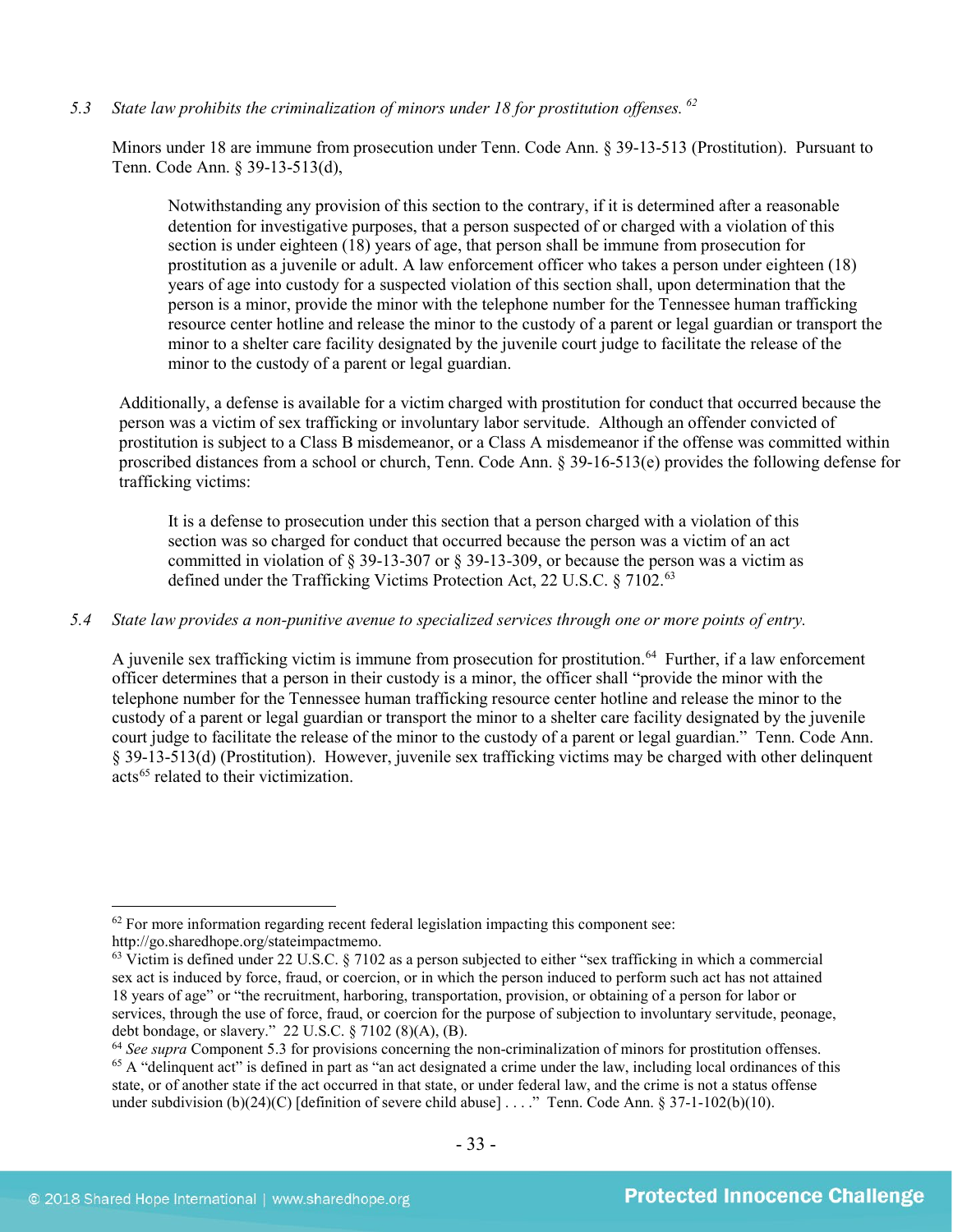Regardless of how the child is identified,<sup>[66](#page-33-0)</sup> Tennessee law does not provide a statutory avenue to specialized services<sup>[67](#page-33-1)</sup>

5.4.1 Recommendation: Enact a protective response for juvenile sex trafficking victims that provides an avenue to specialized services.

# *5.5 Child sex trafficking is identified as a type of abuse and neglect within child protection statutes.[68](#page-33-2)*

Child sex trafficking and commercial sexual exploitation are identified as types of abuse within Tennessee's child protection statutes. Tenn. Code Ann. §  $37-1-102(b)(27)(C)^{69}$  $37-1-102(b)(27)(C)^{69}$  $37-1-102(b)(27)(C)^{69}$  (Chapter and part definitions) defines "severe child abuse" in part as

The commission of any act towards the child prohibited by § 39-13-309 [Trafficking for commercial sex act], §§ 39-13-502 – 39-13-504 [Aggravated rape – Aggravated sexual battery], § 39-13-515 [Promoting prostitution], § 39-13-522 [Rape of a child], § 39-15-302 [Incest], § 39-15-402 [Haley's Law—Aggravated child abuse and aggravated child neglect or endangerment—Definitionsl. or  $\frac{8}{3}$  39-17-1005 [Offense of especially aggravated sexual exploitation of a minor] or the knowing failure to protect the child from the commission of any such act towards the child . . . .

Additionally, Tenn. Code Ann. § 37-1-602(a)(3)(C) (Part definitions—Harm to child's health or welfare) defines "child sexual abuse" in part as

(a) the commissioner of the department of human services shall establish a plan for the delivery of services to victims of human trafficking after consultation with the following departments:

- (1) Department of children's services;
- (2) Department of health;
- (3) Department of intellectual and developmental disabilities;
- (4) Department of mental health; and
- (5) Tennessee bureau of investigation.
- (b) The plan developed under subsection (a) shall include, but not be limited to, provisions to:
	- (1) Identify victims of human trafficking in this state;
	- (2) Identify community-based services for victims of human trafficking
	- (3) Assist victims of human trafficking through the provision of information regarding access to
	- benefits and services to which those victims may be entitled

(4) Coordinate delivery of services and information concerning health care, mental health care, legal services, housing, job training, education and victim's compensation funds;

(5) Prepare and disseminate educational materials and provide training programs to increase awareness of human trafficking and the services available to victims; and

(6) Assist victims of human trafficking with family reunification.

(c) In addition to the requirements of subsection (b), the plan shall include a timeline for which the department anticipates the state would be capable of implementing the plan, along with anticipated rates of assistance to victims of human trafficking, cost of implementation, an itemized rationale for both, and any other factor that the department opines will significantly contribute to or detract from the success of implementing the plan.

<span id="page-33-2"></span><sup>68</sup> For more information regarding recent federal legislation impacting this component see:

http://go.sharedhope.org/stateimpactmemo.

<span id="page-33-3"></span> $69$  The text of Tenn. Code Ann.  $\overline{\S}$  37-1-102 cited here and elsewhere in this report includes amendments made by the enactment of House Bill 2271 during the 110th General Assembly of the Tennessee Legislature (effective July 1, 2018).

<span id="page-33-0"></span> <sup>66</sup> *See infra* Components 5.5 and 5.6 for provisions concerning identification as an abused or dependent and neglected child.

<span id="page-33-1"></span> $67$  In response to the absence of procedures and services specific to child sex trafficking victims, Tennessee is developing a multi-agency plan to identify victims and provide community-based services and benefits. Tenn. Code Ann. § 71-1-135 (Victims of human trafficking; plan for delivery of services) states,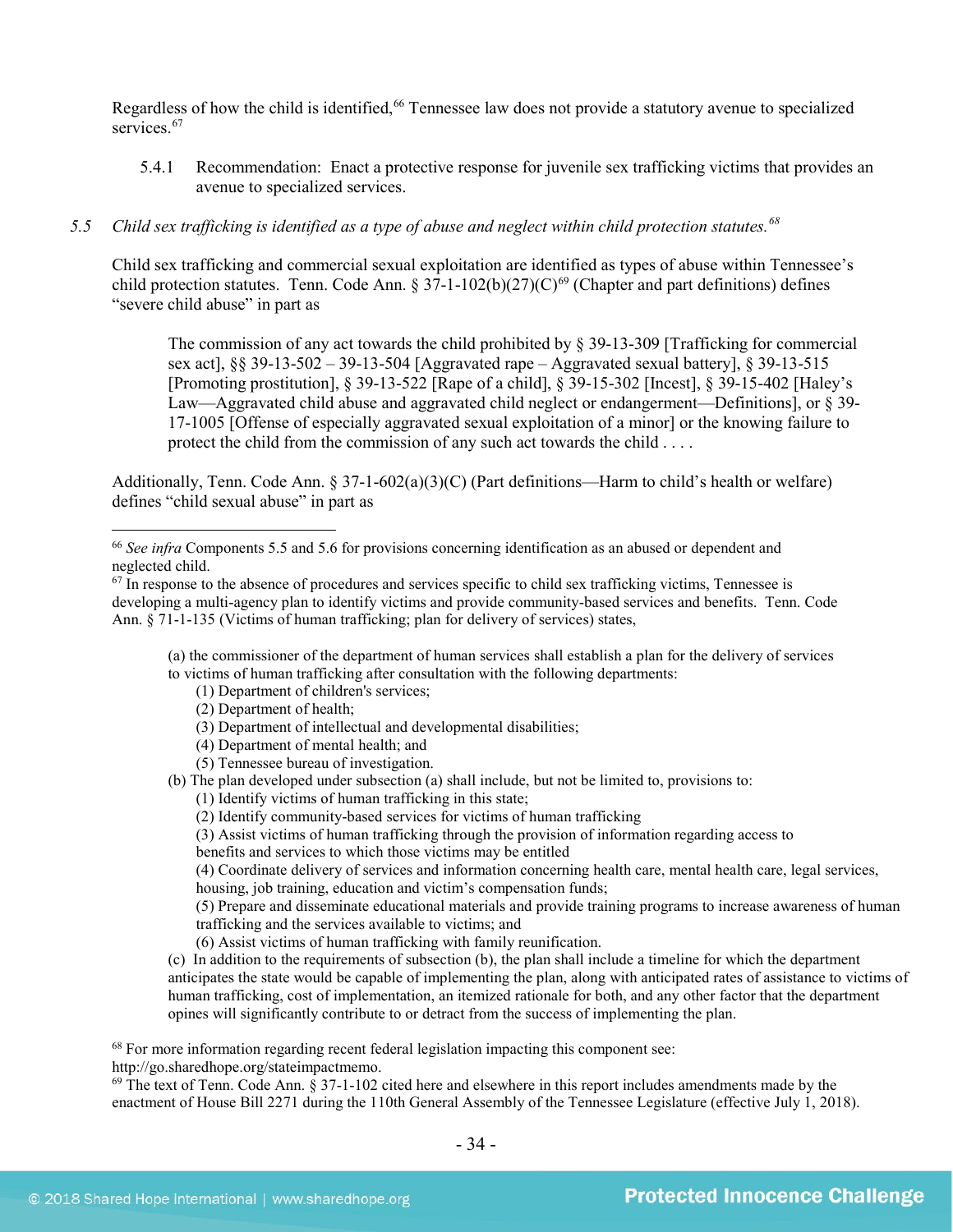. . . .

- (vi) The sexual exploitation of a child, which includes allowing, encouraging, or forcing a child to:
	- (a) Solicit for or engage in prostitution; or
	- (b) Engage in an act prohibited by § 39-17-1003; and
- (vii) The commission of any act towards the child prohibited by  $\S 39-13-309$ ...

Further, Tenn. Code Ann. § 37-1-102(b)(13) defines a "dependent and neglected child" as a child who is subject to any of the following situations:

. . . .

. . . .

(B) Whose parent, guardian or person with whom the child lives, by reason of cruelty, mental incapacity, immorality or depravity is unfit to properly care for such child;

. . . . (E) Who, because of lack of proper supervision, is found in any place the existence of which is in violation of law;

(F) Who is in such condition of want or suffering or is under such improper guardianship or control as to injure or endanger the morals or health of such child or others;

(G) Who is suffering from abuse or neglect;

(H) Who has been in the care and control of one (1) or more agency or person not related to such child by blood or marriage for a continuous period of six (6) months or longer in the absence of a power of attorney or court order, and such person or agency has not initiated judicial proceedings seeking either legal custody or adoption of the child;

(I) Who is or has been allowed, encouraged or permitted to engage in prostitution or obscene or pornographic photographing, filming, posing, or similar activity and whose parent, guardian or other custodian neglects or refuses to protect such child from further such activity . . . .

Pursuant to Tenn. Code Ann. § 37-1-102(b)(1), "'Abuse' exists when a person under the age of eighteen (18) is suffering from, has sustained, or may be in immediate danger of suffering from or sustaining a wound, injury, disability or physical or mental condition caused by brutality, neglect or other actions or inactions of a parent, relative, guardian or caretaker." The definition of caretaker expressly includes traffickers.<sup>70</sup> Tenn. Code Ann. §  $37-1-102(b)(4)$ .

*5.6 The definition of "caregiver" or another related term in the child welfare statutes is not a barrier to a sex trafficked child accessing the protection of child welfare.*

The definition of "caregiver" is not a barrier to a sex trafficked child accessing the protection of child welfare. Pursuant to Tenn. Code Ann.  $\S 37$ -1-102(b)(4) (Chapter and part definitions),

"Caregiver" means any relative or other person living, visiting, or working in the child's home who supervises or otherwise provides care or assistance for the child . . . . "Caregiver" may also include a person who has allegedly used the child for the purpose of commercial sexual exploitation of a minor or trafficking a minor for a commercial sex act, including, but not limited to, as a trafficker. For the purposes of this chapter, "caregiver" and "caretaker" shall have the same meaning[.]

<span id="page-34-0"></span> <sup>70</sup> *See infra* Component 5.6 for discussion of the definition of "caretaker."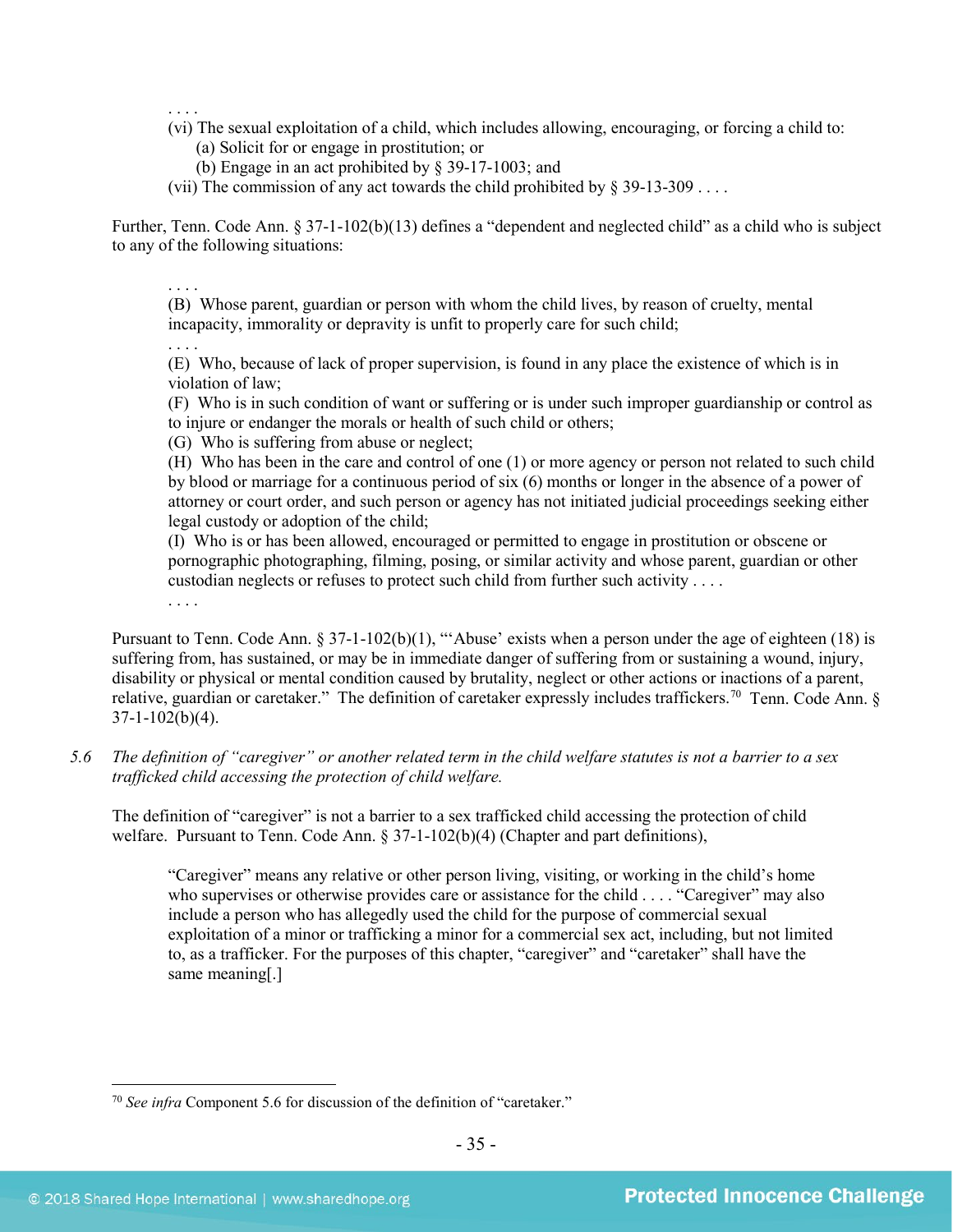Accordingly, child welfare can respond to the child regardless of the child's relationship to the perpetrator of the abuse when the abuse constitutes commercial sexual exploitation or child sex trafficking.<sup>[71](#page-35-0)</sup>

*5.7 Crime victims' compensation is specifically available to a child victim of sex trafficking or commercial sexual exploitation of children (CSEC).*

Pursuant to Tenn. Code Ann. § 29-13-102(12) (Definitions), a "victim" is defined as "a person who suffers personal injury or death as a direct and proximate result of any act of a person which is within the description of any of the offenses specified in § 29-13-104 [Offenses to which compensation applies]." Domestic minor sex trafficking victims are considered to be victims of offenses for which compensation applies, because offenses allowing for claims include, with some exceptions, "[a]n act committed in this state, which, if committed by a mentally competent, criminally responsible adult, would constitute a crime under state or federal law . . . ." Tenn. Code Ann. § 29-13-104(1).

Compensation is not allowed for "any personal injury or loss alleged to have been incurred as a result of pain and suffering, except for victims of the crime of rape and victims of crime involving sexual deviancy, including minors who are victims of the crimes contained in the provisions of [§§ 39-13-502–](https://www.lexis.com/research/buttonTFLink?_m=174cb59fee180dee8938bb262f35ccec&_xfercite=%3ccite%20cc%3d%22USA%22%3e%3c%21%5bCDATA%5bTenn.%20Code%20Ann.%20%a7%2029-13-106%5d%5d%3e%3c%2fcite%3e&_butType=4&_butStat=0&_butNum=9&_butInline=1&_butinfo=TNCODE%2039-13-502&_fmtstr=FULL&docnum=1&_startdoc=1&wchp=dGLbVtb-zSkAB&_md5=822f63069e8581703def8e50c6be8a64)[39-13-505](https://www.lexis.com/research/buttonTFLink?_m=174cb59fee180dee8938bb262f35ccec&_xfercite=%3ccite%20cc%3d%22USA%22%3e%3c%21%5bCDATA%5bTenn.%20Code%20Ann.%20%a7%2029-13-106%5d%5d%3e%3c%2fcite%3e&_butType=4&_butStat=0&_butNum=10&_butInline=1&_butinfo=TNCODE%2039-13-505&_fmtstr=FULL&docnum=1&_startdoc=1&wchp=dGLbVtb-zSkAB&_md5=e6b50a15afcc6c5caf1761c0438604f5) [Aggravated rape; Rape; Aggravated sexual battery; Sexual battery], [39-12-101](https://www.lexis.com/research/buttonTFLink?_m=174cb59fee180dee8938bb262f35ccec&_xfercite=%3ccite%20cc%3d%22USA%22%3e%3c%21%5bCDATA%5bTenn.%20Code%20Ann.%20%a7%2029-13-106%5d%5d%3e%3c%2fcite%3e&_butType=4&_butStat=0&_butNum=11&_butInline=1&_butinfo=TNCODE%2039-12-101&_fmtstr=FULL&docnum=1&_startdoc=1&wchp=dGLbVtb-zSkAB&_md5=c388863aa00a8704be3c3e6f2bba9d97) [Criminal attempt], [39-13-522](https://www.lexis.com/research/buttonTFLink?_m=174cb59fee180dee8938bb262f35ccec&_xfercite=%3ccite%20cc%3d%22USA%22%3e%3c%21%5bCDATA%5bTenn.%20Code%20Ann.%20%a7%2029-13-106%5d%5d%3e%3c%2fcite%3e&_butType=4&_butStat=0&_butNum=12&_butInline=1&_butinfo=TNCODE%2039-13-522&_fmtstr=FULL&docnum=1&_startdoc=1&wchp=dGLbVtb-zSkAB&_md5=ddc0f926bb8561bee115d8941fd4db91) [Rape of a child], [39-15-302](https://www.lexis.com/research/buttonTFLink?_m=174cb59fee180dee8938bb262f35ccec&_xfercite=%3ccite%20cc%3d%22USA%22%3e%3c%21%5bCDATA%5bTenn.%20Code%20Ann.%20%a7%2029-13-106%5d%5d%3e%3c%2fcite%3e&_butType=4&_butStat=0&_butNum=13&_butInline=1&_butinfo=TNCODE%2039-15-302&_fmtstr=FULL&docnum=1&_startdoc=1&wchp=dGLbVtb-zSkAB&_md5=6a0a3156019470fbfcf965f209085587) [Incest][, 39-17-902](https://www.lexis.com/research/buttonTFLink?_m=174cb59fee180dee8938bb262f35ccec&_xfercite=%3ccite%20cc%3d%22USA%22%3e%3c%21%5bCDATA%5bTenn.%20Code%20Ann.%20%a7%2029-13-106%5d%5d%3e%3c%2fcite%3e&_butType=4&_butStat=0&_butNum=14&_butInline=1&_butinfo=TNCODE%2039-17-902&_fmtstr=FULL&docnum=1&_startdoc=1&wchp=dGLbVtb-zSkAB&_md5=8ab46b53a7aa30ce7485bda5c67048d5) [\[Producing, importing, preparing, distributing, processing or appearing in](javascript:void(pToc.tc2dc()  [obscene material or exhibition\]](javascript:void(pToc.tc2dc()[, 39-17-1003](https://www.lexis.com/research/buttonTFLink?_m=174cb59fee180dee8938bb262f35ccec&_xfercite=%3ccite%20cc%3d%22USA%22%3e%3c%21%5bCDATA%5bTenn.%20Code%20Ann.%20%a7%2029-13-106%5d%5d%3e%3c%2fcite%3e&_butType=4&_butStat=0&_butNum=15&_butInline=1&_butinfo=TNCODE%2039-17-1003&_fmtstr=FULL&docnum=1&_startdoc=1&wchp=dGLbVtb-zSkAB&_md5=cc33b3b535dd36db2504ecdc624cf830)[–39-17-1005](https://www.lexis.com/research/buttonTFLink?_m=174cb59fee180dee8938bb262f35ccec&_xfercite=%3ccite%20cc%3d%22USA%22%3e%3c%21%5bCDATA%5bTenn.%20Code%20Ann.%20%a7%2029-13-106%5d%5d%3e%3c%2fcite%3e&_butType=4&_butStat=0&_butNum=16&_butInline=1&_butinfo=TNCODE%2039-17-1005&_fmtstr=FULL&docnum=1&_startdoc=1&wchp=dGLbVtb-zSkAB&_md5=e50f25fa5f94ebdb7720727fc9c04bd1) [Offense of sexual exploitation of a minor; Offense of aggravated sexual exploitation of a minor; Offense of especially aggravated sexual exploitation of a minor], and/or any attempt, conspiracy or solicitation to commit such offenses." Tenn. Code Ann. § 29-13-106(c). This statute could be a barrier to compensation for victims of crimes stated in Tenn. Code Ann. § 39-13-309 (Trafficking for commercial sex act), § 39-13-515 (Promoting prostitution), or § 39-13-514 (Patronizing prostitution) from recovering for pain and suffering.

Nonetheless, eligible compensation includes "[i]n the case of a sexually-oriented crime committed against a victim who is under eighteen (18) years of age, where the compensation is for unreimbursed or unreimbursable mental health counseling or treatment made necessary by the sexually-oriented crime, any sibling or nonoffending custodial parent of the victim, or both." Tenn. Code Ann. § 29-13-105(a)(6) (Persons eligible for compensation).

Pursuant to Tenn. Code Ann. § 29-13-108(a) (Claims for compensation—Procedure),

A claim for compensation shall be filed not later than one (1) year after the occurrence of the crime upon which the claim is based or one (1) year after the death of the victim or one (1) year after any mental or physical manifestation or injury is diagnosed as a result of an act committed against a minor that would constitute a criminal offense under the provisions of §§ 39-12-101 [Criminal attempt], 39- 13-502–39-13-505 [Aggravated rape; Rape; Aggravated sexual battery; Sexual battery], 39-13-522 [Rape of a child], 39-15-302 [Incest], . . . 39-17-1003–39-17-1005 [Offense of sexual exploitation of a minor; Offense of aggravated sexual exploitation of a minor; Offense of especially aggravated sexual exploitation of a minor], and/or any attempt, conspiracy or solicitation to commit such offenses; provided, that upon good cause shown, the time period for filing such claim may be extended either before or after the expiration of the filing period. No claim shall be filed until the crime upon which the claim is based shall have been reported by the victim, or a member of the victim's family, to the proper authorities; and in no case may an award be made where the law enforcement records show that such report was made more than forty-eight (48) hours after the occurrence of such crime unless, for good cause shown, it is found that the delay was justified. Failure of the victim to report a crime because: (1) The victim is physically unable;

<span id="page-35-0"></span> $71$  While the statute provides broad authority, the Department of Children's Services limits access to services to trafficking cases involving third party control.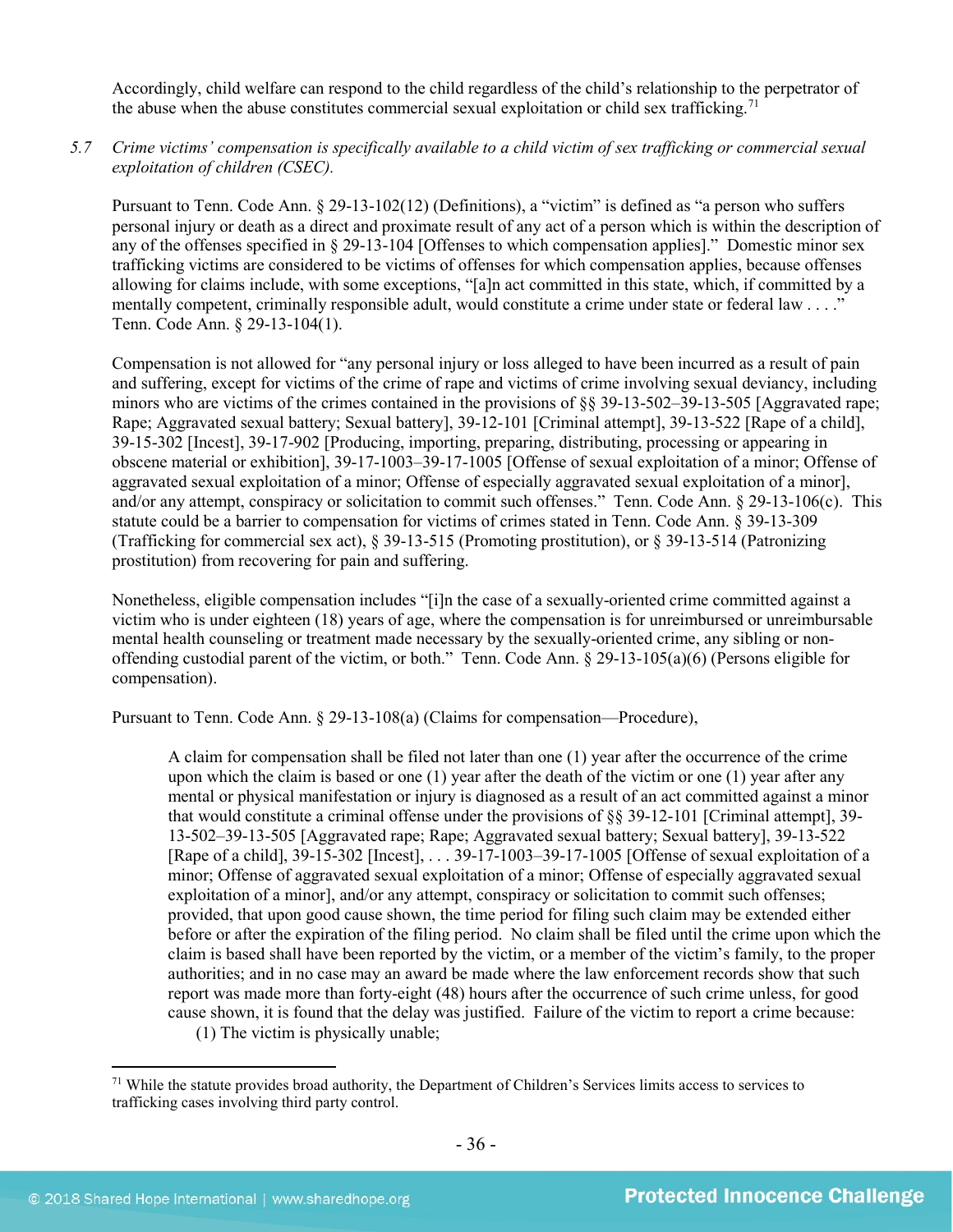(2) The victim is a victim of sexual assault; or (3) The victim is a victim of domestic abuse; may all constitute good cause.

Lastly, for a victim to receive compensation, it must be proven that the victim "fully cooperated with the police and the district attorney general in the investigation and prosecution of the offender." Tenn. Code Ann. § 29-  $13-103(a)(4)$ .

- 5.7.1 Recommendation: Amend Tenn. Code Ann. § 29-13-108 (Claims for compensation—Procedure) and § 29-13-105(b) (Persons eligible for compensation) to stipulate an exception to the listed ineligibility criteria for child sex trafficking victims.
- *5.8 Victim-friendly procedures and protections are provided in the trial process for minors under 18.*

The court may order a child's testimony to be taken by closed circuit television if the judge makes the necessary findings, the child is 13 or younger at the time of the offense, and the child is a victim of any of the enumerated offenses. Tenn. Code Ann. § 24-7-120(a), (e) (Child's testimony—Closed circuit television). Pursuant to Tenn. Code Ann. § 24-7-120(e),

The offenses to which the provisions of this section apply are:

- (1) Aggravated sexual battery, as defined in § 39-13-504;
- (2) Rape of a child, as defined in § 39-13-522;
- (3) Incest, as defined in § 39-15-302;
- (4) Aggravated child abuse, as defined in § 39-15-402;
- (5) Kidnapping, as defined in § 39-13-303;
- (6) Aggravated kidnapping, as defined in § 39-13-304;
- (7) Especially aggravated kidnapping, as defined in § 39-13-305; and

(8) Criminal attempt, as defined in § 39-12-101, to commit any of the offenses enumerated within this section;

(9) Trafficking for commercial sex act as defined in § 39–13–309;

(10) Patronizing prostitution as defined in § 39–13–514.

However, pursuant to Tenn. Code Ann. § 24-7-123(a) (Admission of video recording of interview of child describing sexual conduct), "[A] video recording of an interview of a child by a forensic interviewer containing a statement made by the child under thirteen (13) years of age describing any act of sexual contact performed with or on the child by another is admissible and may be considered for its bearing on any matter to which it is relevant in evidence at the trial of the person for any offense arising from the sexual contact if the requirements of this section are met." One of the requirements is that the child will have to "testif[y], under oath, that the offered video recording is a true and correct recording of the events contained in the video recording and the child is available for cross examination." Tenn. Code Ann. § 24-7-123(b)(1).

Tenn. R. Evid. Rule 412 (Sex offense cases; relevance of victim's sexual behavior) prevents the admission into evidence of reputation or opinion evidence of the victim's sexual behavior, unless certain procedures are followed. Tenn. R. Evid. 412(a), (b). Rule 412 also excludes evidence of specific instances of a victim's sexual behavior unless it relates to certain issues, such as consent or to show a person other than the defendant committed the crime. Tenn. R. Evid. 412 (a), (c). Rule 412, however, does not apply to domestic minor sex trafficking cases. Tenn. R. Evid. Rule 412 only applies at

a criminal trial, preliminary hearing, deposition, or other proceeding in which a person is accused of an offense under Tenn. Code Ann. §§ 39-13-502 [aggravated rape], 39-13-503 [rape], 39-13-504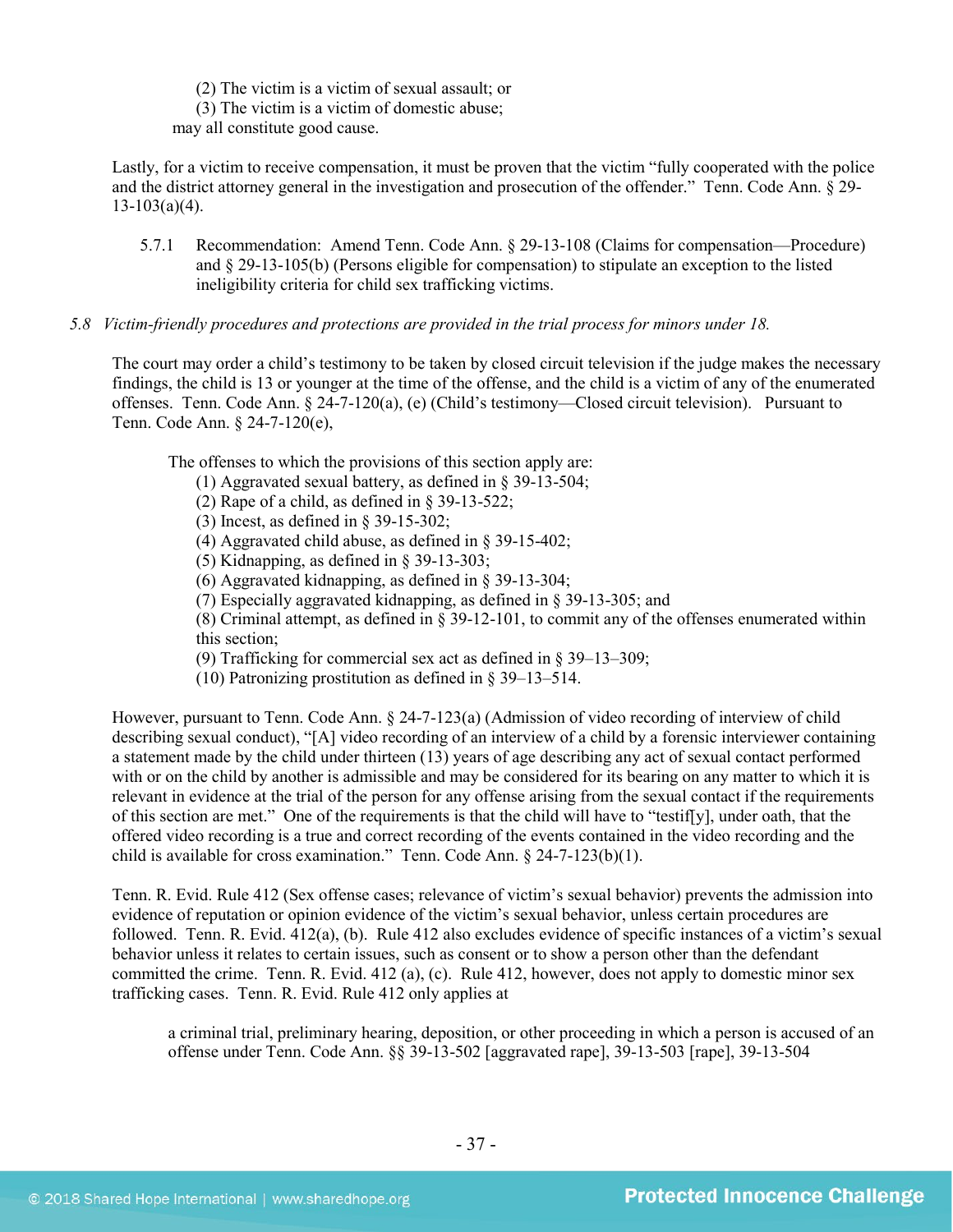[aggravated sexual battery], 39-13-505 [sexual battery], 39-13-507 [spousal sexual offenses]<sup>72</sup>, 39-13-522 [rape of a child], 39-15-302 [incest], 39-13-506 [statutory rape], 39-13-527 [sexual battery by an authority figure], 39-13-528 [solicitation of minors for sexual acts], or the attempt to commit any such offense . . . .

Further, Tenn. Code Ann.  $\S 36-3-623(a)^{73}$  $\S 36-3-623(a)^{73}$  $\S 36-3-623(a)^{73}$  (Confidentiality of records of shelters, centers, providers) provides for the confidentiality of human trafficking service provider records, stating,

The records of domestic violence shelters, rape crisis centers, and human trafficking service providers shall be treated as confidential by the records custodian of such shelters, centers, or providers unless:

(1) The individual to whom the records pertain authorizes their release; or

(2) A court approves a subpoena for the records, subject to such restrictions as the court may impose, including in camera review.

In addition, human trafficking victims are afforded protections under Tennessee's address confidentiality program. Pursuant to Tenn. Code Ann. § 40-38-602(a), (b)<sup>[74](#page-37-2)</sup> (Crime victim address confidentiality program),

(a) The secretary of state shall establish a crime victim address confidentiality program, which shall be open to a victim of domestic abuse, stalking, human trafficking, rape, sexual battery, or any other sexual offense who satisfies the requirements of this part, at no cost to the program participant. (b) This program shall provide the participant with the use of a substitute address for the participant and the participant's minor children and shall not disclose the participant's name, confidential address, phone number, or any other information contained within the program participant's file except as otherwise provided by this part.

"Child sexual abuse" victims are entitled to a guardian ad litem who will "represent the child in any child sexual abuse civil or juvenile judicial proceeding and in general sessions or criminal court at the discretion of the court." Tenn. Code Ann. § 37-1-610(a) (Guardian ad litem—Parental reimbursement of costs and expenses). Child sex trafficking victims are entitled to this guardian ad litem since the definition of "child sexual abuse" includes "[t]he sexual exploitation of a child, which includes allowing, encouraging, or forcing a child to: (a) Solicit for or engage in prostitution; or (b) Engage in an act prohibited by  $\S 39-17-1003$  [Offense of sexual exploitation of a minor]," and child sex trafficking. Tenn. Code Ann. § 37-1-602(a)(3)(C)(vi), (vii) (Part definitions—Harm to child's health or welfare).

One victim-friendly criminal justice procedure that extends to all victims is the availability of a crime victim advocate. Tenn. Code Ann. § 40-38-115 (Crime victim advocate). Pursuant to Tenn. Code Ann. § 40-38- 115(a), "Any victim of crime may have a crime victim advocate from a crime assistance program or a victimwitness coordinator as provided for in § 8-7-206 present at any defense interviews with the victim . . . . The role of the crime victim advocate or victim-witness coordinator is to provide emotional support to the victim."

<span id="page-37-0"></span> <sup>72</sup> Tenn. Code. Ann. § 39-13-507 (Spousal sexual offenses) was repealed during the 2005 Tennessee Legislature, 2005 Tenn. Laws ch. 456 (effective June 18, 2005).

<span id="page-37-1"></span><sup>&</sup>lt;sup>73</sup> The text of Tenn. Code Ann. § 36-3-623 cited here and elsewhere in this report includes amendments made by the enactment of House Bill 1849 and Senate Bill 1656 during the 110th General Assembly of the Tennessee Legislature (effective July 1, 2018).

<span id="page-37-2"></span> $\hat{7}$ <sup>4</sup> The text of Tenn. Code Ann. § 40-38-602 cited here and elsewhere in this report includes amendments made by the enactment of House Bill 2025 and Senate Bill 1935 during the 110th General Assembly of the Tennessee Legislature (effective March 1, 2019).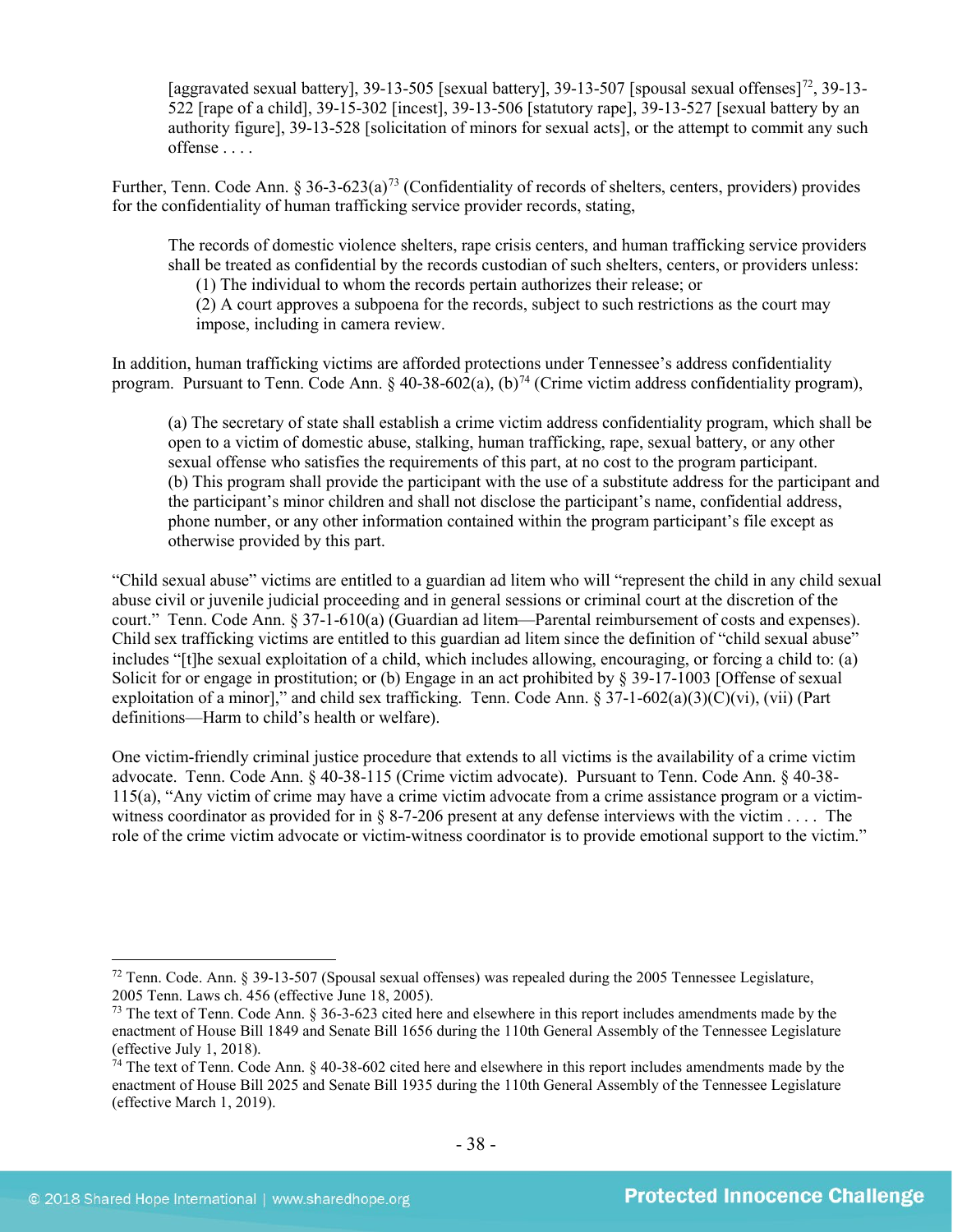*5.9 Child sex trafficking victims may vacate delinquency adjudications and expunge related records for prostitution and other offenses arising from trafficking victimization, without a waiting period.*

Tennessee does not provide a mechanism for minors to vacate delinquency adjudications related to trafficking victimization; however, state law allows a court to expunge juvenile records for prostitution offenses immediately after adjudication. Juvenile records related to other offenses may only be expunged after a waiting period except at the court's discretion.

Pursuant to Tenn. Code Ann. § 37-1-153(f)(12)<sup>[75](#page-38-0)</sup> (Court files and records—inspection limited—exceptions for certain violent offenders—confidentiality),

The court may order all or any portion of a juvenile's court files and juvenile records expunged if: (A) The juvenile is tried and adjudicated delinquent or unruly by a juvenile court for conduct that would constitute the offense of prostitution under § 39-13-513 or aggravated prostitution under § 39-13-516 if committed by an adult;

(B) The court finds that . . . the conduct upon which the adjudication is based was found to have occurred as a result of the person being a victim of human trafficking under § 39-13-314; and (C) The juvenile has filed a motion for expunction of all court files and juvenile records.

For juvenile records related to non-prostitution offenses, Tenn. Code Ann. § 37-1-153(f) states,

(1) Notwithstanding the provisions of any law to the contrary, any person who is tried and adjudicated delinquent or unruly by a juvenile court may subsequently petition the juvenile court for expunction of all court files and records. The court may order all or any portion of the requested expunction if, by clear and convincing evidence, the court finds that the petitioner:

(A) (i) Is currently seventeen (17) years of age or older;

(ii) Is at least one (1) year removed from the person's most recent delinquency or unruly adjudication; and

(iii) Has never been convicted of a criminal offense as an adult, has never been convicted of a criminal offense following transfer from juvenile court pursuant to  $\S 37$ -1-134 [Transfer from juvenile court], and has never been convicted of a sexual offense as defined in § 40-39-202 [Part definitions], whether in juvenile court, following transfer from juvenile court pursuant to § 37-1-134, or as an adult;

(iv) Does not have an adjudication of delinquency for a violent juvenile sexual offense as defined in Section 40-39-202.

(B) Has maintained a consistent and exemplary pattern of responsible, productive and civic-minded conduct for one (1) or more years immediately preceding the filing of the expunction motion; or (C) Has made such an adjustment of circumstances that the court, in its discretion, believes that expunction serves the best interest of the child and the community.

. . . . (4) Any person whose records are expunged under subdivisions  $(f)(1)$ –(3) shall be restored to the status that the person occupied before arrest, citation, the filing of a juvenile petition, or referral.

Because Tenn. Code Ann.  $\S 37$ -1-153(f)(1) mandates a minimum 1 year waiting period, child sex trafficking victims may face collateral consequences associated with having juvenile records during that time.

<span id="page-38-0"></span><sup>&</sup>lt;sup>75</sup> The text of Tenn. Code Ann.  $\S 37$ -1-153 cited here and elsewhere in this report includes amendments made by the enactment of House Bill 2032 and Senate Bill 2505 during the 110th General Assembly of the Tennessee Legislature (effective July 1, 2018).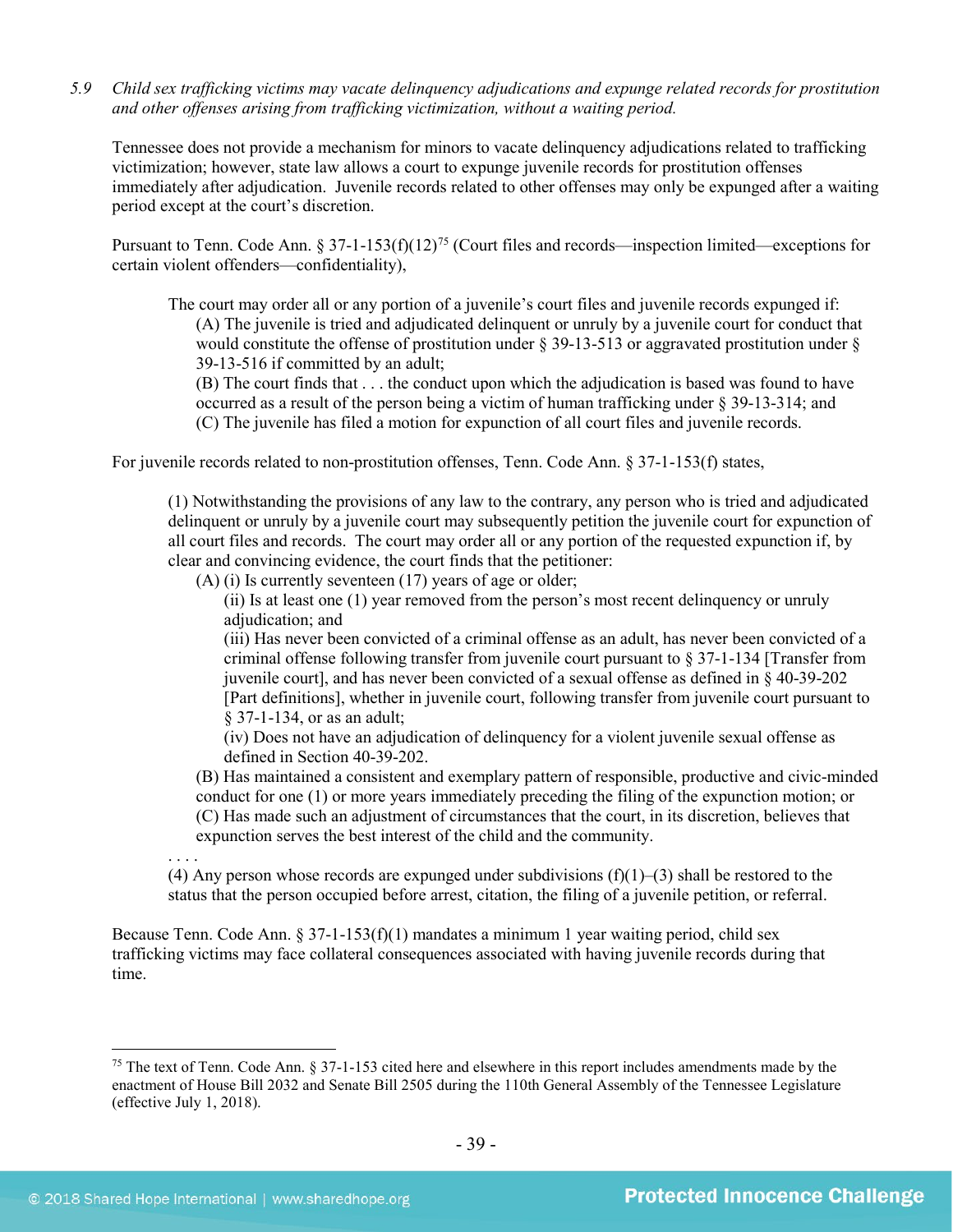- 5.9.1 Recommendation: Amend Tenn. Code Ann. § 37-1-153(f)(12) (Court files and records inspection limited—exceptions for certain violent offenders—confidentiality) to allow child sex trafficking victims to vacate delinquency adjudications and expunge related records for prostitution and other offenses arising from trafficking victimization.
- *5.10 Victim restitution and civil remedies for victims of domestic minor sex trafficking or commercial sexual exploitation of children (CSEC) are authorized by law.*

Restitution is mandatory for victims of human trafficking and CSEC offenses in Tennessee. Tenn. Code Ann. §§ 39-11-118, 40-35-104(c)(2), 40-35-304. Tenn. Code Ann. § 39-11-118 (Restitution to victims of crime) states,

(a) it is a part of the punishment for any offense committed in this state that the person committing the offense may be sentenced by the court to pay restitution to the victim or victims of the offense in accordance with the provisions of  $\S$ § 40-35-104(c)(2) [Sentencing alternatives] and 40-35-304 [Restitution as condition for probation—Petition to modify—Civil judgment for non-payment– Procedure].

(b) In addition to the punishment authorized by the specific statute prohibiting the conduct, it is a part of the punishment for the offenses named in this subsection that the defendant be sentenced by the court to pay restitution to the victim or victims of §§ 39-13-309 [Trafficking for commercial sex act], 39-13- 514 [Patronizing prostitution], 39-17-1005(a) [Especially aggravated sexual exploitation], 39-13-528(a) [Solicitation of person under 18 years of age], and 39-13-529(a) [Solicitation of minor to observe sexual conduct] in accordance with the provisions of  $\S$  40-35-104(c)(2) [Alternative sentences] and 40-35-304 [Restitution; amount; definition; waiver; procedure].

Additionally, when a victim "not an accomplice of the defendant . . . suffers a specific physical, mental, or pecuniary injury as a direct result of a crime," the victim may bring a civil action for compensation. Tenn. Code Ann. § 29-13-402(4)(A (Part definitions). Pursuant to Tenn. Code Ann. § 29-13-403(a)(1) (Defendant's income—Collection—Deposit), "The attorney general and reporter shall collect all income, from whatever source derived, which is owing to the defendant, or representative or assignee of the defendant, after the date of the crime." Then, this money is to be placed in an interest-bearing account payable to crime victims. Tenn. Code Ann. § 29-13-403(b). However, a crime victim may only receive money from this account if the victim "brings a civil action in a court of competent jurisdiction for money damages against the defendant within three (3) years from the date of the crime, subject to § 29-13-404 [Limitations period]." Tenn. Code Ann. § 29-13- 403(b).

Buyers, facilitators, and traffickers may be liable to pay damages under a civil cause of action for trafficking victims. Tenn. Code Ann.§ 39-13-314 (Offense of human trafficking) states:

- (a) (1) 'Human trafficking offense' means the commission of any act that constitutes the criminal offense of:
	- (A) Involuntary labor servitude, under § 39-13-307;
	- (B) Trafficking persons for forced labor or services, under § 39-13-308;
	- (C) Trafficking a person for sexual servitude, under § 39-13-309; or
	- (D) Promoting the prostitution of a minor, under § 39-13-512.
- (b) (1) A trafficked person may bring a civil action for actual damages, compensatory damages, punitive damages, injunctive relief, any combination of those or any other appropriate relief.
	- (2) A prevailing plaintiff is entitled to an award of attorney's fees and costs.

Pursuant to Tenn. Code Ann.§ 39-13-314 subsection (c) provides,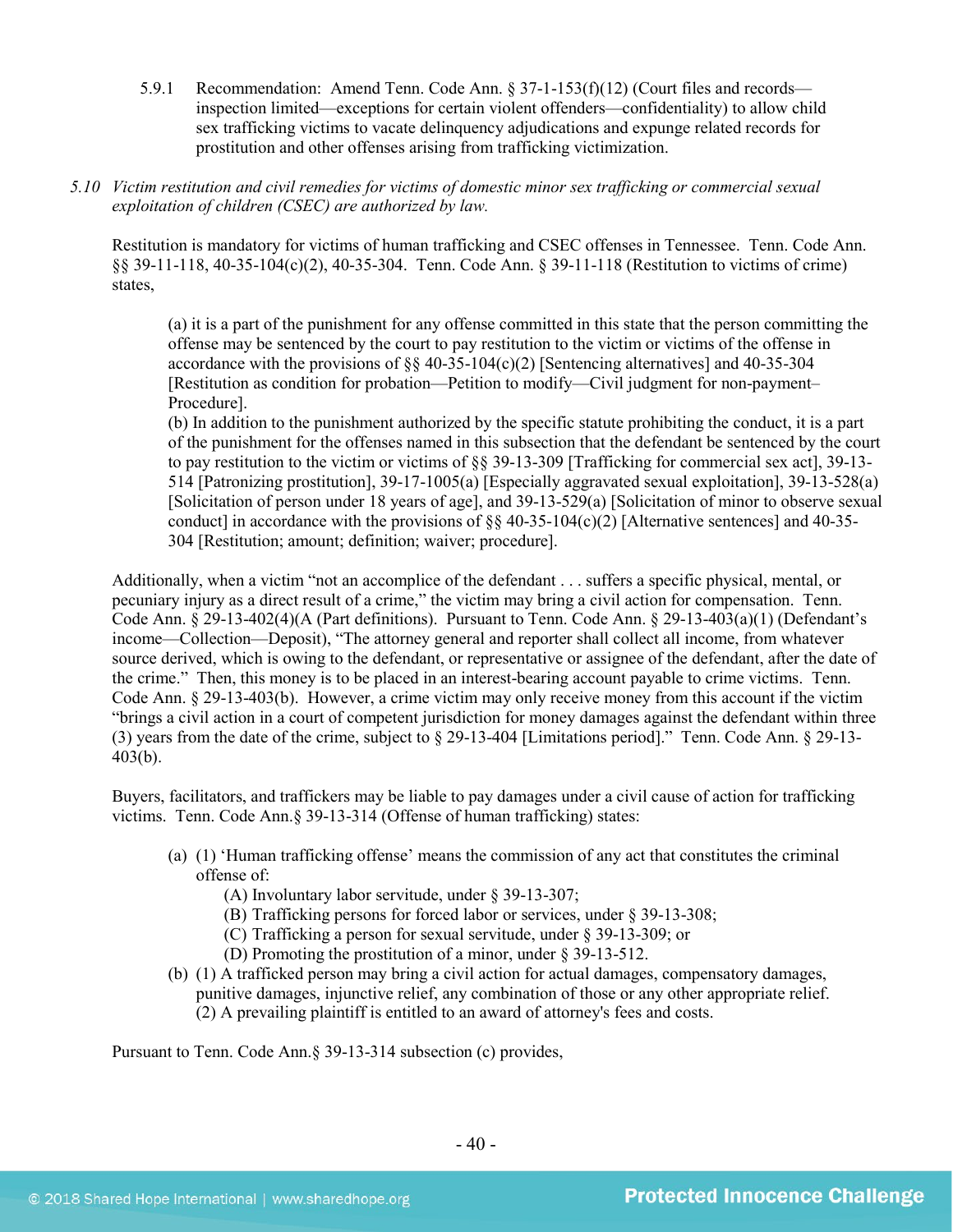Restitution under this section shall include items covered by the criminal injuries compensation fund under § 40-24-107 and any of the following, if not already covered by the court's restitution order:

(1) Costs of medical and psychological treatment, including physical and occupational therapy and rehabilitation, at the court's discretion;

- (2) Costs of necessary transportation, temporary housing, and child care, at the court's discretion;
- (3) Attorney's fees and other court-related costs such as victim advocate fees;
- (4) The greater of:

(A) The value of the victim's labor as guaranteed under the minimum wage and overtime provisions of the Fair Labor Standards Act (FLSA) or state equivalent; or

(B) The gross income or value to the defendant of the victim's labor or services or of any commercial sex acts engaged in by the victim while in the human trafficking situation;

(5) Return of property, cost of damage to property, or full value of property if destroyed or damaged beyond repair;

- (6) Compensation for emotional distress, pain, and suffering;
- (7) (A) Expenses incurred by a victim and any household members or other family members in relocating away from the defendant or the defendant's associates, including, but not limited to, deposits for utilities and telephone service, deposits for rental housing, temporary lodging and food expenses, clothing, and personal items;
	- (B) Expenses incurred pursuant to subdivision (c) (7)(A) shall be verified by law enforcement to be necessary for the personal safety of the victim or household or family members, or by a mental health treatment provider to be necessary for the emotional well-being of the victim;
- (8) Repatriation of the victim to their home country, if applicable; and
- (9) Any and all other losses suffered by the victim as a result of human trafficking offenses.

Pursuant to Tenn. Code Ann. § 40-24-107(e) (Criminal injuries compensation fund—Country criminal injuries compensation reserve), "A person named in this section may not receive any funds from restitution if such person engaged in violations of a human trafficking offense."

*5.11 Statutes of limitations for civil and criminal actions for child sex trafficking or commercial sexual exploitation of children (CSEC) offenses are eliminated or lengthened to allow prosecutors and victims a realistic opportunity to pursue criminal action and legal remedies.*

The criminal statute of limitations for the commission of certain sexual offenses against a child is extended but it is not eliminated for any trafficking or CSEC offenses. Pursuant to Tenn. Code Ann. § 40-2-101 (Felonies),

. . . . (h) A person may be prosecuted, tried and punished for any offense committed against a child on or after June 20, 2006, that constitutes a criminal offense under the provisions of §§ 39-13-502–39-13-505 [Aggravated rape; Rape; Aggravated sexual battery; Sexual battery], § 39-13-522 [Rape of a child], § 39-13-527 [Sexual battery by authority figure] or § 39-15-302 [Incest], no later than twenty-five (25) years from the date the child becomes eighteen (18) years of age.

(i) A person may be prosecuted, tried and punished for any offense committed against a child on or after July 1, 2007, that constitutes a criminal offense under the provisions of § 39-13-531 [Aggravated rape of a child] or § 39-13-532 [Statutory rape by an authority figure], no later than twenty-five (25) years from the date the child becomes eighteen (18) years of age.

- . . . .
- (k) (1) A person may be prosecuted, tried and punished for any offense committed against a child on or after July 1, 2013, that constitutes a criminal offense under § 39-13-309 [Trafficking for commercial sex act] or [§ 39-13-529](https://a.next.westlaw.com/Link/Document/FullText?findType=L&pubNum=1000039&cite=TNSTS39-13-529&originatingDoc=NB303EA80FD9C11E2B5E0FF4CCFAB5723&refType=LQ&originationContext=document&transitionType=DocumentItem&contextData=(sc.UserEnteredCitation)) [Offense of soliciting sexual exploitation of a minor— Exploitation of a minor by electronic means], no later than fifteen (15) years from the date the child becomes eighteen (18) years of age.

(2) A person may be prosecuted, tried, and punished for any offense committed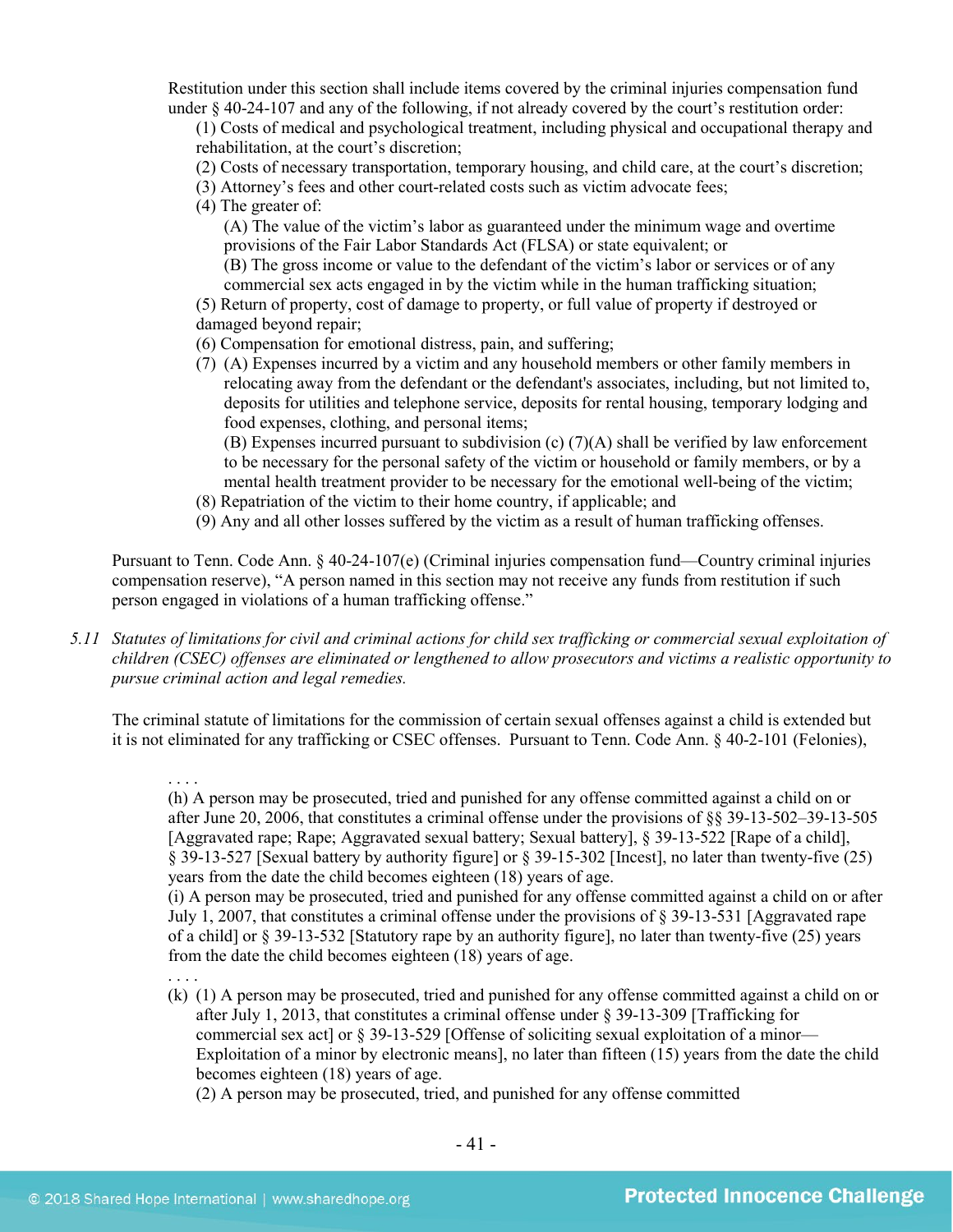against a child on or after July 1, 2013, that constitutes a criminal offense under  $\S 39$ -13-514 [Patronizing prostitution] no later than ten (10) years from the date the child becomes eighteen (18) years of age.

(3) (A) A person may be prosecuted, tried, and punished for any offense committed against a child on or after July 1, 2013 but prior to July 1, 2015, that constitutes a criminal offense under§ 39- 13-515 [Promoting prostitution] no later than ten (10) years from the date the child becomes eighteen (18) years of age.

(B) A person may be prosecuted, tried, and punished for any offense committed against a child on or after July 1, 2015, that constitutes a criminal offense under § 39-13-515 [Promoting prostitution] no later than twenty-five (25) years from the date the child becomes eighteen (18) years of age.

. . . .

(m) A person may be prosecuted, tried, and punished for any offense committed against a child on or after July 1, 2016, that constitutes the offense of aggravated statutory rape under § 39-13-506(c), no later than fifteen (15) years from the date the child becomes eighteen (18) years of age. (n) Notwithstanding subsection (b), prosecutions for any offense committed on or after July 1, 2016, that constitutes the offense of aggravated child abuse, or aggravated child neglect or endangerment, under § 39-15-402, shall commence by the later of:

(1) Ten (10) years after the child reaches eighteen (18) years of age; or

(2) The time within which prosecution must be commenced pursuant to subsection (b).

For civil actions under Tenn. Code Ann. § 29-13-403 (Defendant's income—Collection—Deposit), a three-year statute of limitation exists, but it is tolled until "[a]n escrow account has been established for the benefit of the defendant's victims." Tenn. Code Ann. § 29-13-404(2). Additionally, the right to bring a civil action by an individual under 18 is tolled until the minor reaches 18. Tenn. Code Ann. § 28-1-106(a) (Persons under disability on accrual of right). Then, pursuant to Tenn. Code Ann. § 28-1-106(a), the individual may bring the action "after legal rights are restored [of minority], within the time of limitation for the particular cause of action, unless it exceeds three (3) years, and in that case within three (3) years from the restoration of legal rights." The statute of limitations for civil causes of action commenced under Tenn. Code Ann.§ 39-13-314 (Offense of human trafficking) is not specifically extended beyond the general statute of limitations provided under Tenn. Code Ann. § 28-1-106 (Accrual of right).

5.11.1 Recommendation: Eliminate the statute of limitations for commencing prosecutions of sex trafficking and CSEC offenses and eliminate or lengthen the statute of limitations for commencing civil claims under Tenn. Code Ann.§ 39-13-314 (Offense of human trafficking).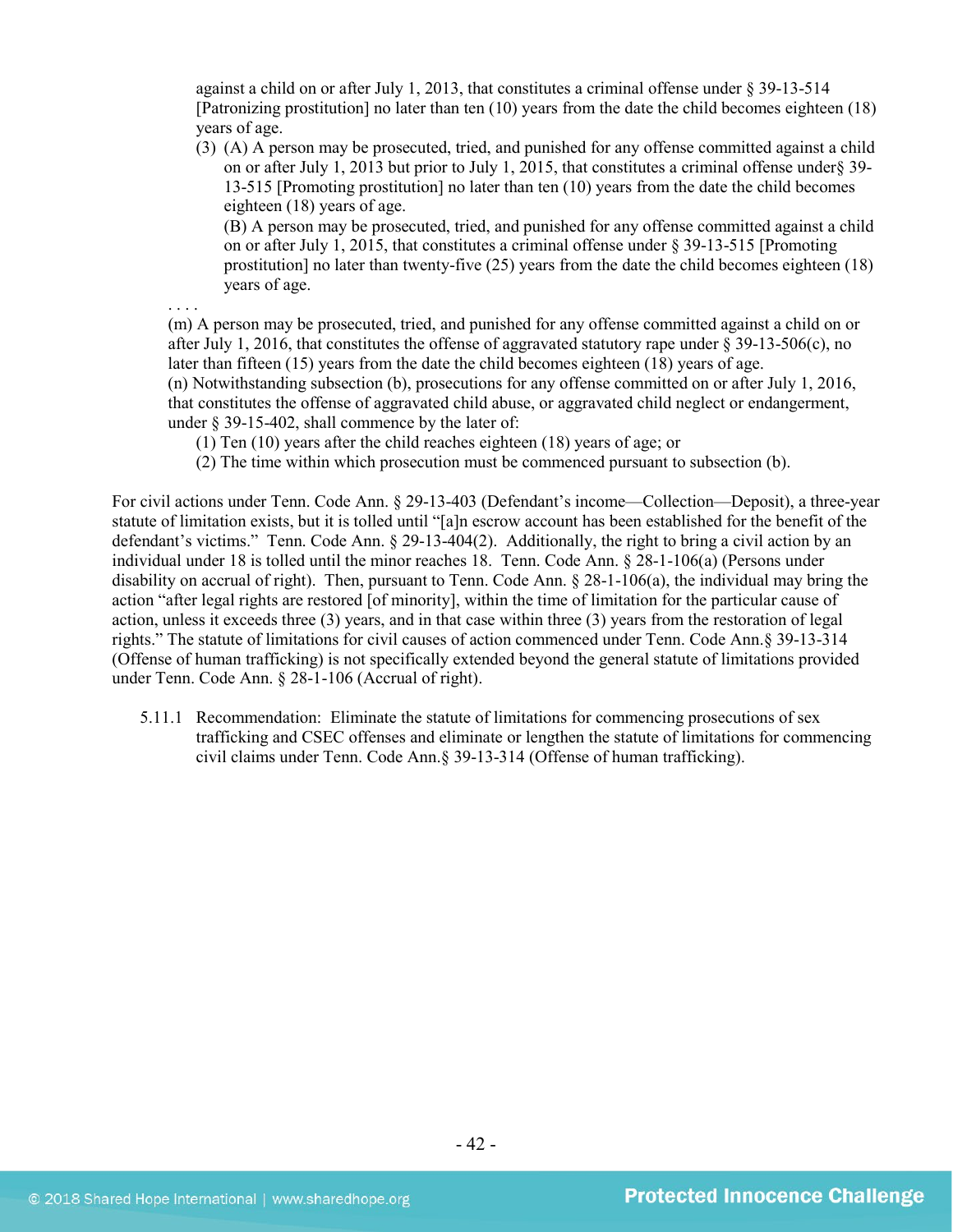#### **FRAMEWORK ISSUE 6: CRIMINAL JUSTICE TOOLS FOR INVESTIGATION AND PROSECUTIONS**

#### *Legal Components:*

- *6.1 Training on human trafficking and domestic minor sex trafficking for law enforcement is statutorily mandated or authorized.*
- *6.2 Single party consent to audiotaping is permitted in law enforcement investigations.*
- *6.3 Wiretapping is an available tool to investigate domestic minor sex trafficking and commercial sexual exploitation of children (CSEC).*
- *6.4 Using a law enforcement decoy to investigate buying or selling commercial sex is not a defense to soliciting, purchasing, or selling sex with a minor.*
- *6.5 Using the Internet to investigate buyers and traffickers is a permissible investigative technique.*
- *6.6 State law requires reporting of missing children and located missing children.*

# *Legal Analysis:*

*6.1 Training on human trafficking and domestic minor sex trafficking for law enforcement is statutorily mandated or authorized.*

*\_\_\_\_\_\_\_\_\_\_\_\_\_\_\_\_\_\_\_\_\_\_\_\_\_\_\_\_\_\_\_\_\_\_\_\_\_\_\_\_\_\_\_\_\_\_\_\_\_\_\_\_\_\_\_\_\_\_\_\_\_\_\_\_\_\_\_\_\_\_\_\_\_\_\_\_\_\_\_\_\_\_\_\_\_\_\_\_\_\_\_\_\_\_*

Tennessee mandates training for law enforcement on human trafficking under Tenn. Code Ann. § 38-6-114 (Course of instruction concerning human trafficking).<sup>76</sup> Pursuant to Tenn. Code Ann. § 38-6-114(c)(1), "a law enforcement officer who is assigned field or investigative duties shall complete a minimum of two (2) hours of training in a course or courses of instruction pertaining to the handling of human trafficking complaints . . . ." Tenn. Code Ann. § 38-6-114(c)(2) further requires that an officer "complete the training hours required by subdivision  $(c)(1)$  by July 1, 2017, or within six months from the officer's date of employment as a full-time law enforcement officer, whichever is later."

Tenn. Code Ann. § 38-6-114(b) sets out the topics to be covered in the human trafficking training courses,

- (1) The course or courses of instruction and the guidelines shall emphasize:
	- (A) The dynamics and manifestations of human trafficking;
	- (B) Identifying and communicating with victims;

(C) Providing documentation that satisfies the peace officers standards and training (POST) commission requirements;

- (D) Collaboration with federal law enforcement officials;
- (E) Appropriate investigative techniques for the particular victim or victim type;
- (F) The availability of civil and immigration remedies and community resources; and
- (G) Protection of the victim.
- (2) Where appropriate, the trainers shall include presentations by human trafficking experts with experience in the delivery of direct services to victims of human trafficking.

In addition to the training mandated for law enforcement officers in Tenn. Code Ann.  $\S 38-6-101(c)(1)$  (Bureau created—Director—Divisions of bureau), Tenn. Code Ann.  $\S 38-6-101(e)(1)$  states that the Tennessee Bureau of Investigation will also "develop and deliver a course of instruction designed for various agencies and

<span id="page-42-0"></span><sup>&</sup>lt;sup>76</sup> Tenn. Code Ann § 38-6-114(a) states that "[t]he Tennessee bureau of investigation shall, by January 1, 2016: (1) Implement a course or courses of instruction . . . for the training of law enforcement officers and other government officials who are directly involved with human trafficking, including the investigation of and the intake of human trafficking complaints; and (2) Develop recommended best practice uniform protocols and procedures for law enforcement response to human trafficking."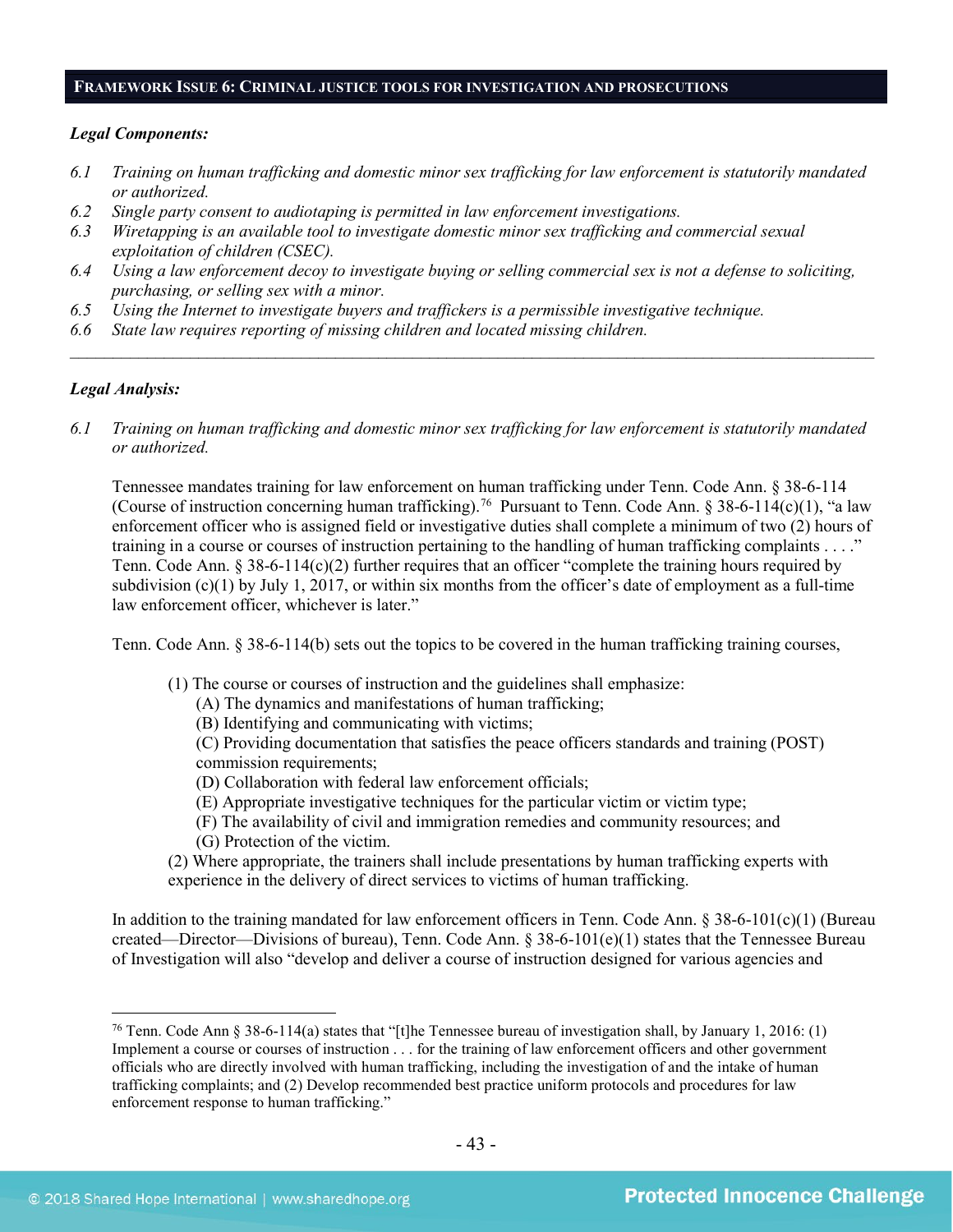departments likely to come into contact with human trafficking and human trafficking victims during the course of delivering services."[77](#page-43-0)

Tennessee also requires training on child sexual abuse pursuant to Tenn. Code Ann.  $\S 37$ -1-603(b)(4)(A)(ii) (Comprehensive state plan), which states that "[t]he course of training leading to the basic certificate issued by the Tennessee peace officer standards and training commission shall include adequate instruction in the procedures described in subdivision  $(b)(4)(A)^{78}$  $(b)(4)(A)^{78}$  $(b)(4)(A)^{78}$  and shall be included as a part of the in-service training requirement to be eligible for the salary supplement authorized in § 38-8-111 [In-service Training—Cash supplements]." Tenn. Code Ann. § 37-1-602(3)(C)(vi), (vii) (Part definitions—Harm to child's health or welfare), defines "child sexual abuse" as including "[t]he sexual exploitation of a child, which includes allowing, encouraging, or forcing a child to: (a) Solicit for or engage in prostitution; or (b) Engage in an act prohibited by § 39-17-1003 [Offense of sexual exploitation of a minor]," and child sex trafficking. Therefore, it is possible that the childhood sexual abuse training required by Tenn. Code Ann. § 37-1-603(b)(4)(A)(ii) could include training on child sex trafficking.

Additionally, some proceeds obtained from asset forfeiture related to human trafficking will be allotted for training on human trafficking. Tenn. Code Ann. § 39-13-312(c) (Manner in which proceeds from forfeitures are distributed and used). Specifically, after using the proceeds to pay for the cost of the proceedings, 20% of the proceeds from forfeiture will be awarded "to the law enforcement agency conducting the investigation that resulted in the forfeiture for use in training and equipment for the enforcement of human trafficking laws." Tenn. Code Ann. § 39-13-312(c)(1).

#### *6.2 Single party consent to audiotaping is permitted in law enforcement investigations.*

Tennessee allows for single-party consent to audio-taping. Pursuant to Tenn. Code Ann. § 39-13-601(b)(5) (Wiretapping and electronic surveillance—Prohibited acts—Exceptions), which regulates the interception of "wire, oral, or electronic communication,"

It is lawful under §§ 39-13-601–39-13-603 [Wiretapping and electronic surveillance—Prohibited acts— Exceptions, Penalty for violations, Civil actions—Injunctive relief—Damages—Defenses—Limitation of actions] and title 40, chapter 6, part 3 [Wiretapping and electronic surveillance] for a person not

<span id="page-43-0"></span><sup>77</sup> Pursuant to Tenn. Code Ann.  $§$  38-6-114(e)(1),

<span id="page-43-1"></span><sup>78</sup> Tenn. Code Ann. § 37-1-603(b)(4)(A) states in part,

The Jerry F. Agee Tennessee Law Enforcement Academy, the Tennessee peace officer standards and training commission, and the department of children's services shall work together in developing ways to inform and instruct appropriate local law enforcement personnel in the detection of child sexual abuse and in the proper action that should be taken in a suspected case of child sexual abuse: (i) Guidelines shall be prepared establishing a standard procedure that may be followed by police agencies in the investigation of cases involving sexual abuse of children, including police response to, and treatment of, victims of such crimes . . . .

Departments, agencies, or associations included in this course of instruction are: (A) Council of juvenile and family court judges, including juvenile court administrators, juvenile court youth service officers, and juvenile court probation officers; (B) Department of children's services; (C) Department of education; (D) Department of health; (E) Department of human services; (F) Department of mental health and substance abuse services; (G) Department of safety; (H) Department of labor and workforce development; (I) District attorneys general conference; (J) District public defenders conference; (K) Office of the attorney general and reporter; (L) Tennessee association of chiefs of police; (M) Tennessee economic council on women; (N) Tennessee sheriffs' association; (O) Tennessee judicial conference; (P) Tennessee general sessions judges conference; and (Q) Clerks of court conference.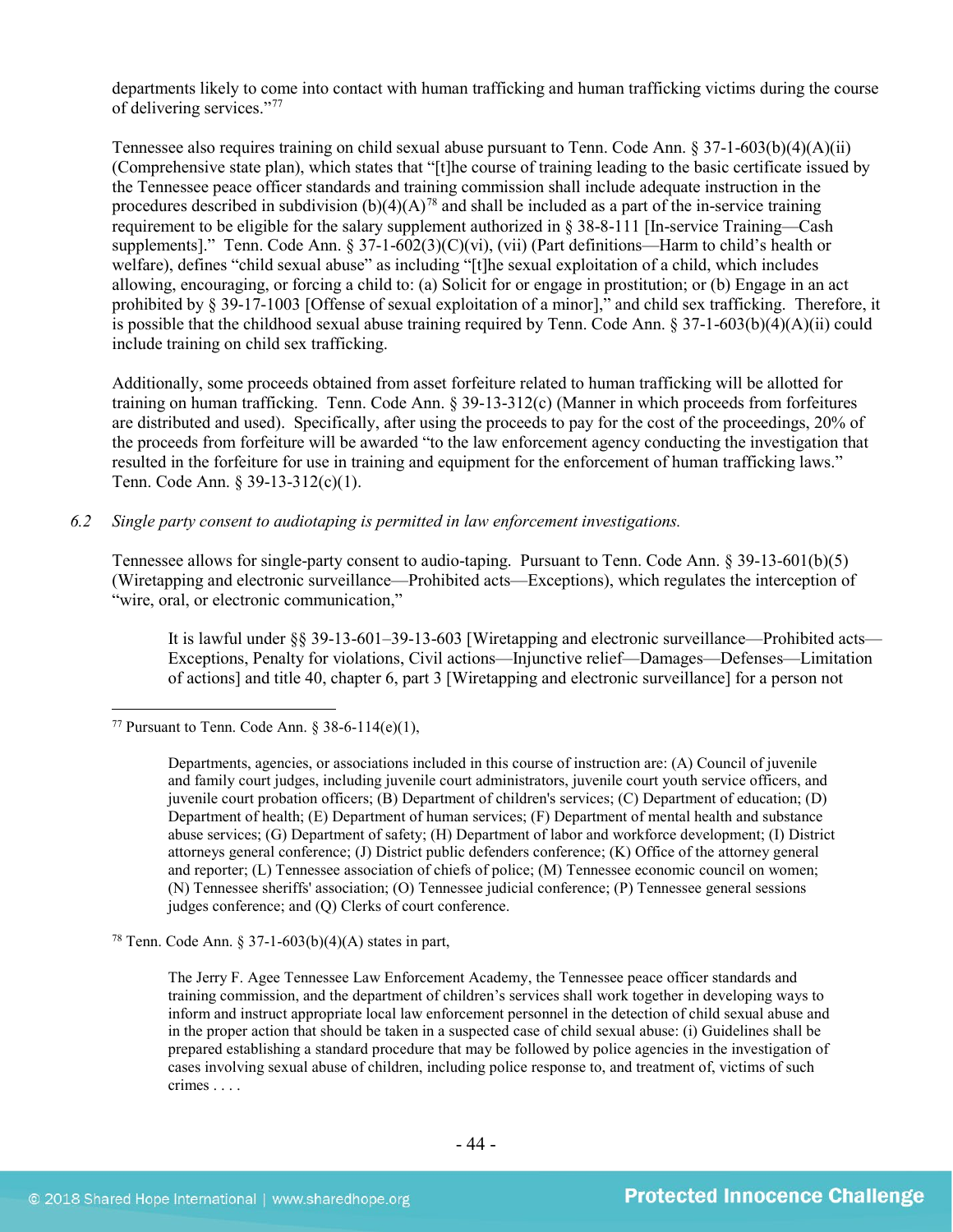acting under color of law to intercept a wire, oral, or electronic communication, where the person is a party to the communication or where one of the parties to the communication has given prior consent to the interception, unless the communication is intercepted for the purpose of committing any criminal or tortious act in violation of the constitution or laws of the state of Tennessee.

Similarly, pursuant to Tenn. Code Ann. § 39-13-604(b)(1) (Interception of cellular or cordless telephone transmissions), single party consent for audio recording is allowed. The statute states that "[a] person commits an offense who, without the consent of at least one (1) party to a communication transmitted between two (2) cellular radio telephones, a cellular radio telephone and a landline telephone, or a cordless telephone and a cellular radio telephone."

*6.3 Wiretapping is an available tool to investigate domestic minor sex trafficking and commercial sexual exploitation of children (CSEC).* 

Wiretapping is permitted in sex trafficking investigations. Under Tenn. Code Ann. § 40-6-305(5) (Interception of communications for evidence of certain crimes),

A district attorney general may apply to a judge of competent jurisdiction for, and the judge may grant, in conformity with § 40-6-304 [Order for electronic surveillance—Application—Required findings— Expiration order—Recordings—Evidence—Motions to suppress], an order authorizing the interception of wire, oral, or electronic communications by investigative or law enforcement officers having responsibility for the investigation of the offense as to which the application is made when interception may provide evidence of . . . . The commission of trafficking a person for a commercial sex act, as defined in Tenn. Code Ann. § 39-13-309 [Trafficking for commercial sex act].

- 6.3.1 Recommendation: Amend Tenn. Code Ann. § 40-6-305(5) (Interception of communications for evidence of certain crimes) to include Tennessee's CSEC laws.
- *6.4 Using a law enforcement decoy to investigate buying or selling commercial sex is not a defense to soliciting, purchasing, or selling sex with a minor.*

Tennessee's sex trafficking statute expressly prohibits a defense to prosecution based on the use of a law enforcement decoy posing as a minor. Pursuant to Tenn. Code Ann. § 39-13-309(d)(1) (Trafficking for commercial sex act), "It is not a defense to a violation of this section that . . . the intended victim of the offense is a law enforcement officer."

Several of Tennessee's CSEC statutes also prohibit the defense. Pursuant to Tenn. Code Ann. § 39-13-  $515(d)(1)$  (Promoting prostitution) and § 39-13-514(d)(1) (Patronizing prostitution), "It is not a defense to a violation of this section that . . . [t]he subject of the offense is a law enforcement officer." Additionally, Tenn. Code Ann. § 39-13-528(a) (Offense of solicitation of a minor) states,

It is an offense for a person eighteen (18) years of age or older, by means of oral, written or electronic communication, electronic mail or Internet services, directly or through another, to intentionally command, request, hire, persuade, invite or attempt to induce a person whom the person making the solicitation knows, or should know, is less than eighteen (18) years of age, or solicits a law enforcement officer posing as a minor, and whom the person making the solicitation reasonably believes to be less than eighteen (18) years of age, to engage in conduct that, if completed, would constitute a violation by the soliciting adult of one (1) or more of the following offenses:

(1) Rape of a child, pursuant to § 39-13-522;

- (2) Aggravated rape, pursuant to § 39-13-502;
- (3) Rape, pursuant to § 39-13-503;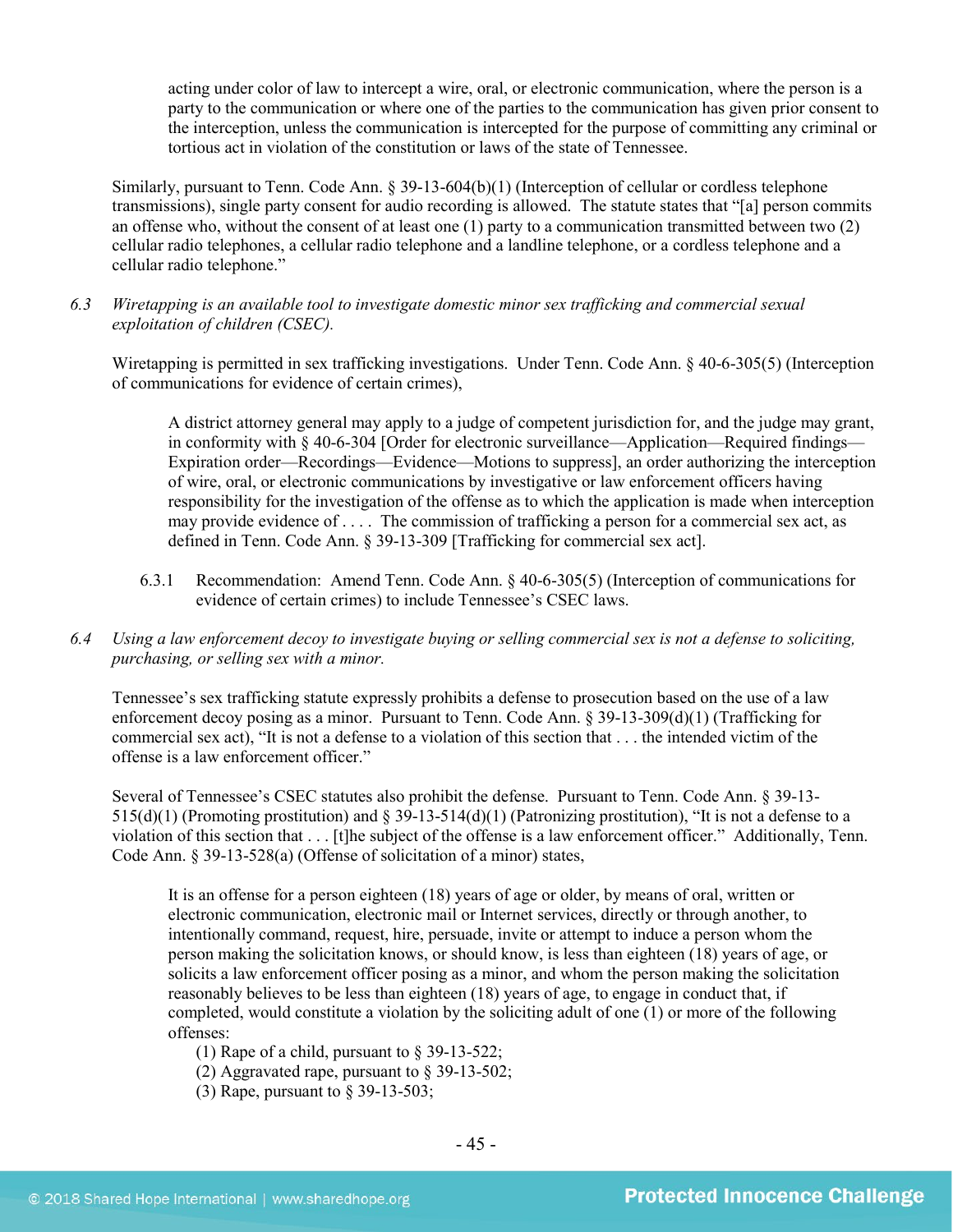- (4) Aggravated sexual battery, pursuant to  $\S$  39-13-504;
- (5) Sexual battery by an authority figure, pursuant to § 39-13-527;
- (6) Sexual battery, pursuant to  $\S$  39-13-505;
- (7) Statutory rape, pursuant to § 39-13-506;
- (8) Especially aggravated sexual exploitation of a minor, pursuant to § 39-17-1005; or
- (9) Sexual activity involving a minor, pursuant to § 39-13-529.
- (10) Trafficking for commercial sex acts, pursuant to § 39-13-309;
- (11) Patronizing prostitution, pursuant to § 39-13-514;
- (12) Promoting prostitution, pursuant to § 39-13-515;
- (13) Aggravated sexual exploitation of a minor, pursuant to § 39-17-1004.

Subsection (b) explains that "[i]t is no defense that the solicitation was unsuccessful, that the conduct solicited was not engaged in, or that the law enforcement officer could not engage in the solicited offense." Subsection (d) expands the reach of this statute by providing,

A person is subject to prosecution in this state under this section for any conduct that originates in this state, or for any conduct that originates by a person located outside this state, where the person solicited the conduct of a minor located in this state, or solicited a law enforcement officer posing as a minor located within this state.

*6.5 Using the Internet or electronic communications to investigate buyers and traffickers is a permissible investigative technique.*

As discussed above in 6.4, pursuant to Tenn. Code Ann. § 39-13-528(a) (Offense of solicitation of a minor), law enforcement may investigate certain cases of CSEC through the Internet or other electronic communication. Tenn. Code Ann. § 39-13-528(a) states,

It is an offense for a person eighteen (18) years of age or older by means of . . . electronic communication . . . [to] solicit[] a law enforcement officer posing as a minor, and whom the person making the solicitation reasonably believes to be less than eighteen (18) years of age, to engage in conduct that if completed would constitute a violation by the soliciting adult of one of the following offenses:

- (1) Rape of a child, pursuant to § 39-13-522;
- (2) Aggravated rape, pursuant to § 39-13-502;
- (3) Rape, pursuant to § 39-13-503;
- (4) Aggravated sexual battery, pursuant to § 39-13-504;
- (5) Sexual battery by an authority figure, pursuant to § 39-13-527;
- (6) Sexual battery, pursuant to  $\&$  39-13-505;
- (7) Statutory rape, pursuant to § 39-13-506;
- (8) Especially aggravated sexual exploitation of a minor, pursuant to § 39-17-1005; or
- (9) Sexual activity involving a minor, pursuant to § 39-13-529.
- (10) Trafficking for commercial sex acts, pursuant to § 39-13-309;
- (11) Patronizing prostitution, pursuant to § 39-13-514;
- (12) Promoting prostitution, pursuant to § 39-13-515;
- (13) Aggravated sexual exploitation of a minor, pursuant to § 39-17-1004.

Subsection (b) provides, "It is no defense that the solicitation was unsuccessful, that the conduct solicited was not engaged in, or that the law enforcement officer could not engage in the solicited offense."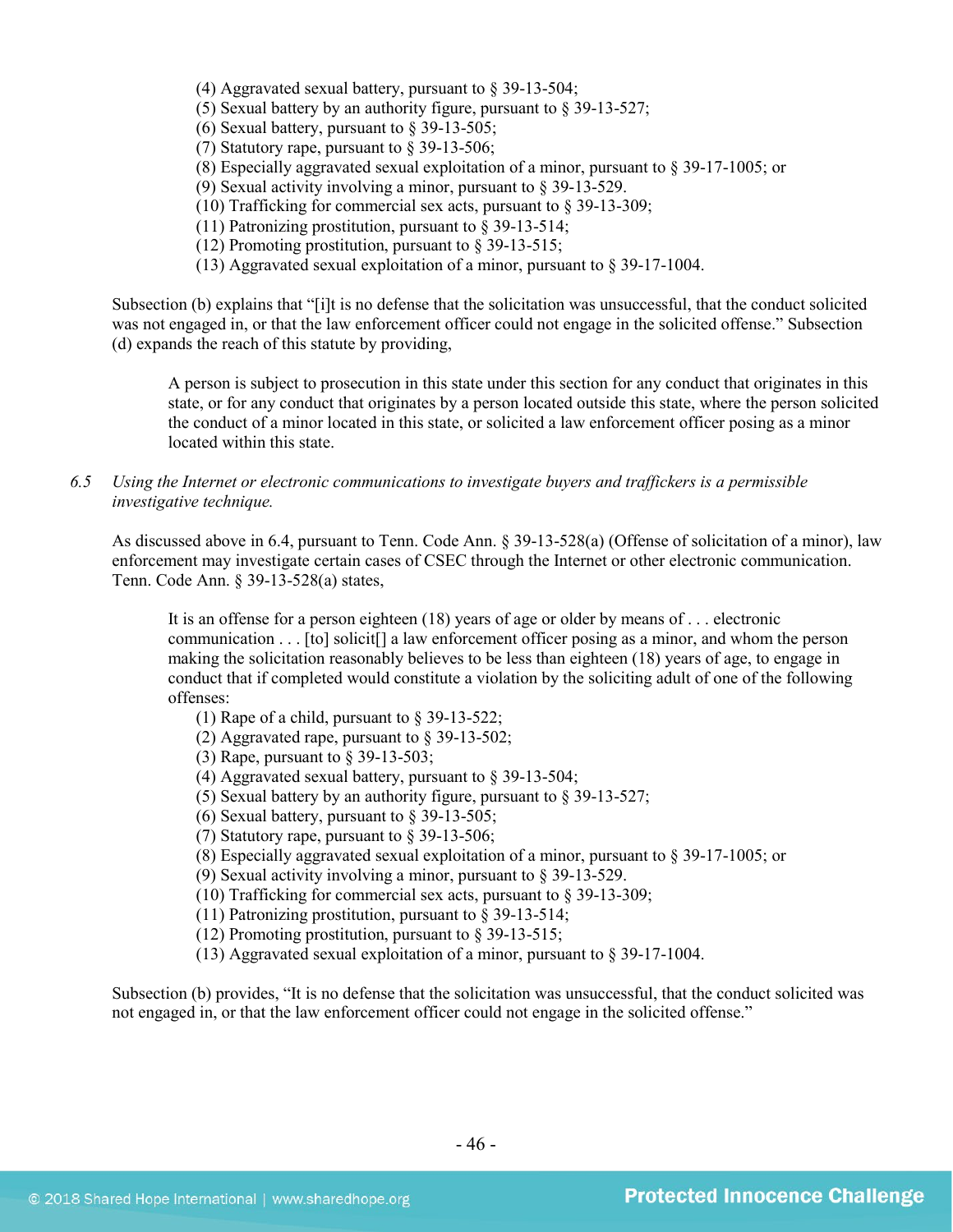# *6.6 State law requires reporting of missing children and located missing children.*

Law enforcement agencies are required to report missing children.<sup>79</sup> Pursuant to Tenn. Code Ann. § 37-10-203 (Formal missing child report—Reports to law enforcement agencies),

Every law enforcement officer receiving information from a parent or any source that it deems creditable shall prepare a formal missing child report. A law enforcement agency reporting a missing child is further required to enter or cause to be entered the report of the missing child into the National Crime Information Center (NCIC) within two (2) hours of the receipt of the initial missing child report.

Additionally, upon taking a report of a missing child, a law enforcement agency must submit the report to a juvenile court for review. Tenn. Code Ann. § 37-10-204 (Reports to juvenile court judge—Missing child order). If the judge determines that the child classifies as a "missing child," then "a 'missing child' order shall be issued and delivered to any lawful officer or the Tennessee bureau of investigation authorizing the bureau or any officer holding the order, a true copy thereof or possessing knowledge of the existence thereof, to investigate the circumstances relating to the missing child in compliance with existing constitutional, statutory and case law and upon identification or location of the missing child to take custody of the child, using legal process when necessary, for immediate delivery to a judge of any juvenile or other court of record for appropriate orders and disposition pursuant to law." Tenn. Code Ann. § 37-10-204(c)(1). If the court finds that the child is not a "missing child" then "the missing child report should be cancelled by the bureau, which shall give notice of the cancellation to all appropriate law enforcement agencies." Tenn. Code Ann. § 37-10- 204(c)(2). "Missing child" is defined as "a child who is believed to have been removed by force, persuasion, trick, enticement, false pretense, has voluntarily left the custody of such child's parent without permission or is absent for unexplained or unknown reasons." Tenn. Code Ann. § 37-10-201(b)(2) (Part definitions).

Pursuant to Tenn. Code Ann. § 37-10-205 (Forms—file of missing children—monthly reports of missing children—dissemination of information),

The Tennessee Bureau of Investigation ("TBI") shall specify a uniform form for the missing child report and data, so that the same may be transmitted by computer or mail. TBI shall also establish, maintain and manage a file of 'missing children' and collect any available relevant data concerning the missing child and disseminate the same by computer, mail or any other reliable communication device to any law enforcement agency. The bureau shall publish a monthly report of all missing children and recovery of children and distribute the same to all full-time law enforcement agencies in the state, the general assembly, and executive branches of government, to the news media, and to every director of schools in the state, who shall then distribute the report to the principal of every school within such director's school system . . . .

Information on located missing children could appear in the missing children registry. Pursuant to Tenn. Code Ann. § 38-6-117(a) (Missing children registry) "The Tennessee Bureau of Investigation is authorized to create within the bureau a missing children registry. The registry shall contain pertinent information about, a picture of, and the current status of certain children in this state who have been reported missing." Upon recovery of a child, the Tennessee Bureau of Investigation "shall update the missing children's web page to reflect that a missing child has been recovered." Tenn. Code Ann. § 38-6-117(e).

Additionally, pursuant to Tenn. Code Ann. § 37-1-403(c)(3)(A) (Reporting of brutality, abuse, neglect or child sexual abuse—Notification to parents of abuse on school grounds or under supervision—confidentiality of

<span id="page-46-0"></span> $^{79}$  For the purposes of these statutes, "child" is defined as "any person under twenty-one (21) years of age." Tenn. Code Ann. § 37-10-201(b)(1).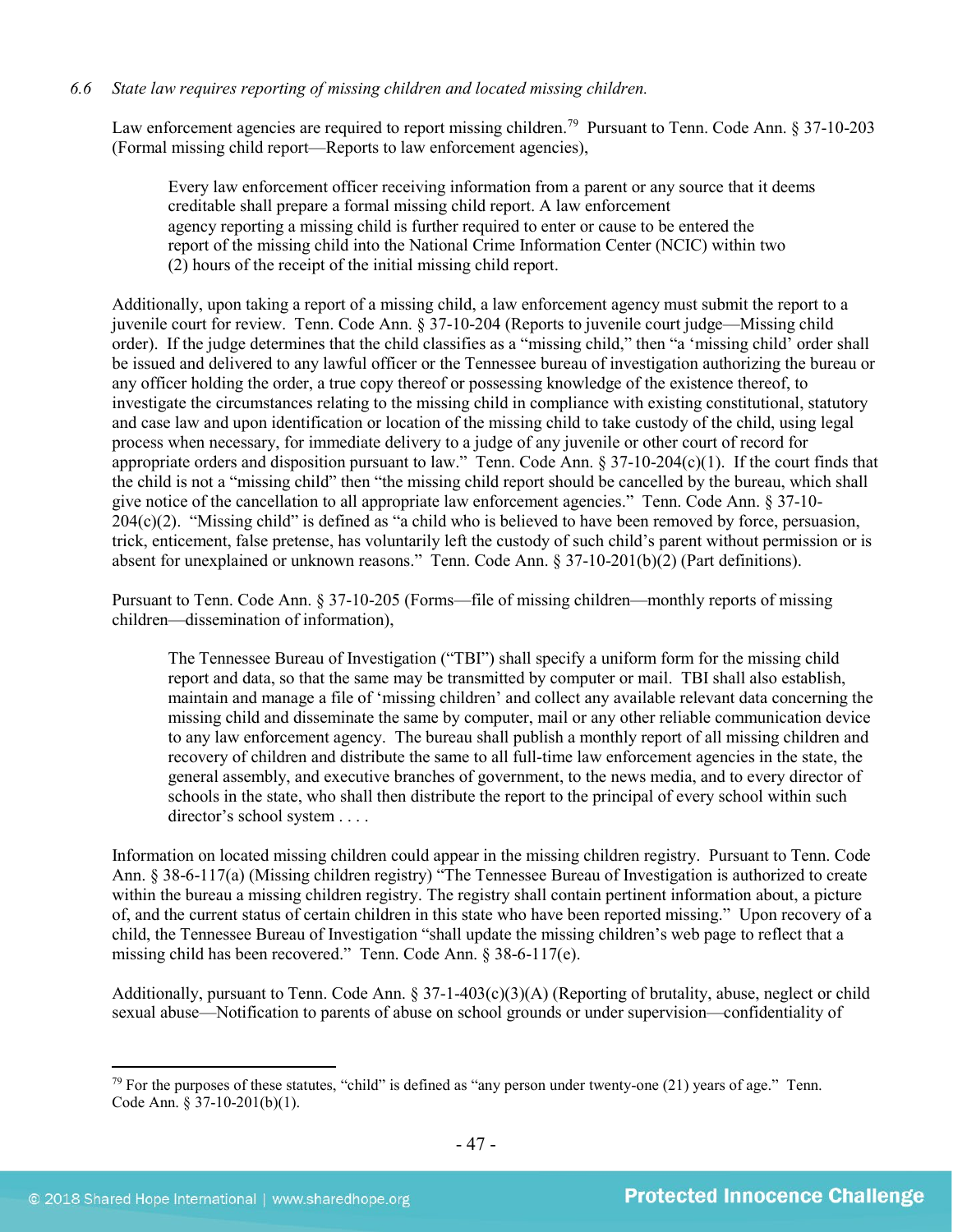records), "if the department<sup>[80](#page-47-0)</sup> receives information containing references to alleged human trafficking or child pornography which does or does not result in an investigation by the department, the department shall notify the appropriate law enforcement agency immediately upon receipt of such information."

<span id="page-47-0"></span> <sup>80</sup> Pursuant to Tenn. Code Ann. § 37-1-401(2) (Part definitions) "department" is defined as "the department of children's services."